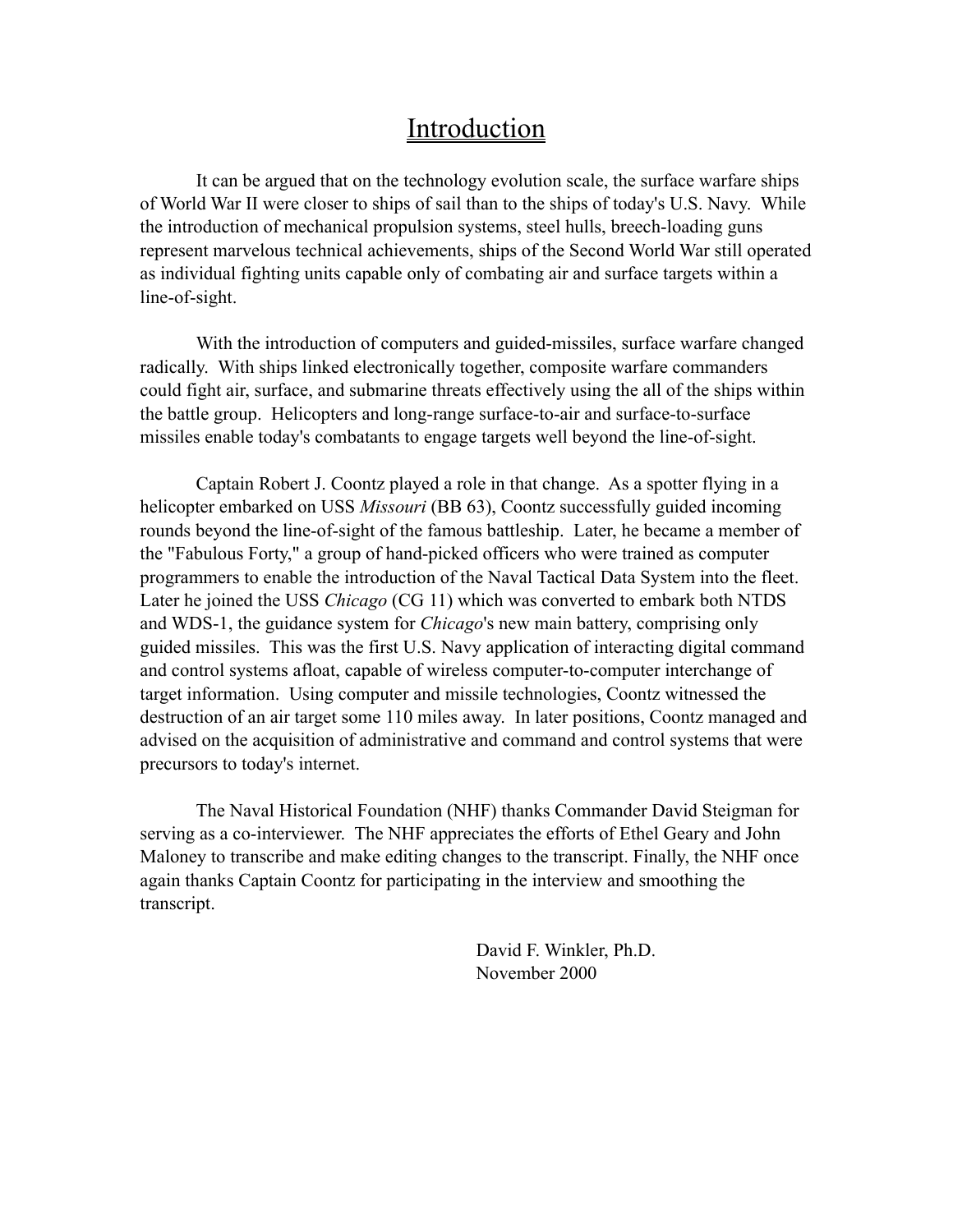# Captain Robert Joseph Coontz, USN (Retired)

The son and grandson of career naval officers, Robert J. Coontz enlisted in the Naval Reserve in 1944, and graduated from the U.S. Naval Academy in June 1949. As an Ensign, his first assignment was in USS *Missouri* (BB 63), where he served in the Gunnery and Operations Departments. Trained as an airborne spotter for naval gunfire, Ensign Coontz flew 16 combat missions over Korea in the *Missouri'*s helicopter, spotting for the battleship's primary and secondary batteries, the first use of helicopters in this mission. After being trained as an Air Controller at U.S. Navy CIC School, Glenview, IL, LTJG Coontz reported in March 1952 to USS *Charles S. Sperry* (DD 697) as Operations Officer. Following deployments to SIXTH Fleet and Northern Europe, LT Coontz was ordered to command USS *PCE 870*, operating out of U.S. Naval Station, New Orleans, LA. Upon decommissioning of *PCE 870* in June 1955, LT Coontz reported to U.S. Naval Postgraduate School, Monterey, CA, and thence to duty as Instructor in Electronics at the U.S. Naval Academy. In May 1958, he reported as Executive Officer, USS *Sellstrom*  (DER 255) based in Newport, RI, assigned to the then extant Atlantic Barrier. In January 1960, LT Coontz reported to the U.S. Navy Electronics Laboratory, San Diego, CA, as one of the "Fabulous Forty" officers trained as programmers for the Naval Tactical Data System (NTDS), which was then in its Engineering Development phase. This cadre of officers went on to establish Fleet Computer Programming Center, PACIFIC, at that time the source of NTDS computer programs.

In November 1963, LCDR Coontz reported as CIC Officer, USS *Chicago* (CG 11), then undergoing refurbishment at Hunter's Point Naval Shipyard, San Francisco, CA. After a successful tour, in May 1965, CDR Coontz reported as Executive Officer USS *Halsey* (DLG 23), then operating off Vietnam. In June 1966, CDR Coontz took command of the USS *Wedderburn* (DD 684), in San Diego, CA. Following a Vietnam deployment, CDR Coontz reported in October 1968 for duty in the office of the Chief of Naval Operations (OpNav), as Research and Development Project Monitor for "Flag" Command and Control Systems. In August 1971, CAPT Coontz was ordered to his final tour of sea duty as Operations Officer on the Staff of Commander Cruiser Destroyer Flotilla EIGHT. In July 1973, after an 11 month deployment to SIXTH Fleet, CAPT Coontz was again ordered to OpNav as Head of the Plans and Policy Branch of the Management Information Systems Division. In September 1977, CAPT Coontz reported to the Organization of the Joint Chiefs of Staff as Assistant for Automation, an adjunct to the Office of the Director, Joint Staff. In May 1979, CAPT Coontz retired from this billet, and from the U.S. Navy, with 35 years honorable naval service.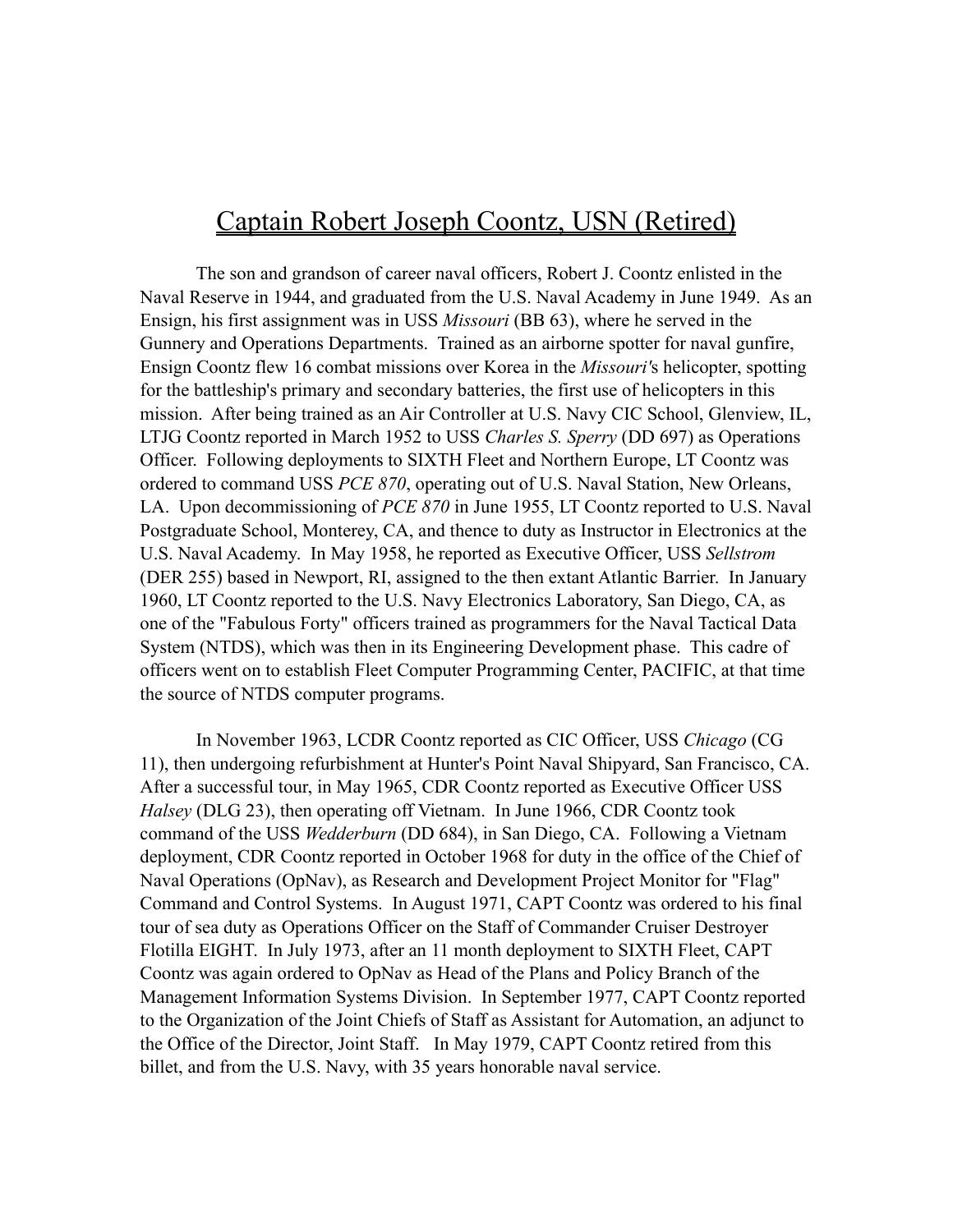After retirement, CAPT Coontz was employed for several years as a Systems Analyst and Technical Writer/Editor for consulting companies in the Northern Virginia area. He then worked in the U.S. Army Education Centers at Fort Belvoir and Fort Myer. He now enjoys full retirement. CAPT Coontz has been awarded the Defense Superior Service Medal and the Air Medal, and is entitled to wear various ribbons for service in World War II, post-war occupation service in Europe, and service in Korea and Vietnam. He is married to the former Patricia Irene Patrick of Columbia, MS. They have three children, all of whom are married, and one grand-child.

# Subjects Covered

#### 1 October 1998

His Grandfather--the 2nd CNO Midshipmen cruise of 1911--port visit to Kiel--Meeting the Kaiser Led to loyalty suspicions--Assignment to 13<sup>th</sup> Naval District Selection process to CNO

Discussion of his father's entry to USNA--Subsequent passing away His birth at Alexandria Hospital --Mother from Bristol, Virginia Returned there to grow up

Drafted and then appointed to attend USNA Stepfather's connections with Congressman Reece Description of USNA--Wesley Brown--Impact of combat veterans in class

> Assignment to USS *Missouri*--First in class to select BBs Triggerman--Operating a 16-inch turret--Spotter School The *Missouri* grounding--Helicopter spotting--techniques Flying spotting missions--Safety considerations Communications--Missions--photography--mines

> Orders to *Charles S. Sperry*--CIC officer Responsibilities--DD and BB comparisons Med cruise--Handling liberty--Relations with local police Scotland trip--Castle visit ASW with the Royal Navy--Reception on *Britannia* Meeting Pope Pius XII CICO experience impact on later career Maneuvering with carriers

Assignment to command PCE 870--Homeport New Orleans Training reservists--Liberty ports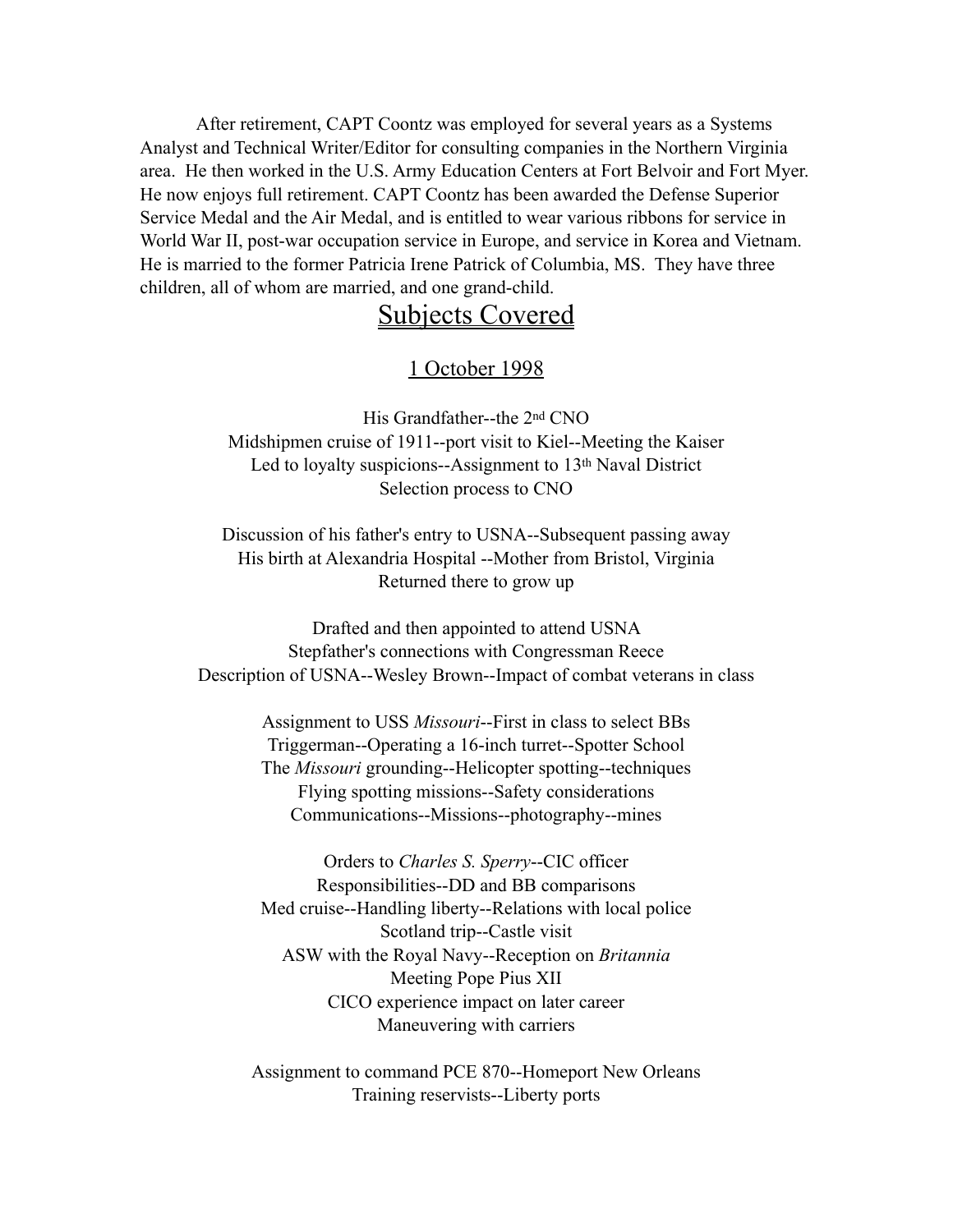Crooked Storekeeper--Lesson learned--Meeting his wife Orders to Green Cove Spring, Florida On to Naval Postgraduate School, Monterey

> Assignment to USNA as an instructor "Cheating" versus "Getting the dope" Sputnik--Evolving Technology

XO of USS *Sellstrom*--DER duties On station in the Atlantic--Diesel ships--DEW Line

Orders to Naval Electronics Laboratory Joe Stoutenburgh and Eric Swenson The "Fabulous Forty"--Officers as Computer Programmers NTDS Applications programmers vs. Systems programmers Bill Bryan--Larry Layman--Peter Cullins The "Road Runners"--Programming *Oriskany, Mahan,* and *King* Explanation of NTDS--First application of wireless intercommunications USQ-17 and USQ-20 computers

> BuWeps vs. BuShips computers--need for standardization Analog to Digital--On to AEGIS

Assigned to *Chicago--*NTDS Talos interface Programming Link 11 *Long Beach*--Fleet Anti-Air Warfare Training Center Bitfiddlers--Enlisted techs--Dept. duties LCDR Behrle--NTDS Systems Console Observations on *Chicago--*Best crew ever

XO *Halsey*--WestPac Adapting to COs personalities--WestPac extension--AAW support Enlistment challenge--Personnel challenges--The Swedish problem *Halsey* vs. *Chicago'*s wardroom

CO of *Wedderburn*-Fletcher class Gunfire support off Vietnam--Fire for effect Threat of cookoff--"Big Charlie" Engineering casualties--bent blade--Constant challenges

Assistant for Research and Development of Flag Command and Control Systems Learning how to write--becoming a bureaucrat--Program Managers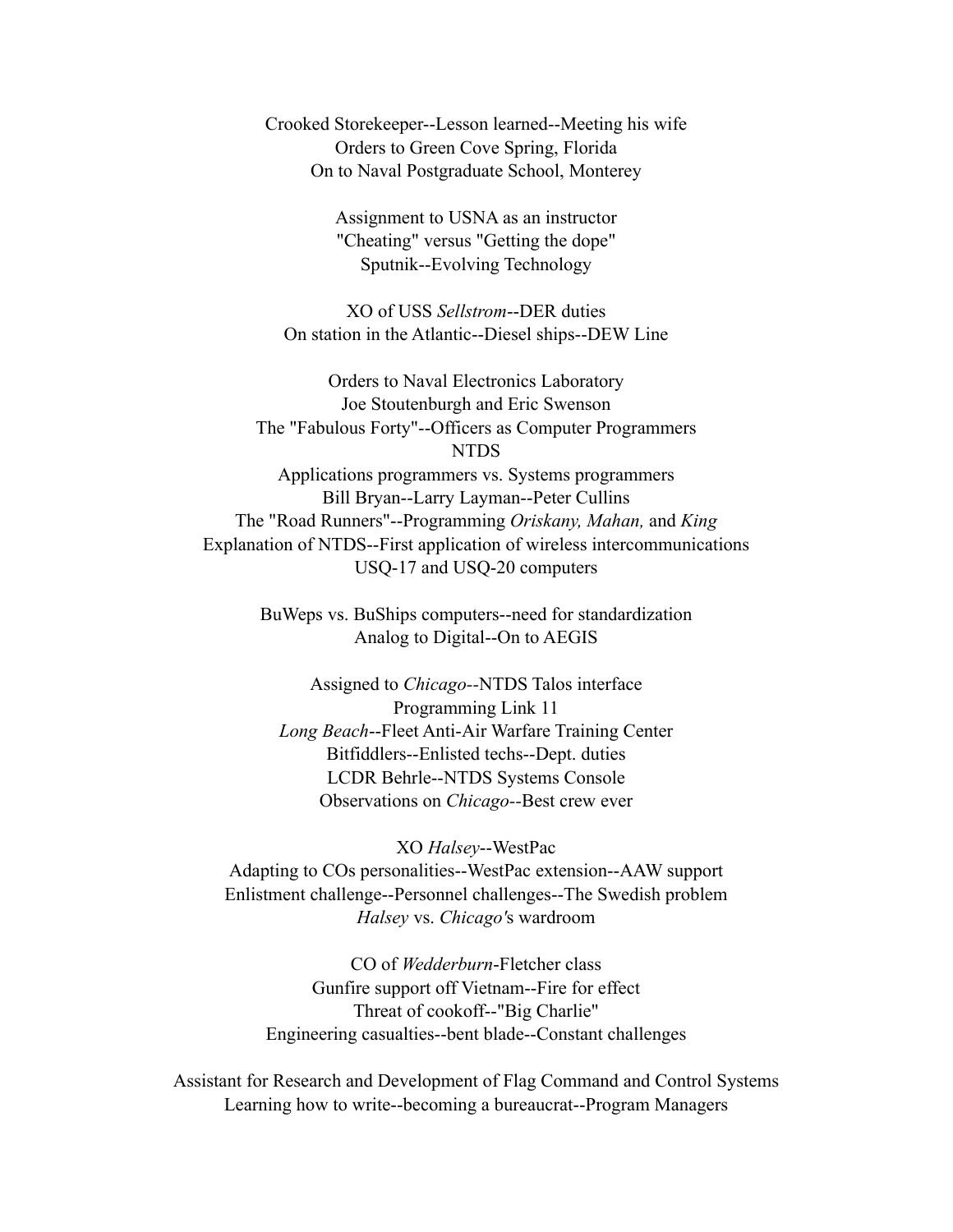Navy Logistics Information System--Internet precursor Meeting and working with Grace Hopper Computer memory challenges

Operations Officer ComCruDesFlot Eight RAM Harry Train and command of TG 60.2 Chief of Staff CAPT Gene Merrill--Native American Embarked on *John F. Kennedy*--VIP visitors--Med visits--Soviet Navy

Second Pentagon tour--Administrative Systems--RADM Frank Haak Last tour with the JCS Adjunct to Office of the Director--Office of the Assistant for Automation--Duties MGEN Phil Shutler, USMC--MGEN Dalton, USAF

> Career summary Relatives--Grandfather--VADM Levering Smith 95% tedious--5% glory Witness to technological change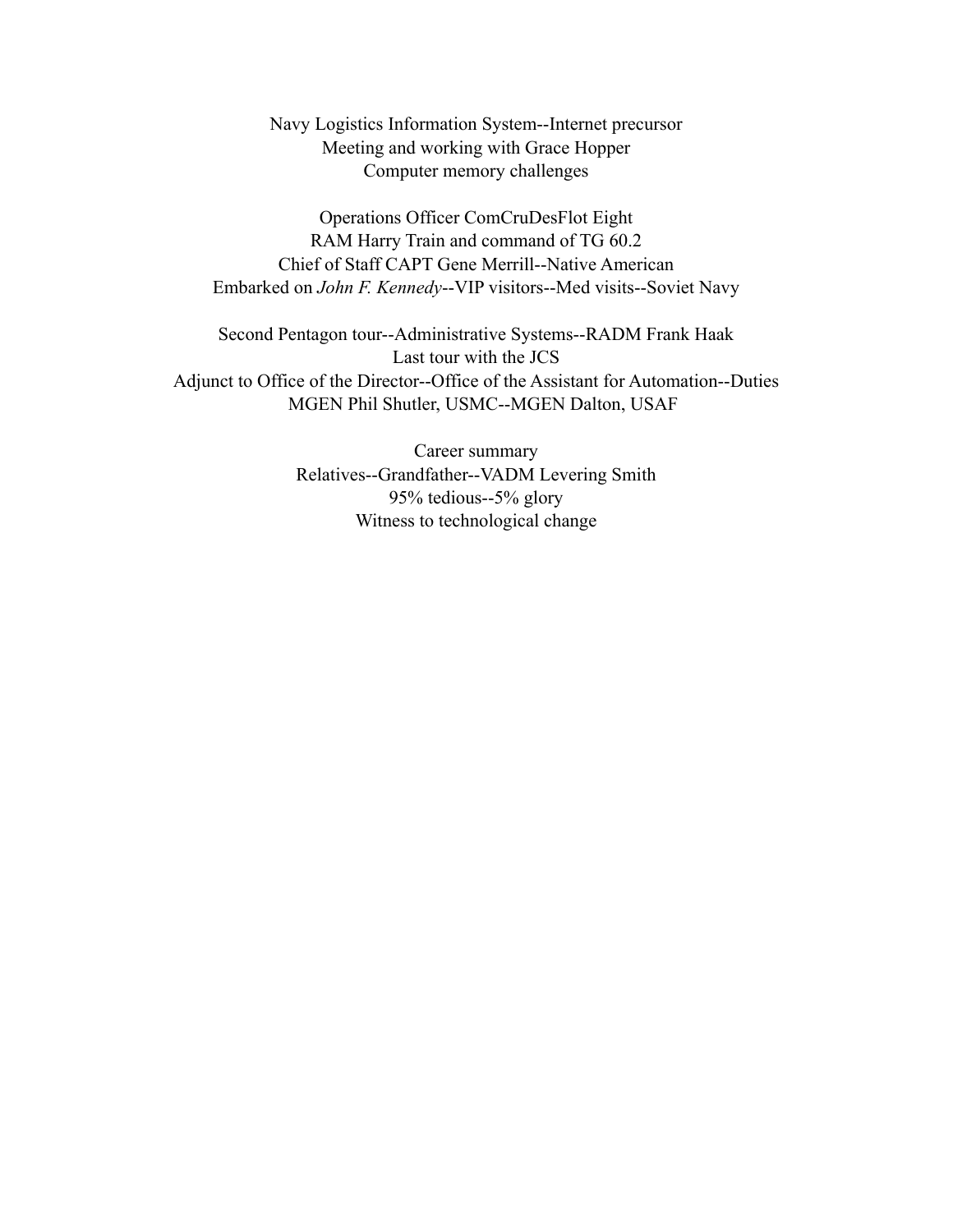# 1 October 1998

# **STEIGMAN: Wednesday, October 1, 1998, interview for the Naval Historical Foundation with Captain, your name please, Sir?**

**COONTZ:** Robert Coontz, middle name Joseph.

# **STEIGMAN: Captain Coontz, you came from a rather glorious naval family, did you not?**

**COONTZ:** Apparently the record supports that. I only remember my grandfather very faintly; I have a very brief memory of him. I was nine years old when he died; I don't remember my father at all. He died when I was about nine months old. But he had some adventures, too. Usually the people who remember Grandfather are able to contribute some anecdotes about him that our family preserves, that have not been recorded elsewhere.

### **STEIGMAN: Why not tell one or two of the more interesting anecdotes about your grandfather when he was Chief of Naval Operations.**

**COONTZ:** Yes, he was the second Chief; and I'll relate two anecdotes that are relevant to his becoming Chief of Naval Operations. Let's focus on 1911 when he was Commandant of Midshipmen.

They organized the midshipmen cruises differently in those days from how they do it now. He apparently was the Senior Officer Present Afloat in the Midshipmen's Practice Squadron in 1911. Now, I'll make this remark because it has not been generally known. If it had been recorded before, I would probably not be telling you, because it's hard to believe. I have material to back this up in Grandfather's autobiography.

Briefly, they went to Kiel, Germany. It happened that the Kaiser was there, and there was a lot of to-do about the naval reviews that were being held there. Apparently, the Kaiser hadn't planned to be there originally, but he showed up and, on short notice, everybody had to make a lot of plans to accommodate his presence. Now it just happens that the name Coontz is of German origin. A couple of summers ago, I had the opportunity to go to Germany when my daughter was over there with her husband; and they took me around the places where the Coontzes came from. It's quite a common name there. They don't spell it the way I do, with C's and double oo's. They use K's and U's and umlauts I think; but I'm not sure. Be that as it may, it's quite a common name. So when my grandfather showed up as the senior American officer in Keil, the Kaiser was informed that he was of German descent; and although his lineage was nowhere near as magnificent as the Kaiser's was, it seemed that Kaiser Wilhelm took a fancy to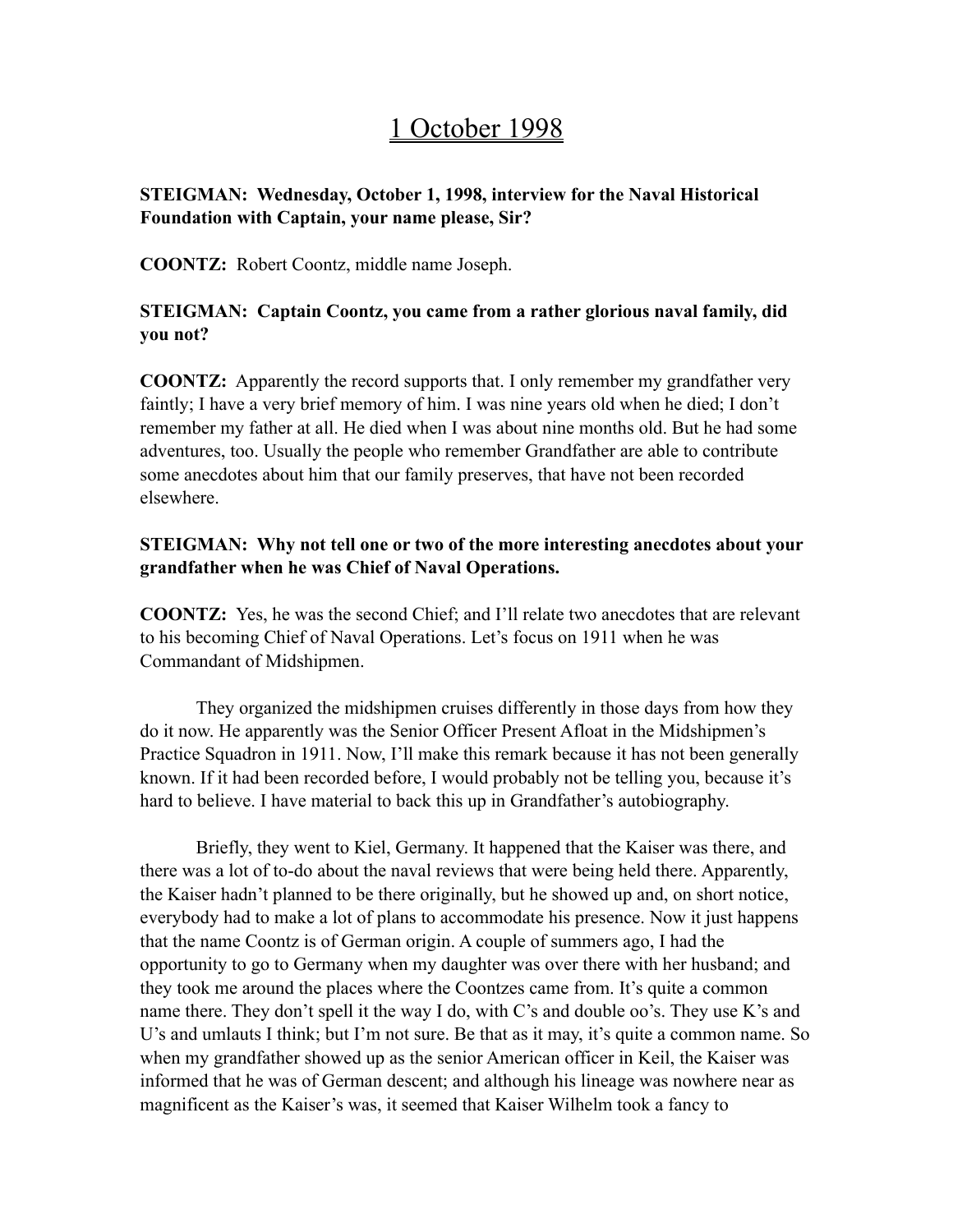Grandfather, and insisted on having him at his side to show that here was a son of Germany, whose ancestors had gone to America and made good; and who had now returned to his family's place of origin as a respectable, high-ranking officer. So the Kaiser wanted to have Grandfather with him, to show him off. They had their social schedules rearranged; and Grandfather got along quite well with the Kaiser.

He was able to get along well with most people. I think the record shows that he was known more as a "politician" then as a magnificent tactician. In fact, his nickname as a midshipman was "Senator" because of his ability to speak well in public. He was supposed to have been a good debater at the Naval Academy.

So, that was the first incident in his step to Chief of Naval Operations. This was in 1911; and three years later, World War I broke out. I think that Grandfather was a Rear Admiral at this time. There was a bit of doubt about him because, after all, he had a German name. I think that there was some attempt to create the impression that it was Dutch. There is a Dutch version of the name Coontz. Nevertheless, there was a bit of suspicion about him, perhaps because, in 1911, Grandfather had had an opportunity to punch the Kaiser in the nose, and hadn't done it. That was sort of un-American, you see. "Oh, no, there was nothing really, really bad about Bob Coontz—but let's put him out in Com 13 and let him sit the war out, so that if he has any feeling for the Kaiser, his actions in combat won't be influenced thereby. We'll send him out to the 13th Naval District."

#### **WINKLER: Com 13, where was that again?**

**COONTZ:** In Bremerton. Bremerton, Washington. He devised a clever system of identification for shipyard workers. He had photo IDs made of everybody in the Shipyard; and in order to validate these ID pictures, he had his picture made in company with the person being identified. Some of those badges, I think, still exist. Everyone who was a shipyard worker, from High Foreman all the way down to the lowest Stoker, had to have a picture made with Grandfather, or the ID wasn't any good. It was a foolproof system that he devised; the photograph technique was not as good then as it is nowadays, so they couldn't duplicate the ID cards.

So Grandfather sat the war out in the  $13<sup>th</sup>$  Naval District. Then the war ended. I think Admiral Benson was the first Chief of Naval Operations. The time came to relieve Admiral Benson. The Secretary of the Navy at that time was Josephus Daniels, whose job it was to recommend Admiral Benson's successor. Now the story, as I have heard it from the family, is that there were the Admirals here in Washington who had been running the war, and revising the plans, and so forth, who had their own ideas as to who should succeed Admiral Benson. And there were the sea-going Admirals, who had carried the war to the enemy, who wanted to have a say in it, also. So, in effect, it was a situation that those of us who have had Washington duty become rather familiar with: Powerful factions, butting heads over who was going to be the next CNO. Secretary Daniels was,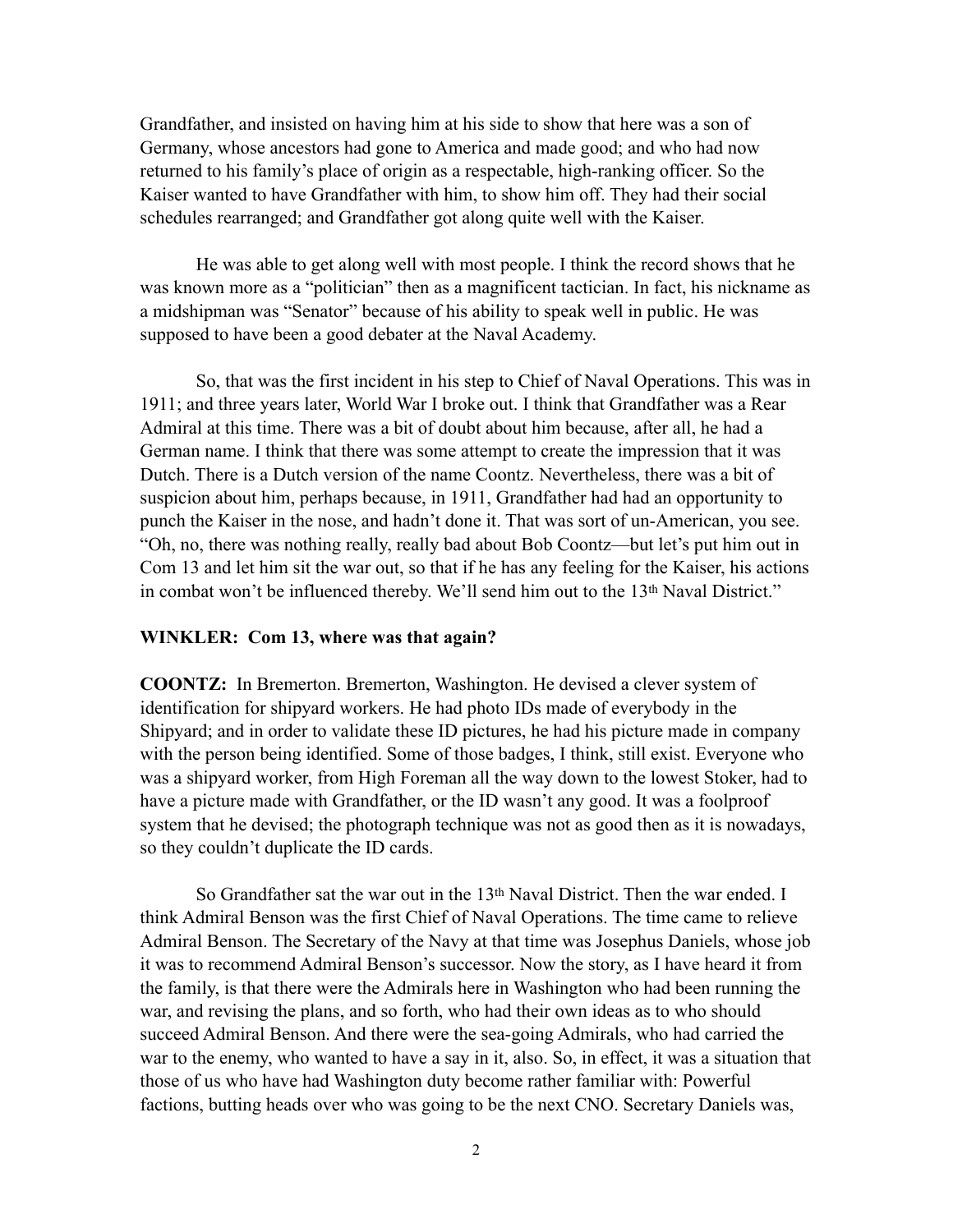among other things, the man who eliminated all drinking of alcohol aboard U. S. Navy ships; and that policy still holds.

### **WINKLER: It doesn't hold that…**

**COONTZ:** Really it wasn't a bad idea. The story is that that's why the Navy Officers' Club System is the way it is. It's a non-dues-paying activity, except in rare cases. Nobody pays to use the Officers' Club because Josephus Daniels said, "If the officers must drink their filthy poison, create for them a place ashore where they can do it in privacy." Josephus Daniels was down on alcohol.

But I've digressed. Josephus was in between the factions. He wanted to select the next CNO; so he said, "A plague on both your houses; find me an Admiral who does not have any enemies." They looked across the country to the 13<sup>th</sup> Naval District, and there was Bob Coontz, who hadn't done anything to make enemies; and so, as I have been told, that is how he was selected to become the second CNO. Again, he wrote an autobiography and there are incidents in there to support that conclusion. He was very smooth. He might have been a magnificent combat leader, but he never had a chance to prove that. His lines lay in different places. He had a way of interacting with people, and that was what he was famous for. That's how he became second CNO.

# **STEIGMAN: Are there any interesting anecdotes you have with your father's career?**

**COONTZ:** Yes, only two that I can remember. At the time of his entry into the Naval Academy, I think the minimum age was sixteen. He was on Guam at the time, because his father was then Governor of Guam. The story is that when my father, at age 15, left Guam to attend Shadman's Preparatory School here in Washington, they swung him out to the liner in a breeches-buoy because the sea was too rough for small boats. My father passed the entrance examinations, but he was still two weeks too young to enter the Naval Academy. So, he stayed with one of his father's friends on USS *Reina Mercedes*, the Naval Academy Station Ship, until he was old enough to become a midshipman. By an interesting coincidence, I too, thirty years after my father, reported on board USS *Reina Mercedes* as an enlisted man, for discharge and processing for enrollment as a midshipman. I am quite proud of my "Battleship Discharge" from enlisted service. I believe that the *Reina* was still there in 1956 when I was ordered to duty as Electronics Instructor at the Naval Academy. But I am meandering. Those were two anecdotes that I remember about my father's career. I believe that he might have been among the youngest men ever to graduate from the Naval Academy.

# **STEIGMAN: Can you tell us where you were born and how you first got interested in the Navy?**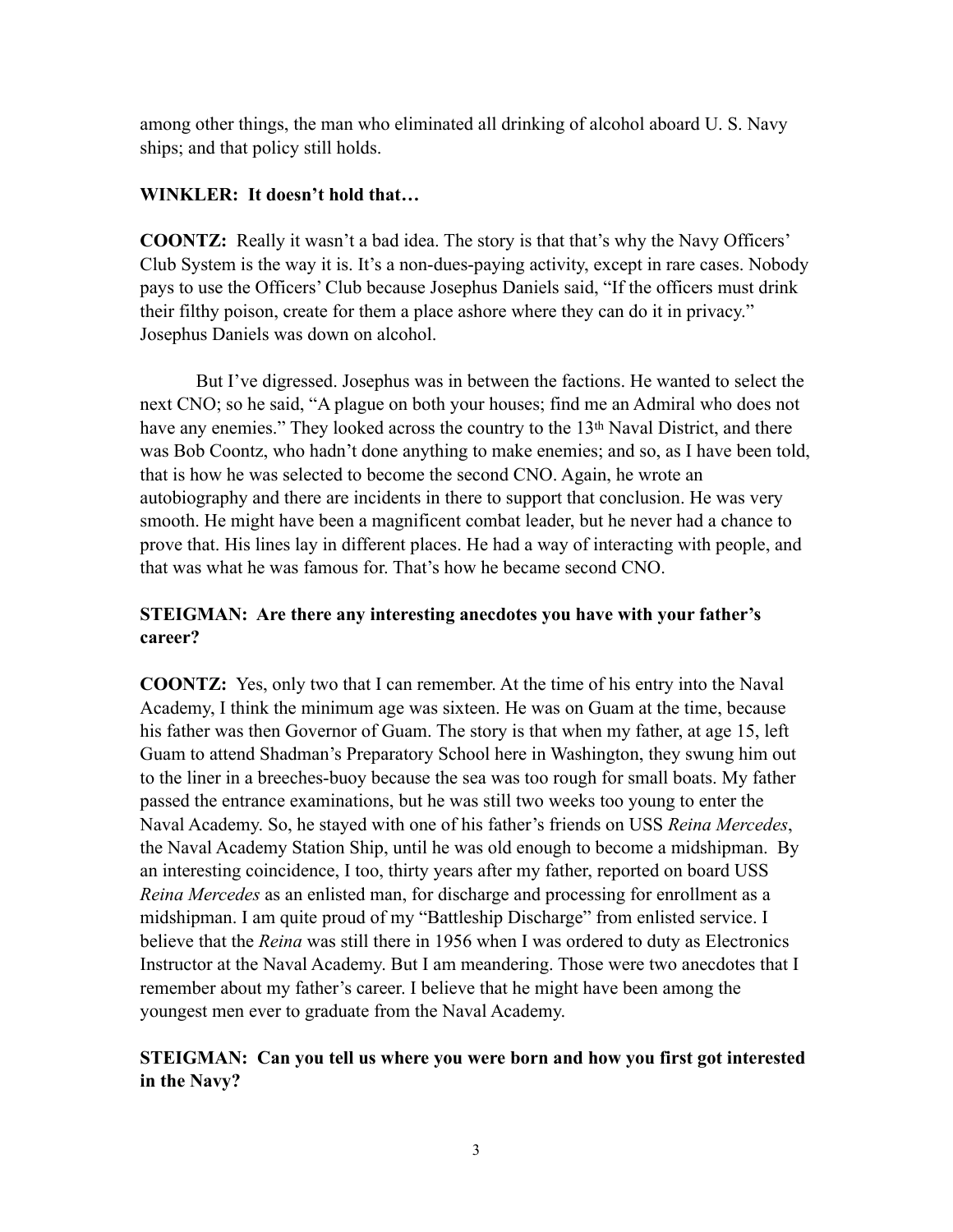**COONTZ:** Yes. I was born in Alexandria, Virginia. My father was here at the Naval Dispensary for his last illness. That's another story which I'd rather not relate. Well, I'll put it on the record, because I'm not sure if it's ever been told before. His father, I think, was CNO at the time when my father first became ill. But a certain Medical Officer did not see the symptoms of my father's illness, and he said, "Oh, you're just recently married. You just want to spend some time with your new bride," and sent him back to the Fleet. So he went, and eventually he collapsed on duty and was sent to the Naval Dispensary, which was down on Constitution Avenue. In fact, when I was here for my first Pentagon duty Old Navy was still in use. It was demolished around 1970, I believe.

My mother was living out in Arlington County with her parents. There's a place over there that's still standing, called Alcova. It was a famous place, but I don't know its history. But Mother was living there, and my father was still a patient in the Naval Dispensary. I was supposed to be born there. But the time came one night when I was about to enter the world; and my mother and her father got into the automobile and started down Columbia Pike, which was in those days a two-lane road. When they came to Arlington Ridge Road, about where the Navy Annex is now, they decided that they would not make it to the Naval Dispensary in time; so they turned right on Arlington Ridge Road toward Alexandria. They made it in time for me to be born in Alexandria Hospital, which at that time was on the corner of Duke and Washington Streets. When I came back here for duty in 1968, the same old hospital was there, still functioning. It's now modernized, and moved. The building there now is the Time/Life Headquarters.

#### **STEIGMAN: You grew up in this area then, the Washington area?**

**COONTZ:** No, only for my first five years. My mother was actually from Southwest Virginia, a place called Bristol. Her people down there were descended from Scots who migrated into that area in the mid-1700's. I was a sickly child, always coming down with something. Every winter I'd get sick, and have to go back to the hospital. So, Mother decided to take me South and raise me in Florida. The year was 1931. My father had died in 1926.

#### **STEIGMAN: You were born in 1925?**

**COONTZ:** No, I was born in 1926, in January; and my father died in September.

So she decided that it was time to move me down to the sunshine; and in those days Florida had been heavily hyped. It was Sunshine Paradise, that sort of thing. So she was going to take me to Florida, where the sunshine was, and raise me. Hopefully I wouldn't get sick anymore. But she decided that she would detour and take the long route through the mountains to her hometown in Southwest Virginia. She should have gone down the Coastal Highway, which was US 1. But she decided to go through Bristol, and then south through the Georgia roads, and so to Florida. But she got as far as her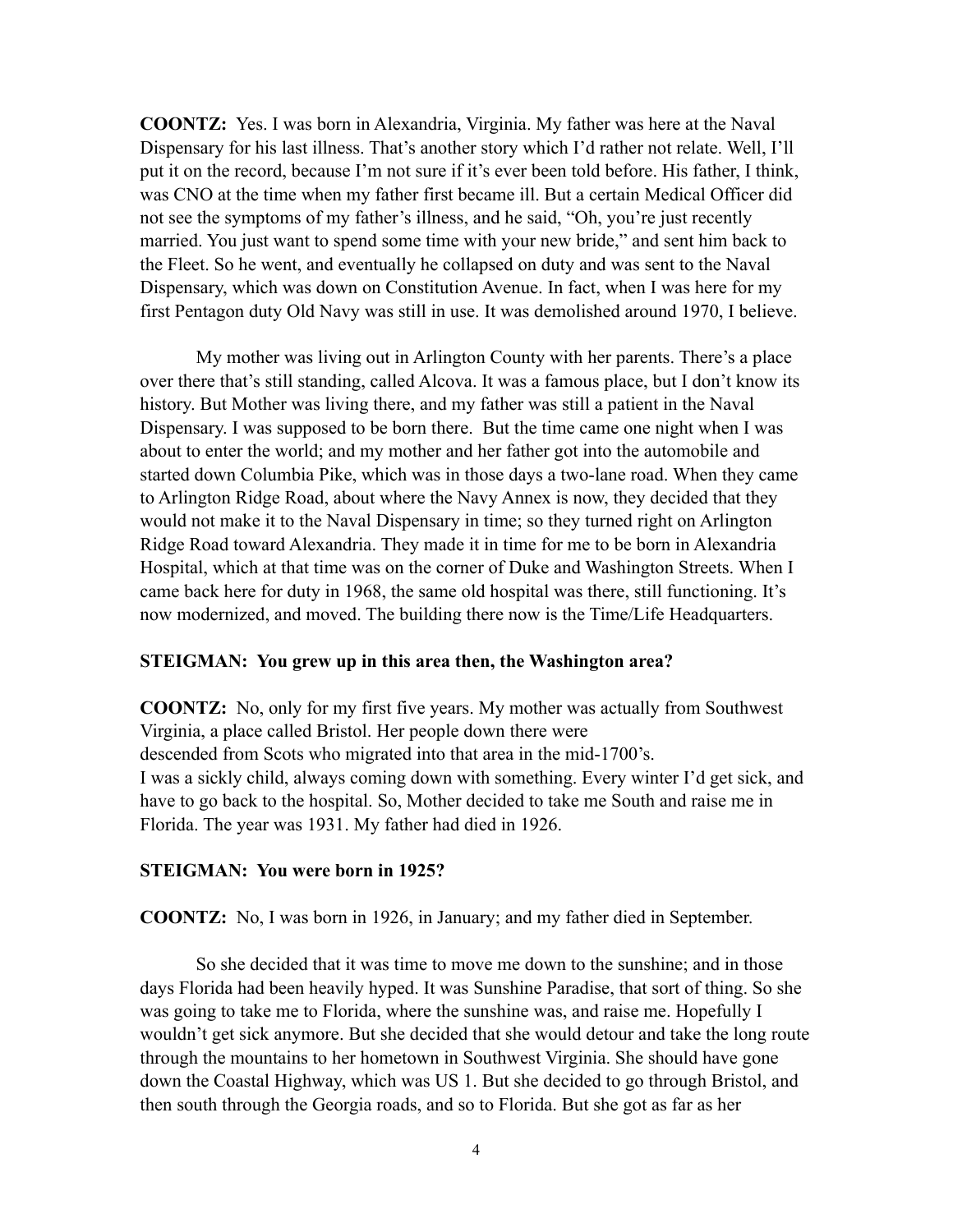hometown; and she met a few friends, and they said, "Don't go tomorrow. Sally's having a party next week." And she looked around, and saw some more people, etc. It turned out that she met a cousin, a widower with four boys; and she was a young widow with me. And they decided to get married, and raise the families together.

### **STEIGMAN: So you grew up in Bristol?**

**COONTZ:** Yes, I grew up there. I lived in the Bristol area for twelve years, age six to age eighteen.

# **STEIGMAN: When and how did you come to enter the Navy?**

**COONTZ:** World War II was on, and I was A-1, so I was drafted.

# **STEIGMAN: Where did you serve during the War?**

**COONTZ:** Now this is what happened.

# **STEIGMAN: What month and year were you drafted?**

**COONTZ:** October, 1944. But by fortunate circumstance, the Congressman in that area, Mr. Caroll Reece, who eventually became Chairman of the Republican Party, gave me an appointment to the Naval Academy. So it turned out that, instead of going to Boot Camp at Bainbridge, Maryland, I was sent to Tome School, the Naval Academy Prep School at that time. It was also located at Bainbridge. I don't know where NAPS is now; does it still exist?

### **STEIGMAN: Yes.**

**COONTZ:** Is it still at Bainbridge?

### **STEIGMAN: Newport, Rhode Island.**

**COONTZ:** Newport. Oh, all right.

# **STEIGMAN: You were sent to Tome's?**

**COONTZ:** Yes. Actually, my orders were to NAPS Bainbridge, Maryland. So that's how I got in the Navy. There were a couple or three of us, or maybe more, who had to be sent not only to the Prep School, but we had to take special Boot Training to prepare us for the Navy, in case we didn't make it through NAPS. That was an interesting experience. I was eighteen at the time.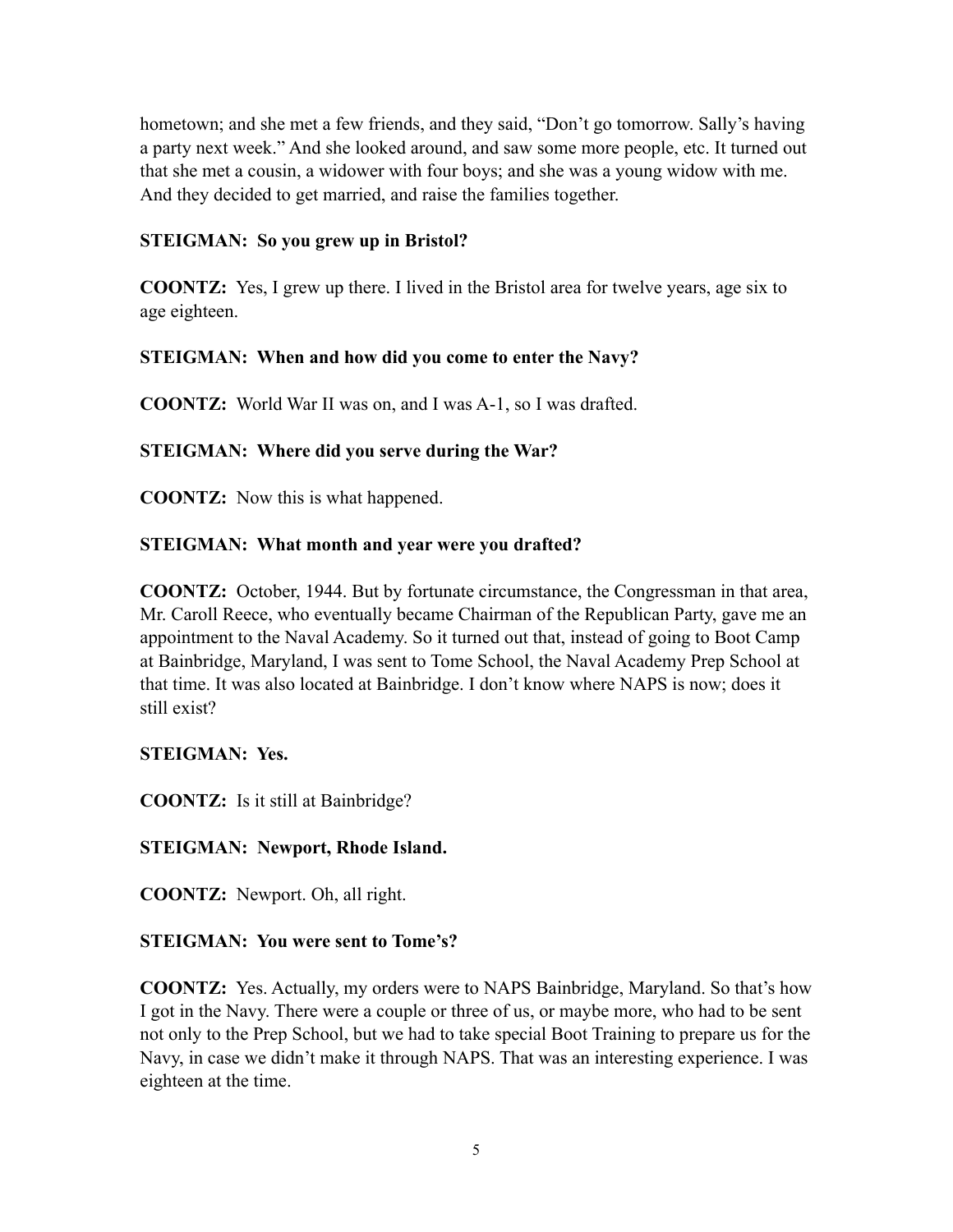We had some battle-hardened heroes who had gotten their appointments; and some of these boys had just been jerked out of the Battle of the Bulge; or wherever the fighting was in the Pacific. There was one fellow from Maine who reported into Annapolis, still in his combat uniform that he was wearing in the Battle of the Bulge.

#### **STEIGMAN: So when did you yourself enter the Naval Academy?**

**COONTZ:** Lets see, it was in the Draft from Bainbridge…

#### **STEIGMAN: June '45?**

**COONTZ:** Yes, June of '45.

#### **STEIGMAN: What are your memories of the years during the late forties?**

### **WINKLER: Can I just interject real quick? When you got drafted where were you living at the time, because you mentioned your first twelve years were down in Bristol? So you obviously moved.**

**COONTZ:** Yes, we moved from Bristol to an old historic place eight miles from Bristol, called Blountville. Blountville used to be a stagecoach stop. I don't mean stagecoaches like you see in Western movies. These were more like wagons drawn by oxen or mules. The main road from New Orleans ran through there. It went through Nashville; and that's the road on which President Andrew Jackson came to Washington.

There was an inn there, that had been built in 1795. An Irish merchant named William Deery came into that part of the country and made good, and decided to establish an inn there. It was a day's journey from a place called Abingdon, in Virginia; and to a place called Kingsport, Tennessee, which was the farthest up-river port for steamboats in the Mississippi/Tennessee River System.

But in 1940 my mother and stepfather bought the Old Deery Inn, restored it, and it's still there.

#### **STEIGMAN: They came to know the local congressman and he came to know you?**

**COONTZ:** My stepfather was my mother's cousin. He was a "legal" judge in a law court; but in those days the governing official of the County was known as the County Judge, even though he might not even be a lawyer. So, in both instances, my stepfather was called Judge. And my stepfather knew Congressman Reece, and introduced me to him.

#### **STEIGMAN: What are your memories of what it was like at the Naval Academy?**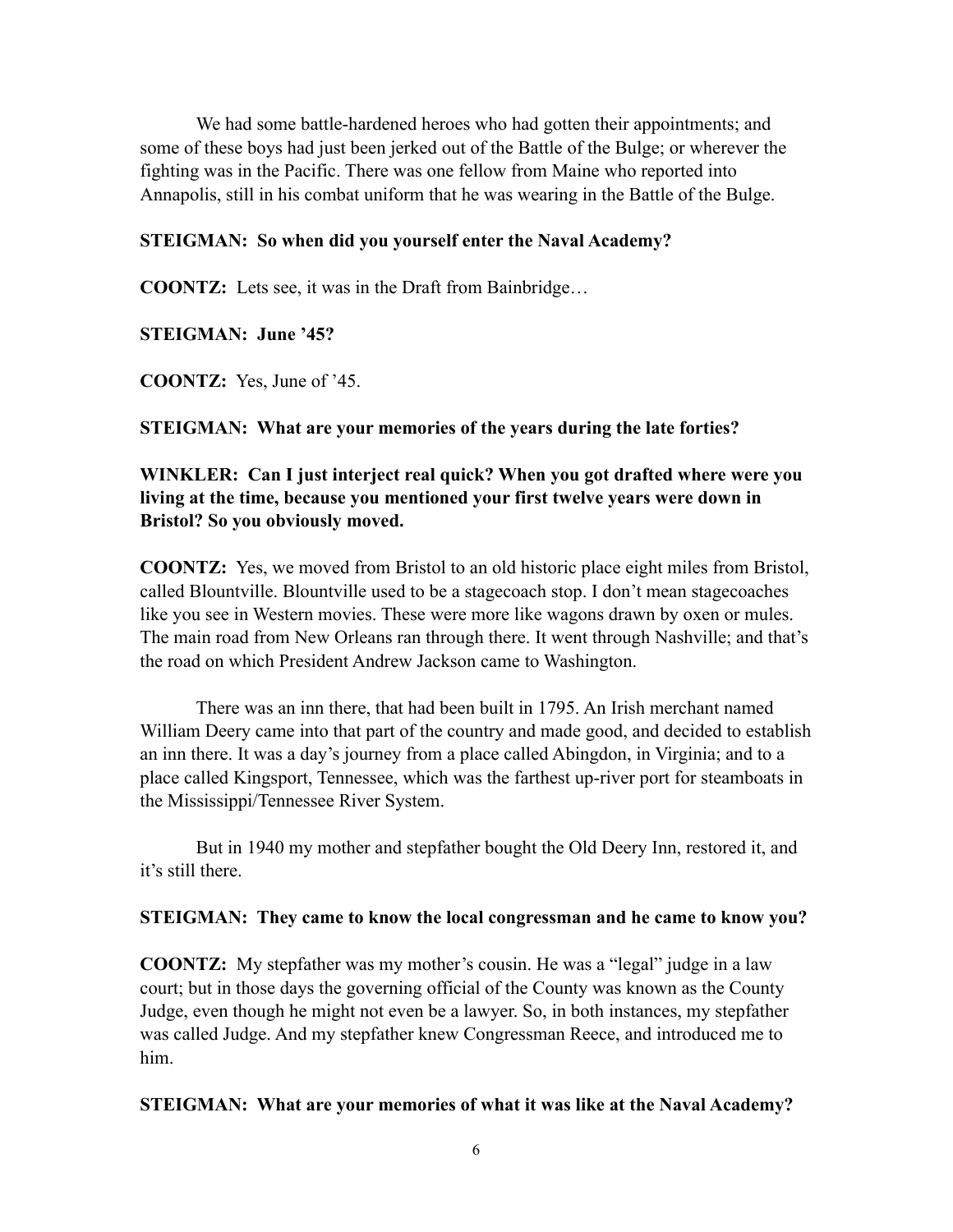**COONTZ:** Well, it was very much like I have heard it was in the days of my father. They still had some of the rooms with the wooden furniture in it; and I lived in one of those rooms, with furniture similar to the furniture described and depicted in my photographs in the family albums. A part of it was just as it was, at least in the early 1900's, perhaps when Grandfather was Commandant of Midshipmen. It was quite a bit different from what it is now. I can go over there to Annapolis and maybe find my way around; but they have built so many new buildings. But in my time there, it was very similar to what it was in the days of my father.

#### **STEIGMAN: Were a lot of people at the Academy aware of your background and lineage?**

**COONTZ:** No. I was separated from all naval contacts when my mother left the Washington area, in which she lived up to 1931.

#### **STEIGMAN: But not too many people in the Academy administration connected your name, Robert Coontz with...?**

**COONTZ:** No. That didn't come up at all. There were a lot more well known people in my class, whose families were doing great things in the Pacific at the time.

However, I would occasionally go down and look at Grandfather's photograph outside the office of the Commandant of Midshipmen.

**WINKLER: Just out of curiosity, one of our researchers here is working on a book on integration at the Naval Academy at that time and, I guess Wesley Brown was a midshipman?**

**COONTZ:** Classmate.

#### **WINKLER: Classmate. Any recollections about him?**

**COONTZ:** Yes. I didn't know him well. We never interacted, but the class is getting smaller now, so whenever our class gets together there's a social climate. Things are very different now.

But the word came down from the Commandant that Wesley was going to be in our class, and there was not going to be any distinction or any, what's the word, discrimination, and there wasn't.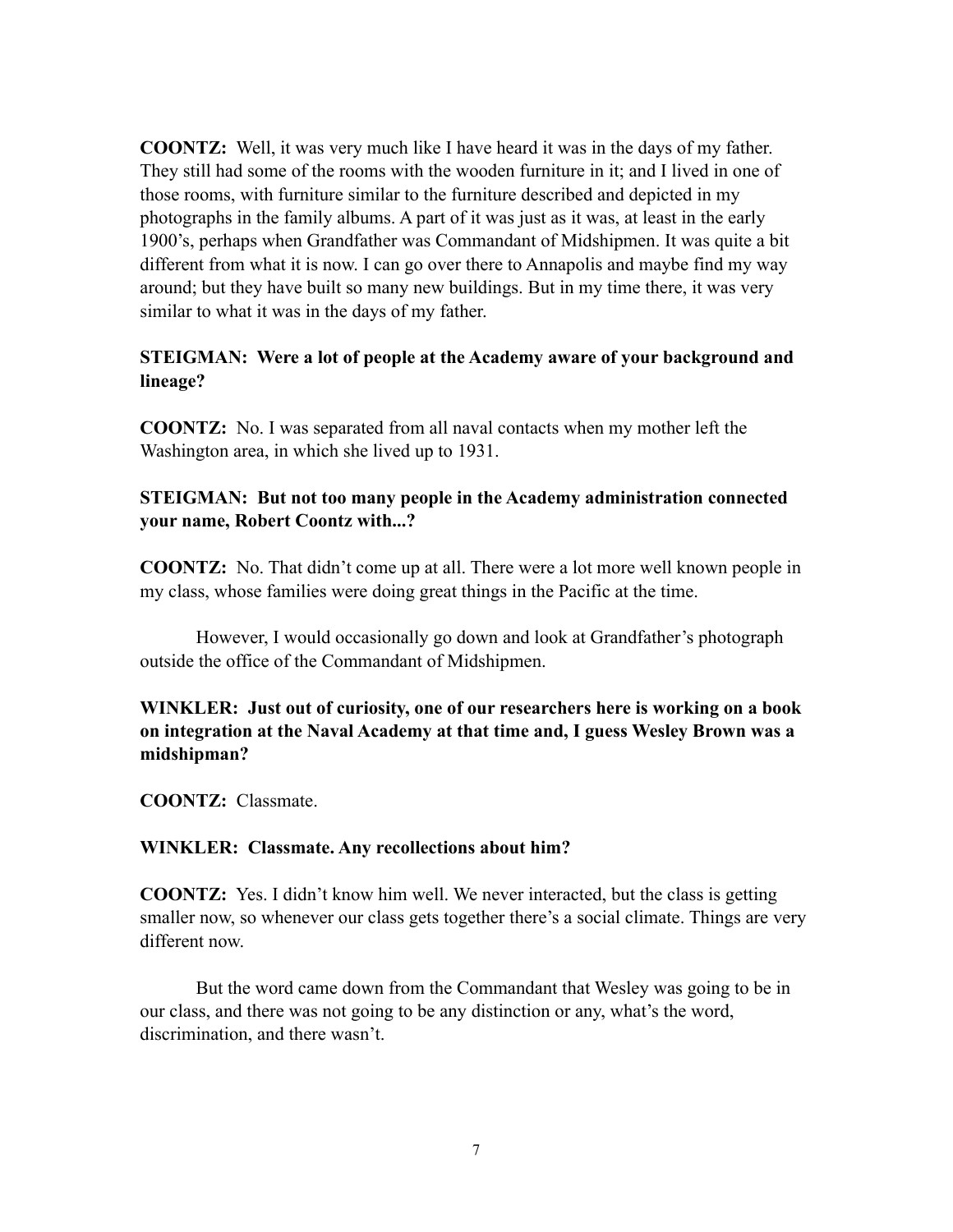At least half of my class, or more than half, had been in the "real" service. There were people who could tell "sea stories" of combat, and this made a difference. There were outfits where segregation was just not relevant.

Also, the very definite and extremely stringent word came down from the Command Structure. There was to be none of this stuff that we had heard about—undue hazing, and so forth. We heard mention of stories about that. I never heard any through my family, however.

Wes was accepted. It wasn't just a question of acceptance. He was in the same boat with all the rest of us. It worked both ways. Wes didn't get any special treatment. He was a Plebe, as we all were. Plebe indoctrination was necessary in some cases, I suppose; but there was some resentment among the "combat troops," at least one of whom had the Silver Star. As far as I was concerned, my indoctrination as an enlisted man made it much easier for me to accept the Plebe System.

#### **STEIGMAN: Your first assignment after the Academy was aboard USS** *Missouri***. How did they choose you? What are your memories of helicopter training?**

**COONTZ:** Actually the training emphasis was on gunnery spotting, and the helicopter business just arose incidentally. The night before *Missouri* set out on the ill-fated sortie when she ran aground, Ensign Sprince (another *Missouri* officer) and I were ordered to Little Creek, VA, to learn techniques of spotting naval gunfire. In a way, this was very lucky for me, because my Special Sea and Anchor Detail station was Junior Officer of the Watch on *Missouri's* Bridge.

#### **WINKLER: This is Side 2, Tape 1.**

### **STEIGMAN: Captain Coontz, how did you get orders to the** *Missouri* **from the Academy?**

**COONTZ:** It was a matter of preference numbers. The graduating class would draw numbers to see in what order they could choose the duty they wanted and my number was down around the middle. All of the so-called "choice" billets were gone by the time of my selection. I was the first one in the class to select Battleship duty; I had a sort of a feeling about Battleships. Those were "the things" in my father's and grandfather's time. Of course, they still have their place, but in World War II they didn't fight ship against ship, you know. Airplanes had taken over that task. But they still were good for shore bombardment, and still are in that certain function. So I felt romantic about Battleships and I selected the *Missouri*, mainly because my grandfather was from Missouri, and I didn't have any connection with any other of the Battleships. So that's why I selected it.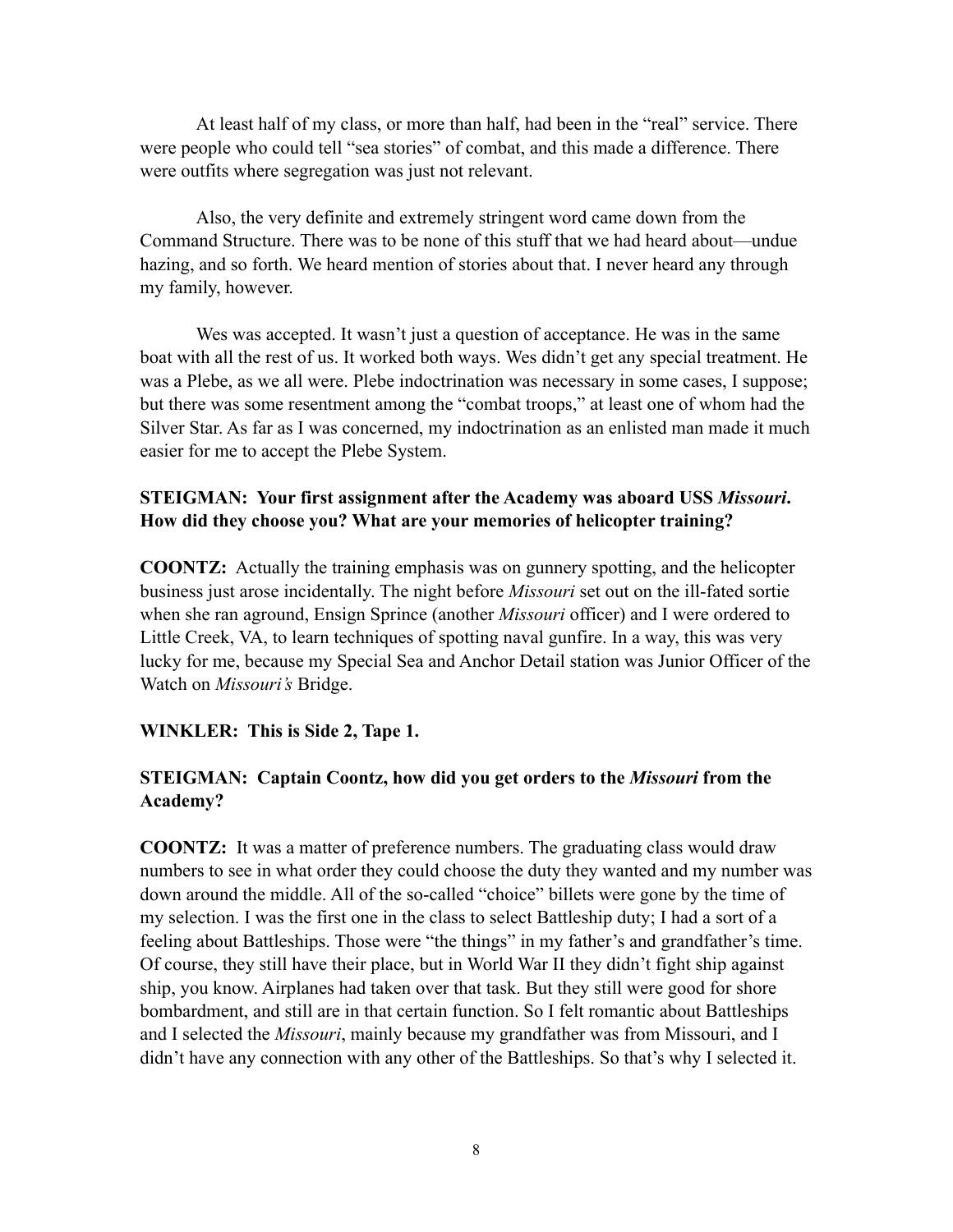#### **STEIGMAN: You got aboard the** *Missouri* **and you were assigned to duties as a Spotter. Were you a Spotter throughout the war?**

**COONTZ:** Eventually I was sent to Spotter School, but I started out in the Deck Department; and I was a Third Division Junior Officer. Third Division had charge of Turret 3.

Eventually I worked my way up to where I was allowed to pull the triggers in the "manual" firings of the turret. I never had such power since I was a First Classman; but never again in the Navy did I feel as powerful as when I stood in the turret and squeezed the gun triggers to let go the salvos. You had to squeeze the alarm twice before; and it went buzz, buzz, phroom! And that was a great feeling. I learned how to do everything in the 16-inch turret, all the way from the powder hoists and the elevators that lifted up the Cadillac-size projectiles of various designs. The propelling force was contained in powder bags; not any of this "fixed" ammunition. It was strictly powder bags, the way they've been doing it for years; it was sort of romantic. But after I'd worked my way up and was accepted, they sent me to Spotter School.

I remember that the first day at school, at the noon break, we were going up to the Officers' Club to eat lunch. There was a Lieutenant, an instructor, who said, "Coontz, aren't you from the *Missouri*?"

I said, "Yes, she left for Guantanamo this morning, and I plan to join her later."

He said, "Ha ha ha, you think she's gone." He said, "Look out the window there". You could sit in the nice, comfortable Officers' Club at Little Creek, and look out the picture window on the sea side; and sure enough there she was, high and dry. Sprince and I got a lot of ragging about that, but we went on to learn how to spot.

But as far as the helicopter business: That happened this way. There was a Lieutenant Commander named Klingerman in the Gunnery Department onboard the *Missouri,* who wanted to try an experiment. So, during the firing exercises, they used to have to send the helicopter off the fantail to get it out of the way of Turret 3. So they said, "Let's try and send Coontz and Sprince up, get them to a higher elevation just above the battleship here, and see if they can improve our score". At that time there were various optical methods of spotting the salvos, mostly from Sky One, to focus on shore targets. But of course you could get a lot higher than Sky One in a helicopter. It worked fairly well. At first, we would hover over the ship. [I'll make it march: it's a rather long and not a very interesting story about how we eventually evolved more effective methods.]

But when we got to Korea, we had to take a position where we could see the target. In some cases, *Missouri* couldn't get in close to shore; she had to stay ten or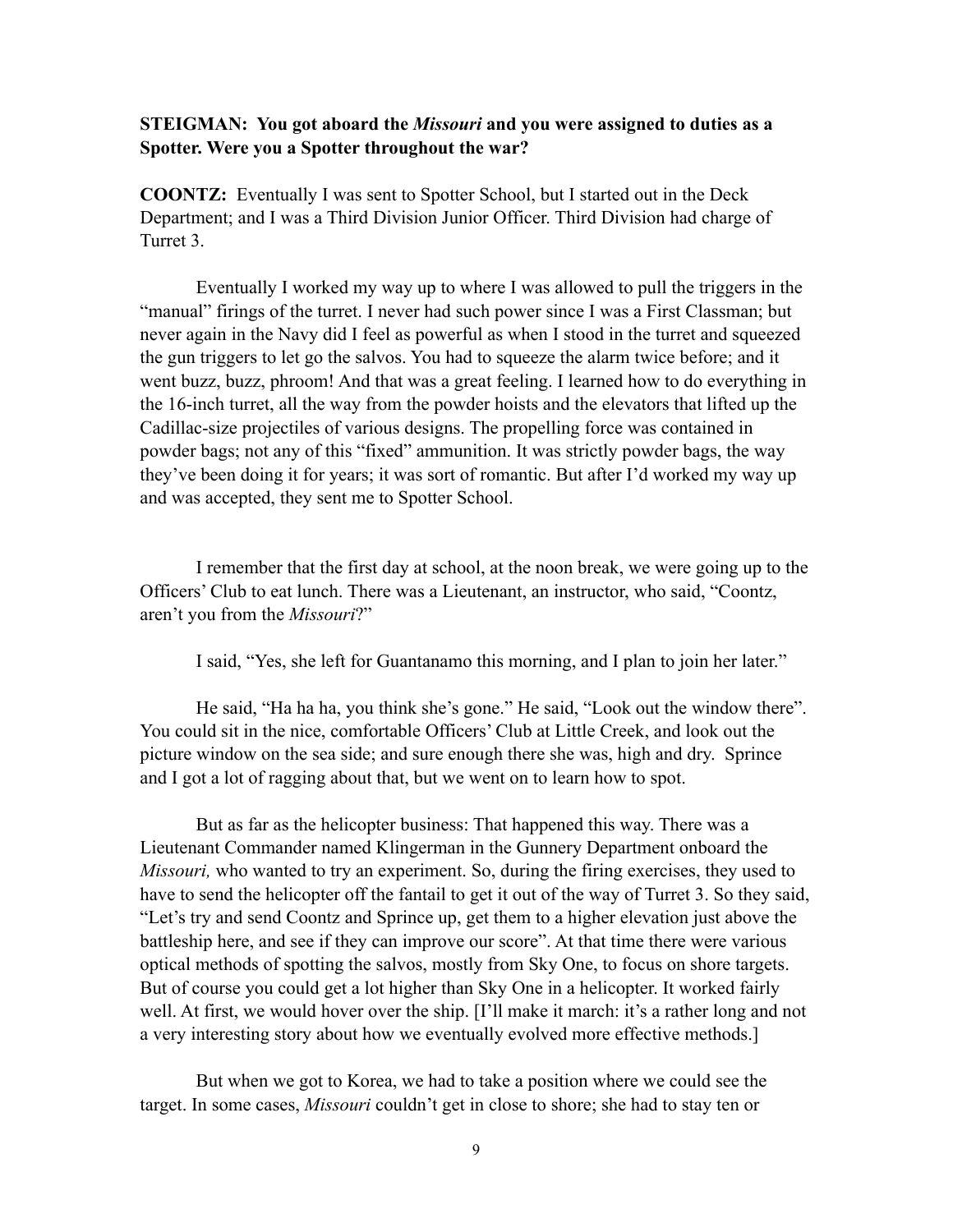twelve miles off the beach. So the helicopter had to go in where we could see the target. But it was sometimes difficult for me to find our position on the chart; and invariably I had to take a position off the line of fire, because we couldn't judge the trajectories of the 16-inch projectiles, and they might come right through us. That was the hard part, trying to make a mental calculation of how you should call the shots, if you weren't spotting along the line of fire. When you were sitting right over the Battleship, it was different. You could tell, right so and so, up, down, add, drop, etc. When you're off the line of fire, you have to sort of guess. So, the big difference in what training you had in "ordinary" spotting and the addition of the helicopter was that we had to, in effect, make a mental calculation as to our location and how that affected the spots that we were sending back to Main Plot from the helicopter. If we were, say, at right angles half way along the firing line between the ship and the target, and maybe a quarter of a mile offset from there, it's not real easy. You could try to imagine equilateral triangles and isosceles triangles and so forth, and try to estimate the angle that you had to correct for. You usually tried for something like a sine of 30 degrees, which was one-half. It's hard to explain the sort of guesswork that we came up with, but eventually we found the trick of it and we could lay the shells on the target when *Missouri* couldn't even see it. We could be inland on the other side of a mountain that blocked the ship's view sight.

Now, I guess after all this time I can ease my mind on this point. I was strictly ordered not to direct the pilot to fly to a position where it was hazardous. Well, the pilots either ignored that, or they didn't do what I told them to, because in all except one case those pilots were eager to get in there and get a piece of the action. We were the only ones of the *Missouri's* crew that ever saw the enemy. I didn't make a big thing about that, but the aviators did. I was just an Ensign; they were either Lieutenants or JG's. They, as aviators apparently are prone to, would let it be known to their table mates that, "Yeah, you guys sit back here in your steel cocoon and we go out and we engage the enemy", etc. etc. Well, that was true; but I didn't make a thing of it, because our orders from the Executive Officer were very strict; not to endanger that helicopter, because that was the only helicopter in all of WestPac, etc. I got the impression that success of our mission was secondary to security of the helicopter. But it didn't really matter to most of the pilots. There was one who was married, and he strictly obeyed the orders to keep a safe position so as not to endanger the helicopter. By strange coincidence, those missions were the least successful, because I couldn't lay the shot as accurately as with the other pilots.

#### **STEIGMAN: Did you ever come under fire?**

**COONTZ:** Yes, indeed. They wouldn't let me carry a Tommy, you know, a sub-machine gun. Rightly not, because whenever the helicopter made a turn or a sudden maneuver, the plane of rotation of the big rotor would come down at a substantial angle, and it would have been in my line of fire, you see. So we could have shot our own rotor tips off; and if you unbalance those things by the weight of a cigarette paper, the helicopter would shake itself to pieces. So the only weapons that we would carry were a 30 caliber semi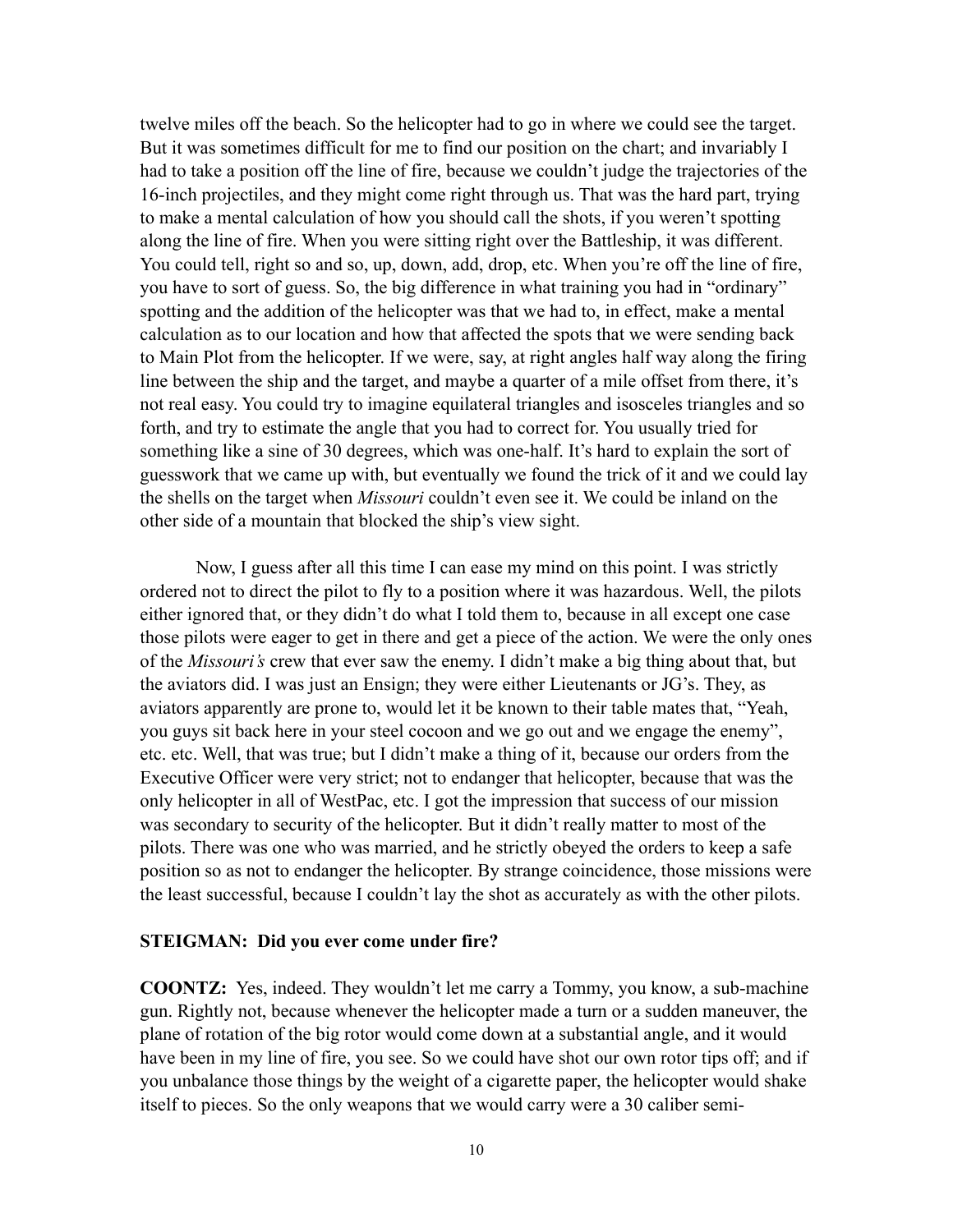automatic carbine and a 45 automatic; and the aviators carried their six-shooters, in shoulder holsters. They had their own weapons. I don't know where they got them. They weren't from the Ship's Armory. I guess they brought them themselves. They were nice things, but not really very effective.

#### **WINKLER: I've got a question. How safe did you feel flying? You know, this is early helicopter aviation we're talking about.**

**COONTZ:** It wasn't really a matter of feeling safe. Now I'll tell you the way that I felt. By this time, I'd been moved out of Gunnery into Communications. Well, they still needed the spotter training I'd had. I think Sprince was still in the Gunnery Department. They didn't waste either of us.

Communications, of course, were under the embarked Flag. So I found out later on that the Flag objected to my being used as a Spotter, not because of safety considerations, but because there'd just be one less man on the Watch Team, and I was a Code Machine Pounder. That's where I learned to type. I'll refrain from talking about this coding machine. They're rather like the computers we used to use. They were state of the art, and we thought they were marvelous machines, but they were very primitive by today's standards. So were the computers that I eventually became associated with.

However, we stood eight hours of Communication watches; and I would report to the Watch, and it would come time to go out on the mission, so I would leave the Comm watch and go don my flight gear (I've got pictures of myself in my flight gear), the belt with the knife and the canteen, the pistol and the binoculars with the scribes on them, and the carbine slung over my shoulder. It was useful to have something, because on at least two occasions we had to fight our way out. I'll tell you about that later.

But anyway, I would leave the Comm watch, and found out later on that the Communications people would rig up a special speaker to listen in on how it was going with me, but they didn't let me know this. I was still an Ensign, you see. So they would follow the mission along with doing everything else they were doing. The helicopter's endurance was about two hours on station, and that was stretching it a bit. So at the end of the mission, I would come back, stow all my flight gear in the safe and go back on watch, and would be told "Coontz, you landed fifteen minutes ago. Why didn't you come back down on watch?"

"Well I had to make a report to the Intelligence people, and the Captain wanted to know how we had done," etc. So, it all went for a good effect, because there was a certain element of danger in it, and my "welcome back" would give me something else to think about.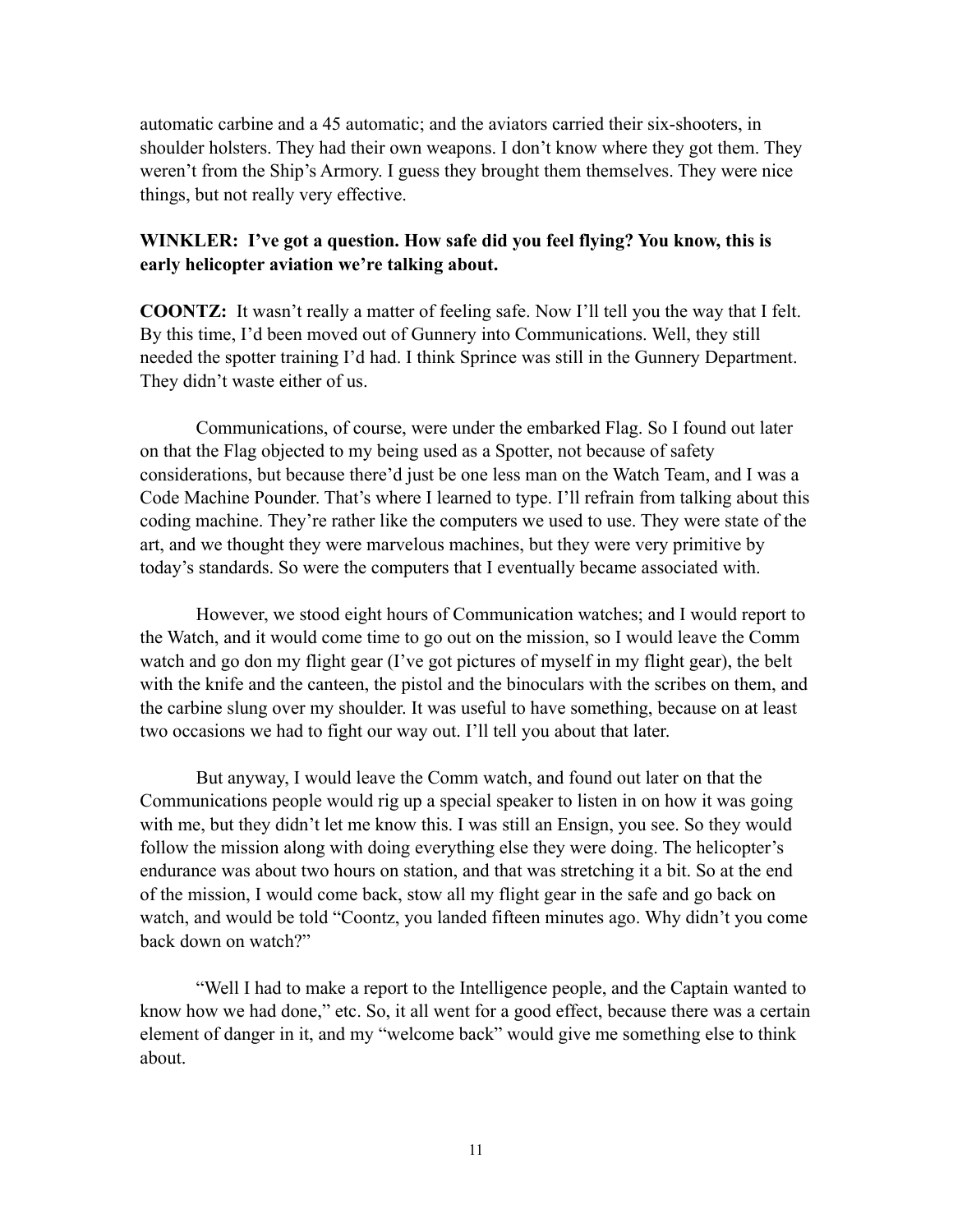But under the conditions, the only thing that I was apprehensive about was getting taken to task for disobeying the orders about the helicopter. Theoretically, the pilot was supposed to fly where I told him to; and if he acted on his own, then no matter what he did, I caught hell for it. So this had a good effect.

I'll explain about one of the bad times we had when we got caught in a trap. I forgot what the name of the place was. It was way up in North Korea.

In this particular instance, there was a railroad tunnel; the railroad track ran along close to the sea, and there was a mountain that they had to drill a tunnel through in order to get the railroad to follow the relatively smooth coastline, because at that part of North Korea, and I wish I could remember the name of the place, it was quite mountainous. The mountains came down right to the sea. So, we were supposed to block this tunnel, get the salvos laid in and close the tunnel off. I don't know how we succeeded, but it happened that there was a train coming down from the North; and the train people saw what we were doing, of course, and they ran the train into the tunnel and wouldn't come out. But it must have been a train full of soldiers, because soldiers came out of the South end of the tunnel, which was where we were running our mission at the time; and they began to shoot at us with small arms. The pilot's name was LT Francis Yirrell, but he had the nickname "Yip." He was excitable, and he liked to throw the helicopter around and show off what he could do with it. So, when the soldiers began to fire at us, Yirrell maneuvered the helicopter, to swoop and bring it in sideways so that I could shoot out of the door, to try to get the troops back into the tunnel so that we could shoot some more and I could resume spotting. We couldn't take position on the North side of the tunnel, because the people there were shooting at us, too. If I didn't get down where I could look right in the tunnel, I couldn't see how to lay the salvos. We reported that we were receiving hostile fire. Sometimes we didn't even bother to let the ship know, because they would have fussed at us for being in a position where we could get shot down. But Yirrell said, "I'm going to go inland, and I'm going to fly up this valley." He said, "Now when I come over this mountain, they're going to be looking out to sea to find out where we are. I'm going to come up behind them, and you do your thing."

So I said, "Yip!", but he didn't listen to me. I went along with what he had said to do, because he was going to do that anyway. So, he flew up the valley, close to the mountain. As the mountain rose he lifted up the helicopter higher and higher; and finally we came over the ridge and down the other side, on the South side of the mountain where the tunnel was; and there stood a line of soldiers looking out to sea, to see where we were. Yip made the helicopter go sideways, and while they were still looking out to sea, he came up behind them, and I did the best I could, pulling the trigger. There were about five soldiers I guess. But two of them, I don't know whether they were wounded or not, were left lying on the ground. By this time, the ship was demanding that we come back. I didn't close the tunnel, though. That was an exciting mission, but it wasn't a successful one.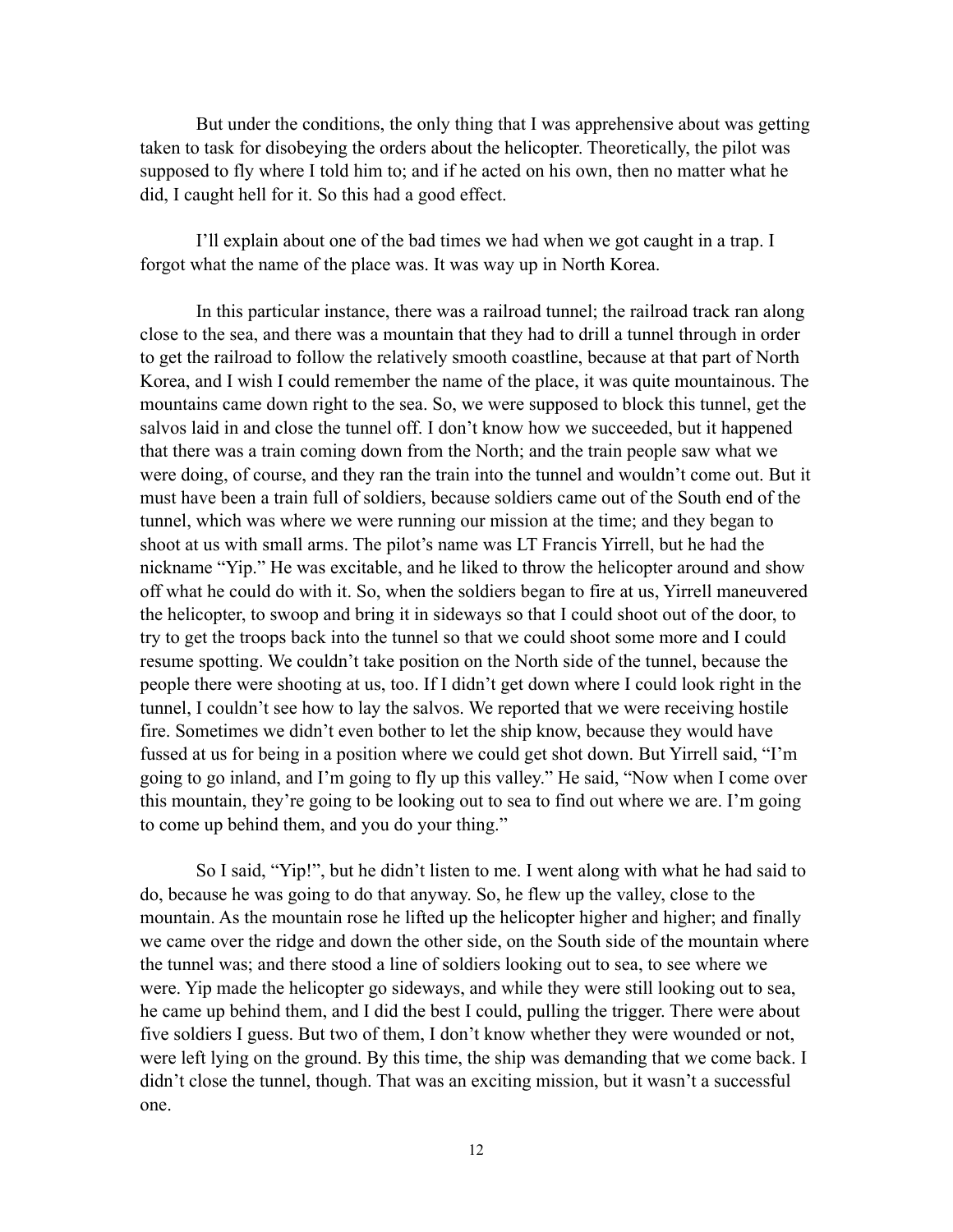#### **STEIGMAN: You said there was a second time you were shot at.**

**COONTZ:** At least one other time. Let's see, that was when we were supposed to take out an ammo dump that was rather far inland and again, we had to stretch our orders a bit. We had to fly inland to identify the building where the ammunition was stored. As we flew over the shoreline, they were shooting at us. We could see the twinkles down below, where they were using small arms. Nowadays, of course, if they had a bazooka missile or something they could have knocked us out; and I understand that the *Wisconsin*'s people who relieved us, got knocked out of the sky right away. We were the first to do that sort of thing. It was new. I'm glad we were not the third or the fourth, because there might not have been any more. But the *Wisconsin*'s helicopter was knocked down. I heard later that Yip Yirrell tried it once too often somewhere else. I don't know that for sure. Anyway we got the ammo dump; and it went up like a miniature mushroom cloud, like an atomic bomb-shaped dome, but not nearly as big. I think *Missouri*'s 16-inch salvos were high explosives. We laid them on target, and the whole thing blew up like a tall, but not a very broad, mushroom cloud.

One more thing about the mission where we fought it out with the troops in the tunnel. As I was on the way to the Bridge to make my report, the Executive Officer stopped me and gave me the usual chewing out for endangering the helicopter. Now this really had a good effect. At this time I was apprehensive, and perhaps overexcited, but I was more afraid of the Executive Officer than I was of getting shot down; so he braced me up by his little talk, and I was thus able to act properly with sufficient coolness in front of the Captain. So that particular "welcome" had a good effect. Not all of them were like that.

Sixteen times I went out on spotting missions. I never made an improper report, but I believe that the people back on the ship began to think that I might have been exaggerating when I said, "Target destroyed". So they gave me a camera, a marvelous machine with a lens on it about as big as the palm of your hand. It had a cocking mechanism that was sort of like a pistol grip. You would hold the camera, and shoot like a pistol, then re-cock it to change the film. I had to bring back "target destroyed" pictures, and I did. They developed them and saw, for example, that the bridge was really off its trestle. We took a picture of it, and they couldn't argue the point. That was exciting.

One time we found some floating mines, and I had to guess the approximate location of the mines. They sent out the minesweepers, and found them. By this time I was experienced enough to look at a point on the beach and get a compass reading from the pilot, and we'd have a rough angle from two different prominent landmarks, and I would draw lines by hand on my target chart to see where they crossed, and that was good enough for the minesweepers.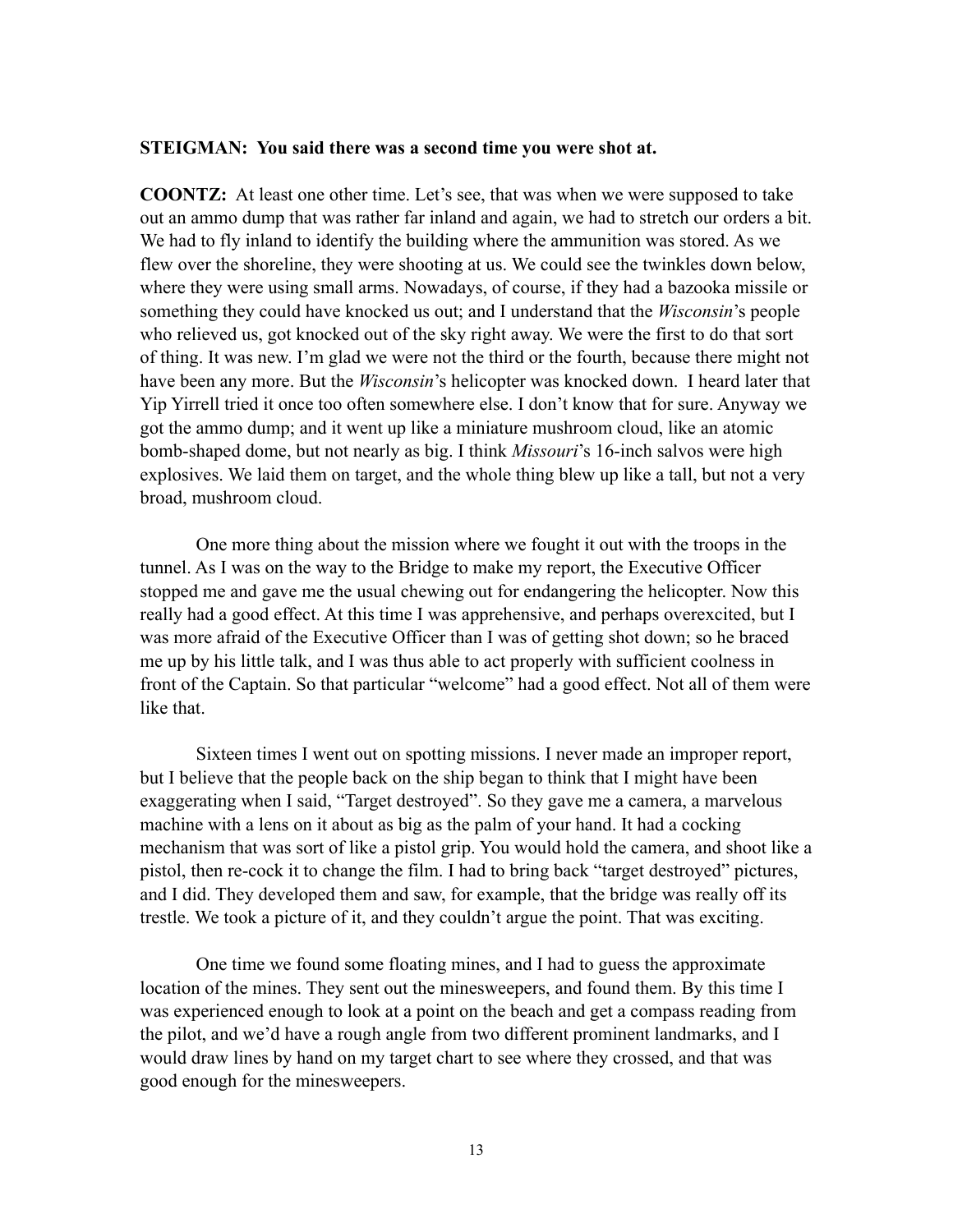# **STEIGMAN: Did you ever feel worried in the helicopter because of the helicopter's own primitive technology?**

**COONTZ:** No, this was state-of-the-art-technology. This was one of those old Sikorsky helos. I've forgotten the designation. It had a long tail sheath that looked like a piece of steel sticking out behind, and the front was sort of a bubble. It looked like a Dragonfly with one great big eye up front and a long tail dragging behind. It wasn't like the marvelous machines they have now, but it worked. One of the things I had to do sometimes was come up to the Bridge after a mission and write that part of the Log as to what the helicopter had done.

# **STEIGMAN: Following your time with** *Missouri***, you received orders to USS**  *Charles S. Sperry***. How did you come about getting orders to** *Sperry***?**

**COONTZ:** I was ordered from *Missouri* to CIC School at Glenview, Illinois. I guess *Sperry* needed a CIC Officer so that's where I went.

### **STEIGMAN: She was an Atlantic Fleet ship. What were your memories of duty aboard** *Sperry***?**

**COONTZ:** My first destroyer duty. She was, I wish I could remember what class she was. Three 5-inch twin turrets, standard destroyer. Not the Fletcher Class.

# **STEIGMAN: Sumner.**

### **WINKLER: Sumner.**

**COONTZ:** Yes, Sumner Class; that's right. Later in my career, my Destroyer Command was Fletcher Class, five single mounts. But yes, *Sperry* was Sumner Class, typical. Later on, I think I saw her sunk, being used as a battle practice target.

### **TAPE 2 SIDE 1**

# **STEIGMAN: Captain Coontz, you were describing your career aboard the destroyer** *Sperry* **as CIC Officer. What were your highlights of that tour?**

**COONTZ:** That was my first Destroyer duty. We'd had indoctrination onboard Destroyers as Midshipmen. I found it, of course, altogether different from the Battleship Navy. My responsibilities were different in degree. For instance, as a JG, I was a Department Head, and I became eventually Operations Officer of *Sperry*.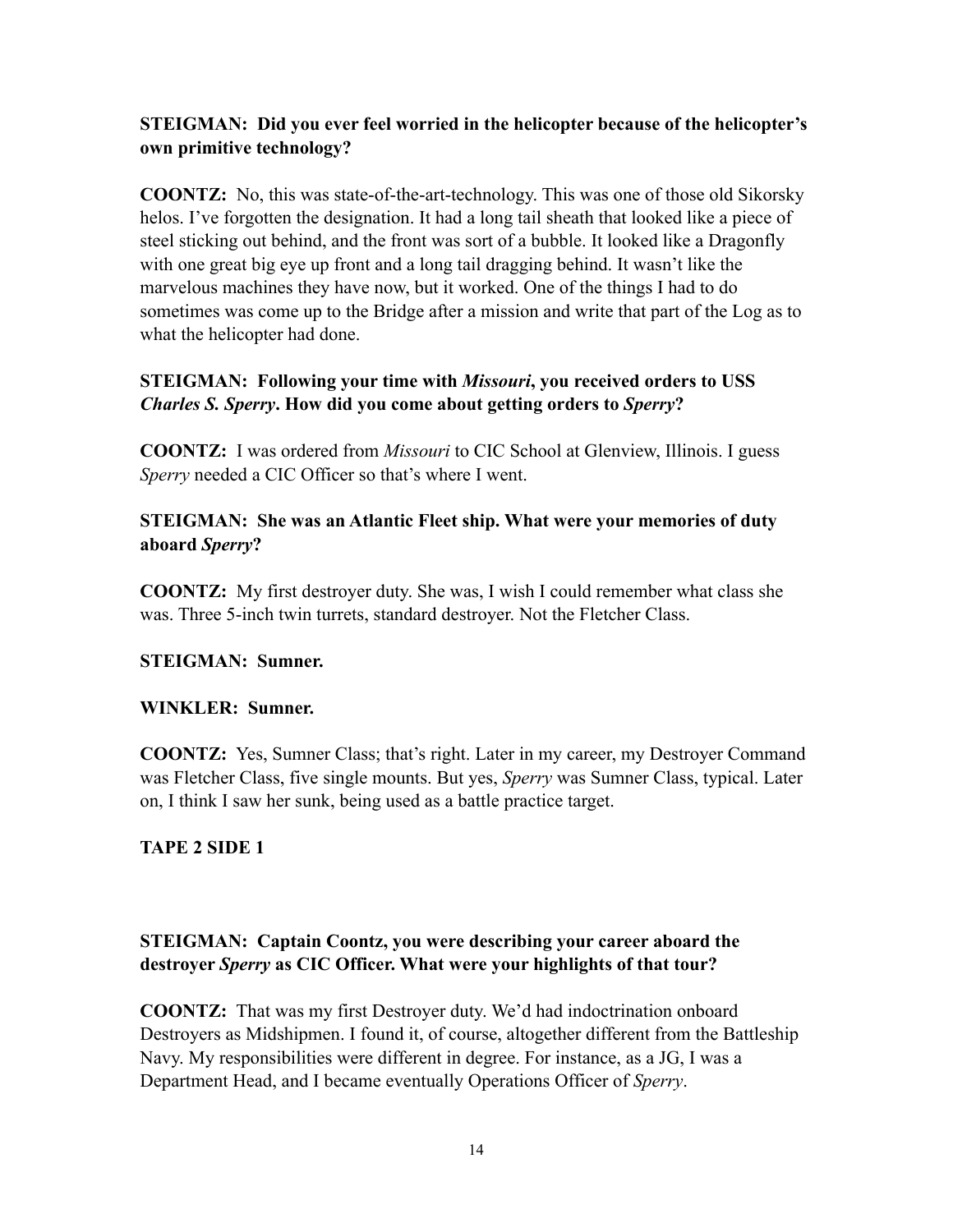There were only a few of us, about fifteen officers, I think, fifteen or seventeen. We were all in the junior officer category, except, of course, the Skipper and the Executive Officer. The Executive Officer was a Lieutenant Commander, and the Skipper a Commander.

So we, Lieutenants, JG's, and Ensigns, all interacted, and we ran things. It was a lot of work, and a lot less formal than in the Battleship.

I'd qualified as Officer of the Deck Underway on the *Missouri*. In fact, my Special Sea and Anchor Detail station at the time that she got underway for her ill-fated cruise was that of Junior Officer of the Watch. In effect, the JOD. I was just as well not on my Special Sea and Anchor Detail station that day, and a lot better off over at Little Creek, studying how to spot gunfire.

So, the responsibilities were greater, and the things that you had to do correctly were all on you; and it was a more maturing experience, in a way, than Battleship duty was. I guess you could say that if I hadn't had to fight for my life, then I would have stayed an obscure Junior Officer onboard the Battleship, and that's quite proper. There's a place for Junior Officers. But I became more of a professional, and, I think a greater asset to the Navy with a broader range of experience than I had on board the *Missouri*.

The *Missouri* was glorious, and glamorous, and had a lot more social functions than on the Destroyer; but the Junior Officers on the Destroyer formed a firmer unit with each other than, for instance, the Junior Officers in the Operations Department of the Battleship with those in the Engineering Department. This is, perhaps, the way that things had to be. I wouldn't have missed my Destroyer experience. It was extremely necessary, and very formative. It wasn't as "romantic," though, as the mystique and the ambiance of the Battleship.

#### **STEIGMAN: What were some of the** *Sperry***'s missions and roles and duties?**

**COONTZ:** Ah, let's see. ASW mostly, as I recall. We had some interesting experiences. One of our Commanding Officers came direct from a Washington tour; and I won't say that that coincidence of his being a classmate of my older stepbrother had any effect; but he knew my older stepbrother, out of the Class of '40. I thought it appropriate to make known the fact that he was acquainted with my older stepbrother and he said, "Oh, you're Rosie's brother aren't you? Well yes, I know him." So from then on that made a difference in our interaction. I won't say that he showed me any favoritism, but at least I was better known. I had responsibility, and, in effect, more status than I had in the Battleship.

Some interesting experiences, and I'll make this march. We somehow were fortunate enough during the single Med deployment that I made in *Sperry,* to be ordered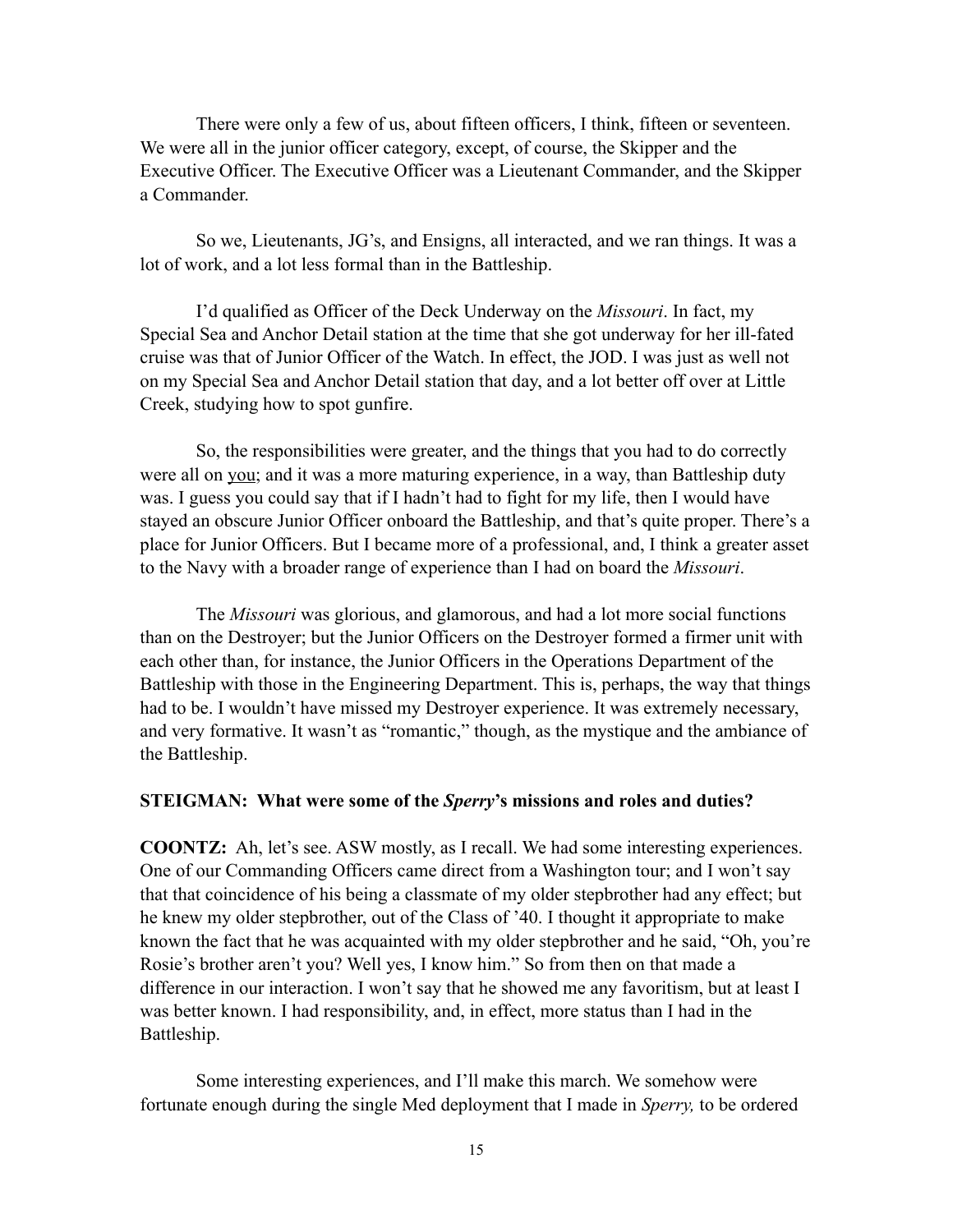on detached duty. I don't know how the Captain wrangled this, but we were to go show the flag both in the Med and in Northern Europe. So we detached from the Task Group and we went to Trieste, when Trieste was still a "free city" after World War II. That was an experience, hard to describe. When I reported to *Sperry*, the policy was that Department Heads did not have to stand Shore Patrol duty, so I was usually the senior Shore Patrol Officer. I had to establish liaison with the local police, and brief the Shore Patrol on local policy, etc. My experiences in Trieste and Venice were maturing and educational. At that time, ComSixthFleet (whose name I won't mention, even now) had promulgated a policy, enforcement of which was almost impossible: "If you catch a sailor going into a house of ill repute, you'll go in and drag him out by his ears" or words to that effect. Well, you just really couldn't do that, because if it had happened, the local authorities would have made things more difficult for you in port. So one had to arrange understandings between Sixth Fleet orders and the reality of the situation in the port. It was my job, as Senior Shore Patrol Officer, to do that. This was strictly against rules and regulations, but I can now reveal the fact that I was the one who talked to the local police officials and the local Liaison Officer, and clued the other officers who were to stand Shore Patrol what the "real" situation was, and what they had to do to walk the line between strict Sixth Fleet orders and the realities of the port that we were visiting. There was a certain port, whose name I won't mention, where the police liaison officer was an Italian-American from New York, who had come back home to Italy. He spoke perfect American, to the effect, "Look, you can try to enforce all these Sixth Fleet orders, and get into lots of trouble; or you can go along with the way things are here, and we guarantee that no sailor will be hauled into court. No sailor will suffer any injury. And there'll be no complaints to the U.S. Government for reimbursement for damage done by sailors. If you do it that way, that's the deal we make. If you do it 'your way' there'll be nothing but trouble." Now, the Skippers and the Executive Officers probably knew about this, but they weren't going to put their careers on the line by telling you this. So that was one great lesson that I learned from duty on my first Destroyer, the *Charles S. Sperry*. All over the Med it was this way, and I was the one whose career was on the line to create harmony between *Sperry*'s Shore Patrol and the local police. So, when we could turn in a report of a port visit, "No sailors injured, no arrests, no trouble, no claims," that made the Captain look good and me, too.

#### **WINKLER: Did you ever hear about other ships not being strict to comply?**

**COONTZ:** Yes. Yes, we did. In nearly every Mediterranean port except Trieste, there was someone like the Italian-American from New York who had returned home, with whom you had to make a deal. In the early 1950s, you had to cope with the realities of interaction with people, that was not a part of the "official" Navy program.

Two more instances of my duty onboard the *Charles S. Sperry*: I might be revealing the name of the Skipper when I tell you that he was a descendent of the famous Scot named Rob Roy McGregor. There was a movie about him, or a television show. Rob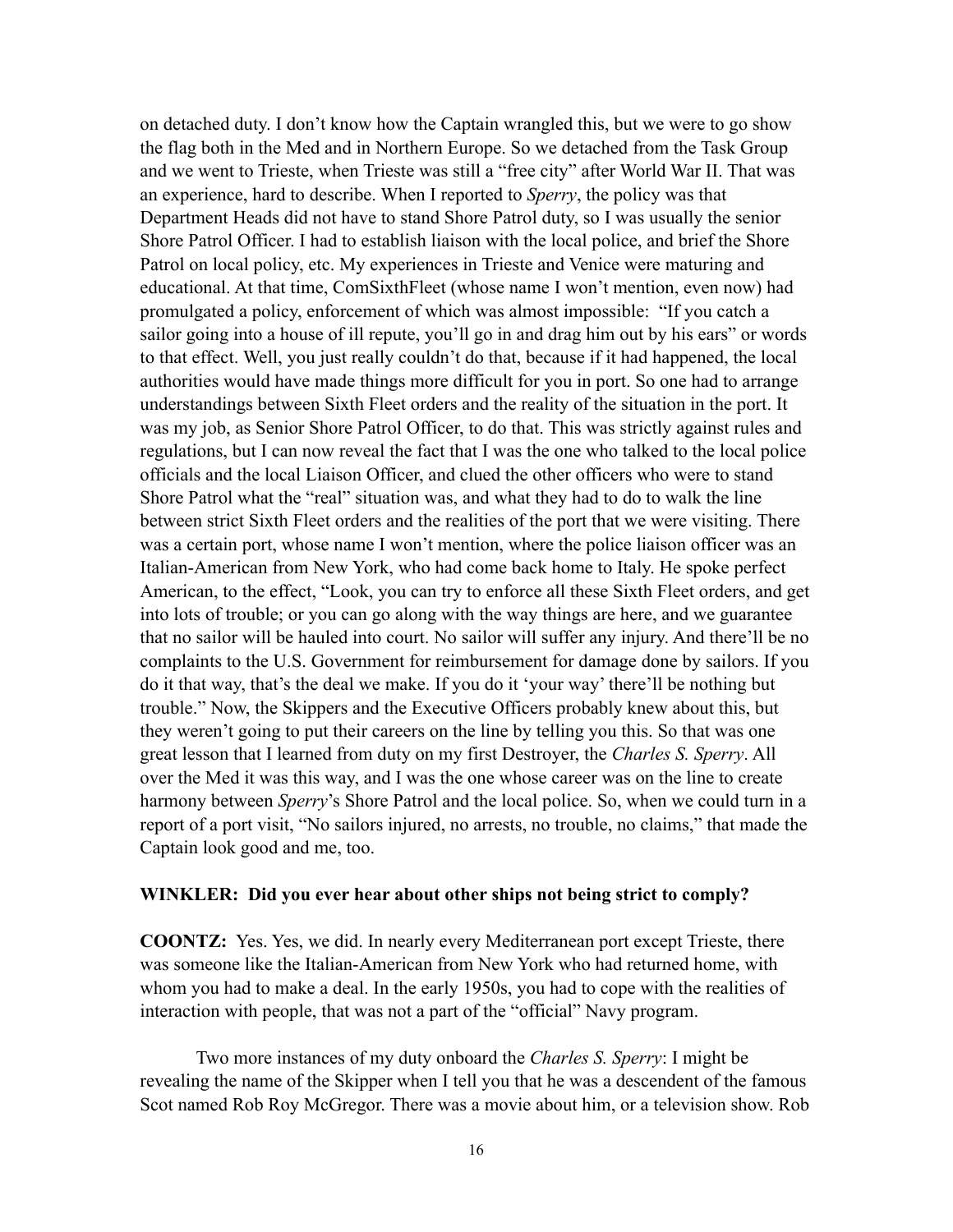Roy McGregor. *Sperry*'s Skipper was his Great-Great-Great-Great-something Grandson. So, *Sperry* was selected to "show the flag" at a place called Invergordon, a port serving the Scottish Highlands. It was a port up a firth, one of these long bays that they call fjords in Norway. There was another destroyer with us, *England*, I think. Two Destroyers were ordered up there to show the flag. The Head Man in those parts was Lord Ross, of the district known as Ross and Cromarty. Lord Ross had recently died, leaving a young widow who really ran things up there.

We had an open house onboard the ships, and Lady Ross and her entourage came down. We Junior Officers had been spruced up, and we were standing at the gangway to pick up tour parties as they came onboard. I was at the head of the line when Lady Ross' entourage came aboard, so I had to escort Lady Ross and her people around the ship. Lady Ross gave a big party for the Skippers and the Executive Officers, and "Oh, by the way. That young officer, he was so very charming. Send him along too."

"Coontz, you go".

"Aye, aye, Sir." It was marvelous. Lady Ross lived in a big castle with a long dining table and, as it was in the Middle Ages, there were claymores and shields hanging on the walls, and suits of armor, and servants in livery, with powdered wigs, behind your chairs; and here I was, a JG still, having a great adventure just because I was at the right place at the right time.

We operated with the British out of Londonderry, Ireland. There was an ASW Squadron over there, and we learned their ASW techniques and they learned ours. They made us stay away after they found what we did, because they did it differently and they thought we screwed up everything.

Later on we were ordered to Cowes, a city on the Isle of Wight off the South coast of England. Our Skipper was the senior American naval officer there, and so his wife came over to visit him during Cowes Week. They got invited to all the receptions at the Royal Yacht Squadron; and the Royal Yacht *Britannia* was down there with Her Majesty and His Royal Highness Prince Phillip. There were Dutch ships, and a Belgian ship there, all Destroyers, to represent their Navies at this yacht race. The same yacht race, by the way, which the yacht *America* won a hundred years earlier; and it was still being held annually. Our country didn't have an entry in the yacht race; but it so happened that *Sperry* was anchored at one of the points at the beginning of the race. There was a reception given onboard the *Britannia* by Her Majesty, who was not going to be present, but Prince Phillip was filling in. So the Captain and another junior officer and I were ordered to go, to represent *Sperry*'s wardroom. Prince Phillip was charming. We had all been drilled as to what we were supposed to do. All the nationalities formed into various groups around the big reception deck. The Belgians here, the Dutch there, the Americans elsewhere. Every nation had its own area. His Highness came around to visit each group.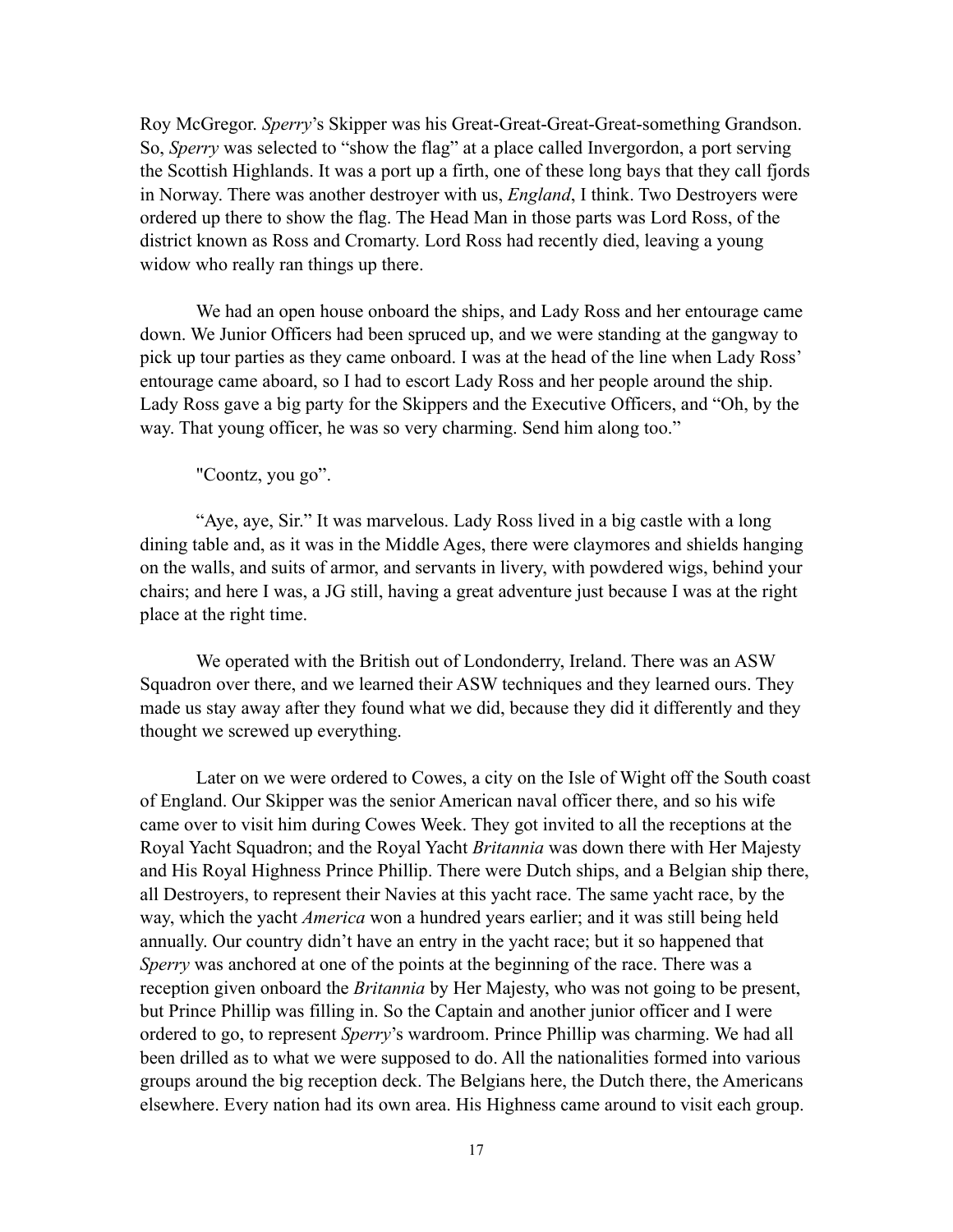We were allowed to smoke, and at that time I smoked cigarettes. So, I offered him an American cigarette when he came to our group, and he said, "No thanks; my wife doesn't like for me to smoke." So, okay. Then, all of a sudden, a double take; his wife! When SHE didn't like something, that made a difference!! I never met the Queen, but I met Prince Phillip, just by being in the right place at the right time.

The same way, harking back a few years, I met Pope Pius XII on a Midshipman Cruise to Italy. The Officer in Charge rounded up a bunch of us Midshipmen who were on a tour to Rome. The audience with His Holiness was arranged on the spur of the moment. I had plans to go down to the Jicci Club. Now this was in 1947, not very long after World War II, you see, when a dollar still went a long way. But when the word went out to round up the Midshipmen to come and have an audience with His Holiness the Pope, we had no choice in the matter. Not that it's a chore to meet the Pope; but there wasn't time to select Catholic boys, to whom this would have been the event of a lifetime. I'm one of the more harmless of the Protestants. There were some Catholic boys in the Pope's audience group, but there were also Jewish boys, and Protestant boys, and atheist boys. We had no choice, we had to go. If only they could have organized it ahead of time.

#### **STEIGMAN: It's an interesting sidelight though to be…**

**COONTZ:** It's the way that so often the Navy works. It's nothing that you do, explicitly. Circumstances arrange themselves, and you fall into these fantastic situations. I knew a Catholic boy very well, and he told me what I was supposed to do. He said, "Kneel and kiss his ring". I did. The Pope wore a beautiful ring. I found out later it was something called the Fisherman's Ring. It covered the entire knuckle of his hand, and it was surrounded by pearls with a cameo-like thing of, I guess it was Saint Peter. Sure I kissed his ring! I knelt and did it exactly right.

Well, sorry that I digressed; but like the circumstance of meeting Prince Phillip, in which you just had to go with the flow, I had no choice in the matter. The same thing with Pope Pius XII. He gave us all a blessing; and you can imagine some circumstances in my career, when nothing but divine intervention preserved me. If there is any virtue in this sort of thing, then the fact that I didn't get shot out of the sky in Korea, and the next people did, might so indicate. Maybe, maybe not. Post hoc, ergo propter hoc. (After this, therefore because of it.)

# **WINKLER: Got a question. You're a CIC Officer on this tin can. Was your experience in the CIC perhaps useful in your thinking later on, when the Navy goes into this computer NTDS age?**

**COONTZ:** Good point. My experience onboard *Sperry* and at CIC School in Glenview, where I learned how to control aircraft, had a strong influence on my subsequent duty. It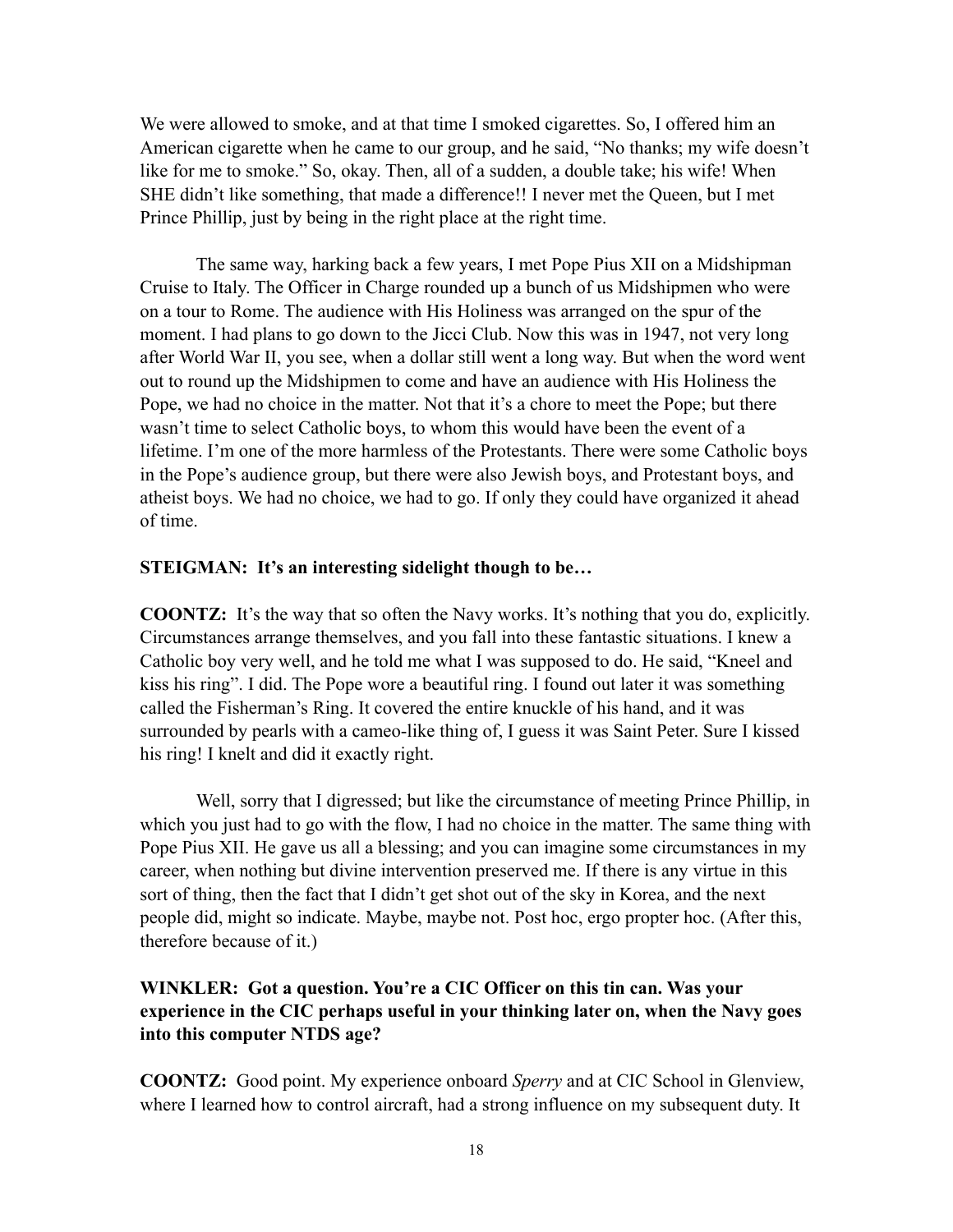wasn't the primary influence, the way I got in the NTDS. But later on, when I was a member of that team, it turned out that I was the only person in my particular group who knew how to talk to an airplane. It was necessary for us to test parts of the NTDS computer program by getting our own air services, and have them fly fixed patterns off Point Loma; and if I hadn't been there, they wouldn't have had anybody to speak the air controller's phraseology, so as to make use of the aircraft's services. So, my experience indirectly affected my selection into the NTDS group, but that was not a primary factor in my selection.

# **STEIGMAN: Since you had been trained though in aircraft as an air controller, did you often make operations with aircraft carriers onboard** *Sperry* **or did it give you more insight for later on?**

**COONTZ:** No. My primary experience in operating with carriers was as the best Officer of the Deck in USS *Charles S Sperry*. The equipment that I trained on at Glenview was carrier-type equipment, and the only thing I had onboard *Sperry* was a radar scope at which I had to stand up, and a wax pencil. It was primitive by carrier standards. I didn't need the Glenview training to do the job I did on the *Sperry*. Yes, I knew how to work vector problems better, and relative wind, and all that sort of thing.

But my greatest experience was gained in maneuvering in Carrier formation. The other officers weren't as good as I was as an Officer of the Deck underway. I was still a JG, but I was the Number One OOD in *Sperry*.

The Skipper was an ex-aviator, and he had some very clever tricks that he applied to the Maneuvering Board on the Bridge. The experience that I had in the helicopter made it possible for me to grasp what the Skipper was trying to accomplish. You would make a dot on a polar-coordinate board with your grease pencil, then move the pencil parallel and estimate a certain distance just by eye instead of drawing the problem on polar-coordinate paper. In rotating a Destroyer screen around a Carrier, you have to make a very quick estimate of the course to your new station. The Skipper adapted aviator techniques, with the pad that they wear on their knee, to the Bridge; and I knew what he was talking about, but it took the other OODs longer to absorb the Skipper's ideas. So that's how my helicopter experience, combined with my CIC training, enhanced my usefulness to *Sperry*.

# **STEIGMAN: In your experiences you served as Commanding Officer of a very small ship. How did you come to receive orders to this?**

**COONTZ:** This was an experiment in selecting younger officers to command these little 800- or 850-ton ships. The previous skippers had been Lieutenants and in many instances they were Mustangs. Several of my classmates and I were ordered to command of these little ships. Now these were PCEs. There's a difference between a PCE and a PC. A PC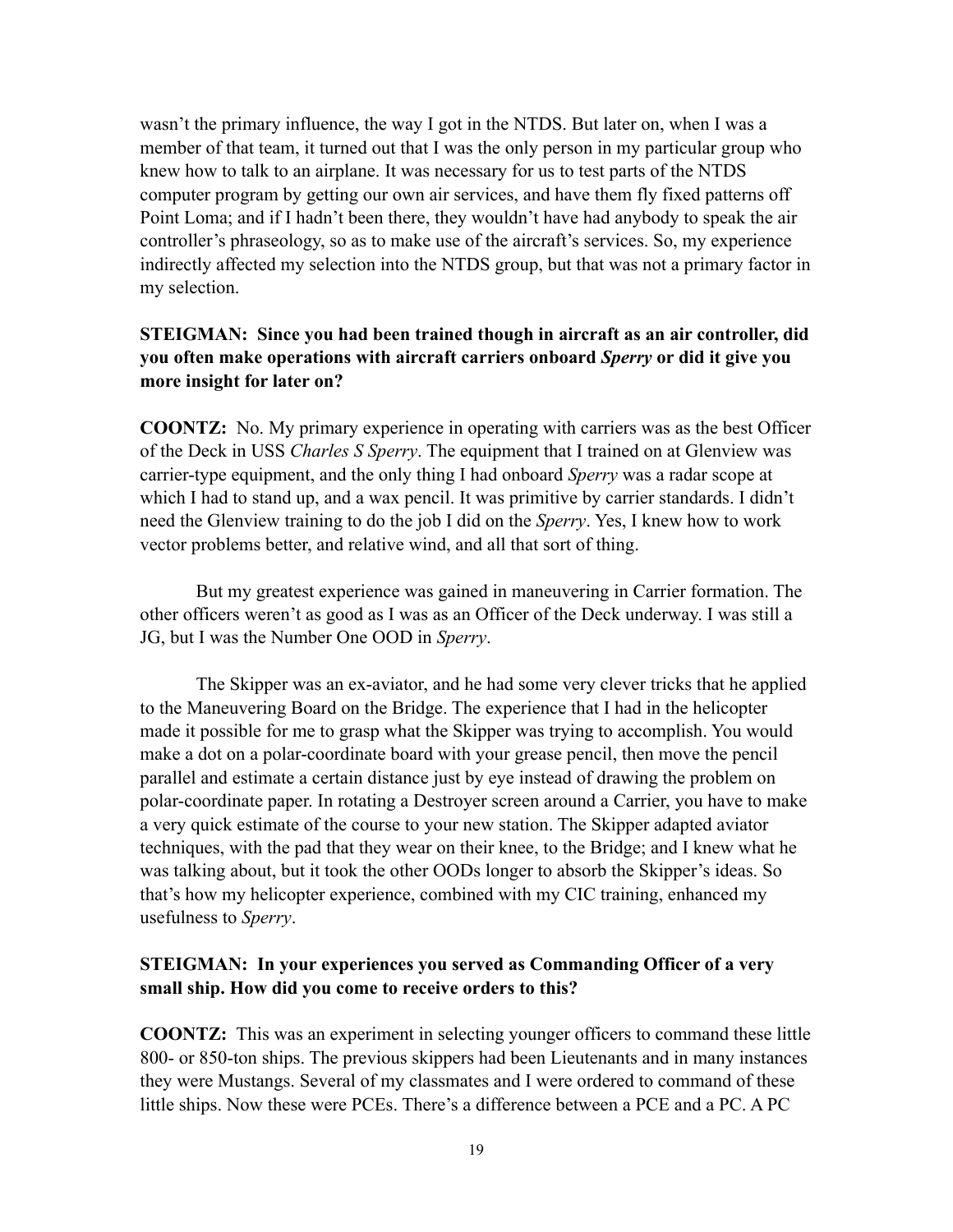displaced 750 tons and a PCE 850 tons. The PCEs were ocean-going ships that, as long as you kept them fueled, could keep the sea and cross the Pacific. PCs could not. The PCEs were mostly used to mark the line of departure of amphibious landing crafts.

### **WINKLER: Lines of Debarkation.**

**COONTZ:** Lines of, that's right. You'd anchor these PCEs at a certain point, and the landing craft would line themselves up on you; because you could go in closer to shore, you see. You were not as big a target, also, to be hit by the shore batteries. So that was what these PCEs were for. At one time, I wished that I might wind up a rich man, and be able to buy one of these for my own private yacht. But when it came time to retire, I had had my fill of sea duty. So I don't even feel the urge to take a boat trip out on the Potomac River anymore.

# **STEIGMAN: What sort of work did you do mostly, amphibious exercises or training cruises?**

**COONTZ:** Training cruises. We were stationed in New Orleans, and our job was to take Reserves to a liberty port, if you can imagine leaving…

# **WINKLER: New Orleans.**

**COONTZ:** We had to give the reservists the experience at sea; so we often went to Miami. But my favorite port was Cienfuegos, on the South Coast of Cuba.

Later on, I found that one of the friends I made there was tortured to death in a Cuban prison. His name was Valladaeres. His father was a doctor who had gone to Bowdoin College, in Vermont, or New Hampshire. My Executive Officer, LTJG Eaton, was a Bowdoin graduate.

### **WINKLER: I think it's in Maine.**

### **STEIGMAN: Bowdoin.**

**COONTZ:** Maine, oh, okay. I knew it was in New England. He was a medical doctor, Doctor Valladaeres, and his sons got in bad trouble with Castro; and one of them was tortured to death in prison. His daughter, America, was going to school in New Orleans; and I was married by this time, so I was in no "danger" of being connected with the Valladaeres family.

Spanish was my language at the Academy. In those days they used to insist that the taxpayers' money be spent so that you would graduate with at least, "to be able to makeshift." That was the phrase that they used. I'm not sure whether it was official or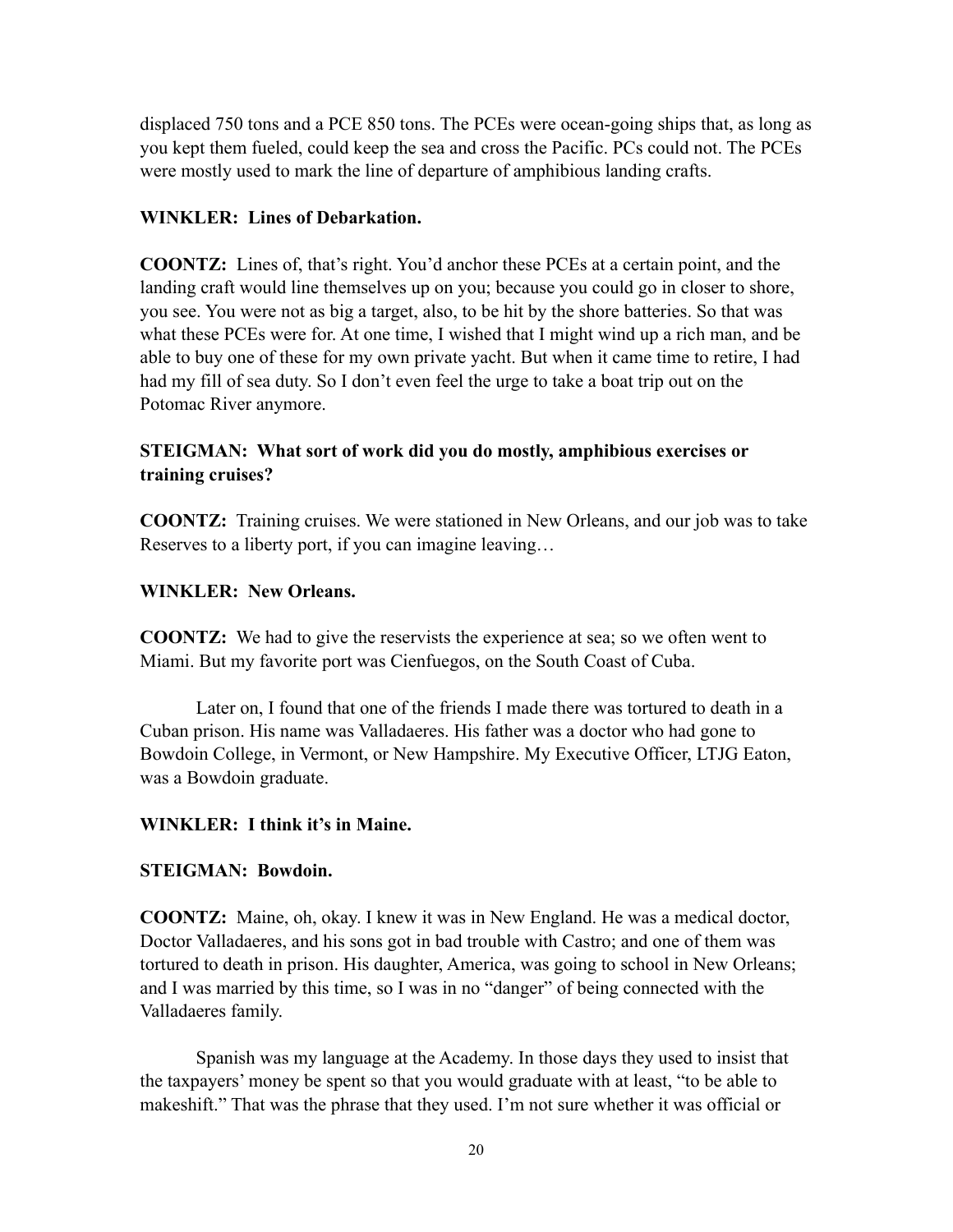not. "Makeshift in a foreign language." So Spanish was the easiest of the languages they taught there. I could "makeshift" in it, no more.

PCE-870 was where I first had my experience in command, and where I came up against a lesson which would teach me a great deal about the Washington bureaucracy. I didn't realize it at the time, but the lessons that I learned **(TAPE 2, SIDE 2)** stood me in good stead when I finally began my long career in the Pentagon. I didn't realize that they would be long tours; but I spent a third of my career, ten years, in the Washington bureaucracy. Not a continuous tour. Not the same long tour, but three successive tours here. Roughly, my career was divided 10 years Atlantic, 10 years Pacific and 10 years in Washington. That was my commissioned service.

So, back to the PCE-870. I almost swallowed the anchor on that one. There was a Storekeeper who was, I'd forgotten the term, he wasn't regular Navy. I think it was a Reserve who's in a special status. I've forgotten the term they used for them. We're talking about 1954 now. I didn't know the Administrative part of the Navy. The Supply Department is an administrative part, and there'd always been Supply Officers onboard ships and they had done the administration. There was no Supply Officer on this PCE, and I found out the hard way that I was supposed to do the administering and supervising of the Supply Department. This Storekeeper got away with doing a lot of illegal things, because I didn't know enough to detect or follow up on him. I don't blame anyone else. I guess I was supposed to have known this. I knew a lot about getting the ship around the sea without sinking, and without going to the wrong port, and all that. But as far as administering the Supply Department, I knew nothing; and so he and I eventually had to face a Court of Inquiry because of what he had done. He wound up in prison; and it didn't do me a great deal of good, either. These kinds of things are reflected in your record, and that's the way it is.

However, when I eventually wound up in Washington several tours later, I knew the basic point: Find out what the administrative situation is. Find out how to tweak the spider web so that you pull this corner and the other corner twitches. In other words, know how to cover yourself, all right. I learned that lesson from my first command. I could have wished that there were other ways of learning it, but it was an interesting experience; and eventually, they decided to decommission all those ships, so I cut over to Green Cove Spring, Florida where they have lots and lots of ships in mothballs. Parenthetically, I found out that my skipper on the *Missouri,* who was skipper when she ran aground some years previously, had been ordered to command the Reserve Fleet in Green Cove Spring, Florida, six years before; and he was still there. I will not call his name. That's what happened to the skipper of the *Missouri*…

#### **WINKLER: Right.**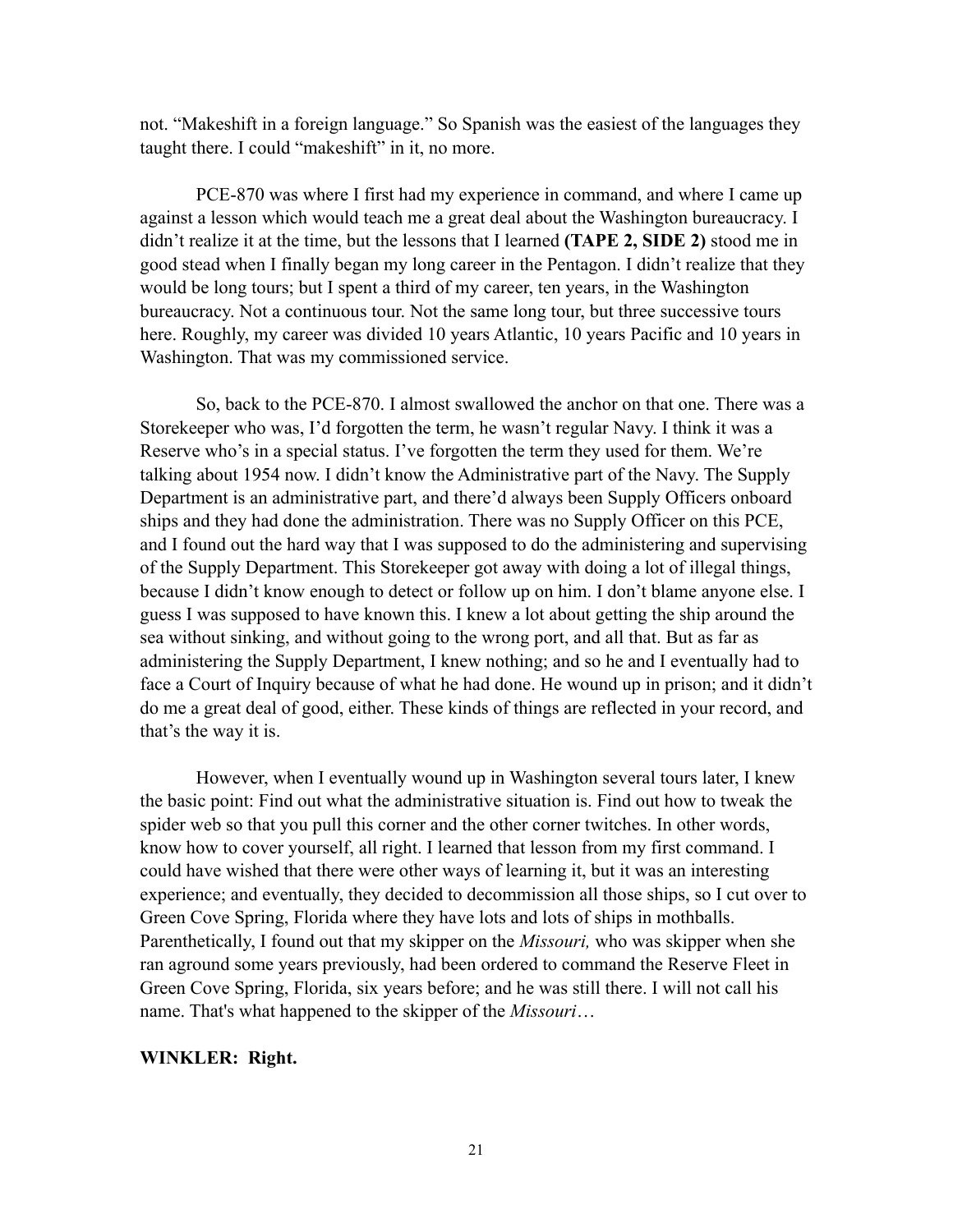**COONTZ:** I didn't remind him of that. I'd stood a watch with him once, on my Special Sea and Anchor Detail station as Junior Officer of the Watch on the Bridge. But I did not remind him of it.

### **STEIGMAN: Now about your going to Naval Postgraduate School. Was that your choice or the needs of the Navy?**

**COONTZ:** No. I was recently married by now, and I wanted to get into PG School, but they ordered me to the General Line School. Now...

# **WINKLER: Could you digress for one second. Where'd you find a wife during this...**

**COONTZ:** Oh yes. I found my wife in New Orleans. Now this is rather complicated. I had a roommate at the Naval Academy, named George. George had a cousin named Jim. Jim was living in New Orleans, married to Mary, my wife's sister. My Annapolis roommate's cousin had a wife who had a sister, unmarried. I'd met Jim before through my roommate. Jim said, "Come on over. We're having a few guests", and I went.

Jim's wife, Mary, said, "Let me introduce you to my sister Patsy. Patsy, this is Bob." Now, Patsy lives over across the Potomac River, in Alexandria. Forty-three or -four-years later. And that's how…

### **WINKLER: OK.**

**COONTZ:** Three children. They're in their forties now, too.

So New Orleans is quite a romantic place. I hated to leave there for liberty ports, although Miami, and Cienfuegos, and wherever else we would go are worth visiting. We went to Havana a couple of times, too.

Two of my classmates got PCE commands in New Orleans the same time I did. One of them went to Kingston, Jamaica on a liberty cruise, but that was a little far to go.

Kingston is unbeatable. There might be some places as good as Kingston in the old days, but none of them could beat it. But I went there on the *Charles S. Sperry*; and also once on the *Sellstrom* (DER-255) later on when I was Executive Officer. Kingston's not now the way it was then. They had the Myrtle Bank Hotel at that time. The old Myrtle Bank. It's been destroyed. Kingston's not Kingston without the Myrtle Bank.

So PCE-870; I was glad to decommission her, and glad to go to beautiful Monterey, California. They did send me to the General Line Curriculum, about which I knew much already. It made for a nice extended honeymoon.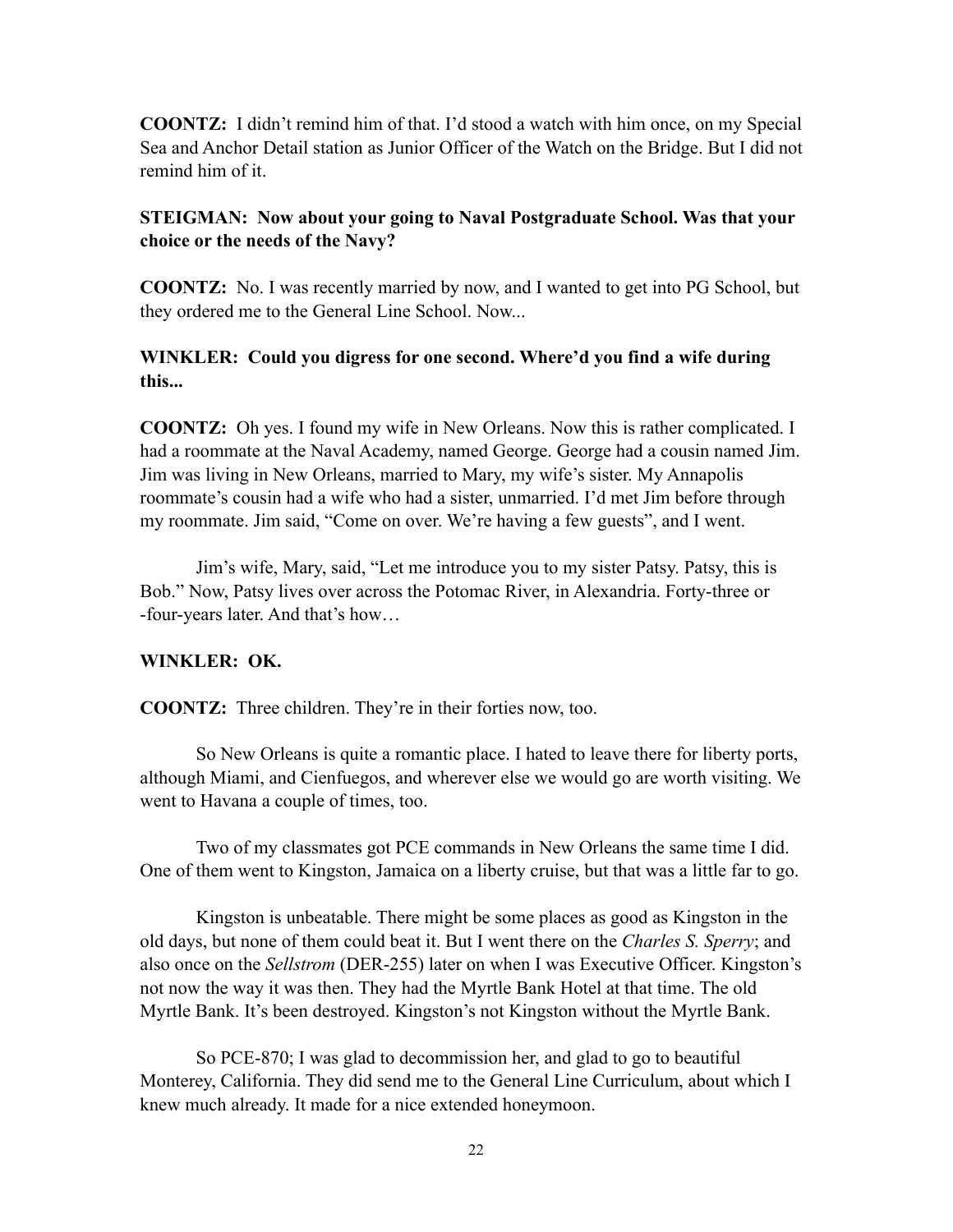We lived over in Carmel. Circumstances have arranged themselves so that I have a large extended family. I had cousins in Carmel, and a lot of classmates in Monterey. But most of them were in the Postgraduate School, studying other courses, and didn't have much time to play. But I did. I got two courses in the General Line School that greatly affected my future. One of them was the basic course in electronics. For some reason or other, they also wanted us all to learn how to speak in public. So we had to take a course in rhetoric, and techniques of public speaking. How did this help? Well, on my next tour, when I went to Annapolis as an Instructor, I already knew how to speak; and all I needed to learn was the technique of instruction, and I already knew basic electronics, at least enough to teach the midshipmen. But I'm getting ahead of myself. That's what I learned in PG school. Oh, it was nice that we learned some things about minefields that I hadn't known before; and later on, I never had any experience with the minefields but knew the general principles. The things I learned that were most helpful to my future career were public speaking and basic electronics.

### **STEIGMAN: And from Postgraduate School you reported to the Naval Academy as an Instructor.**

**COONTZ:** That's right.

### **STEIGMAN: As Commander Winkler mentioned, one of our colleagues is doing a book on African Americans at the Academy. Were there any midshipmen who were instructors?**

**COONTZ:** If so, it was such a natural thing by that time that I don't remember making any distinction. You remember what I said about how the class was brought together, then indoctrinated about our classmate Wesley Brown. In some cases, I would say more particularly those who had not had the benefit of any military training or service, in some cases that indoctrination might have been necessary. But for anybody who had ever interacted in a military outfit, especially those who'd been in combat, it wasn't necessary. So I don't recall any; I just don't really remember. I don't remember, for instance, the Italian students, or the Polish types, or any Irish or the typical ethnic joke groups that some regrettably are.

# **STEIGMAN: How did the Academy change in the, by now six or seven years since you had been a midshipman?**

**COONTZ:** It had not changed a great deal except for the presence of what they now call minority groups. But that was such an expected thing that it was not in any way remarkable at this time.

### **STEIGMAN: Oh I see. So there were no other changes basically?**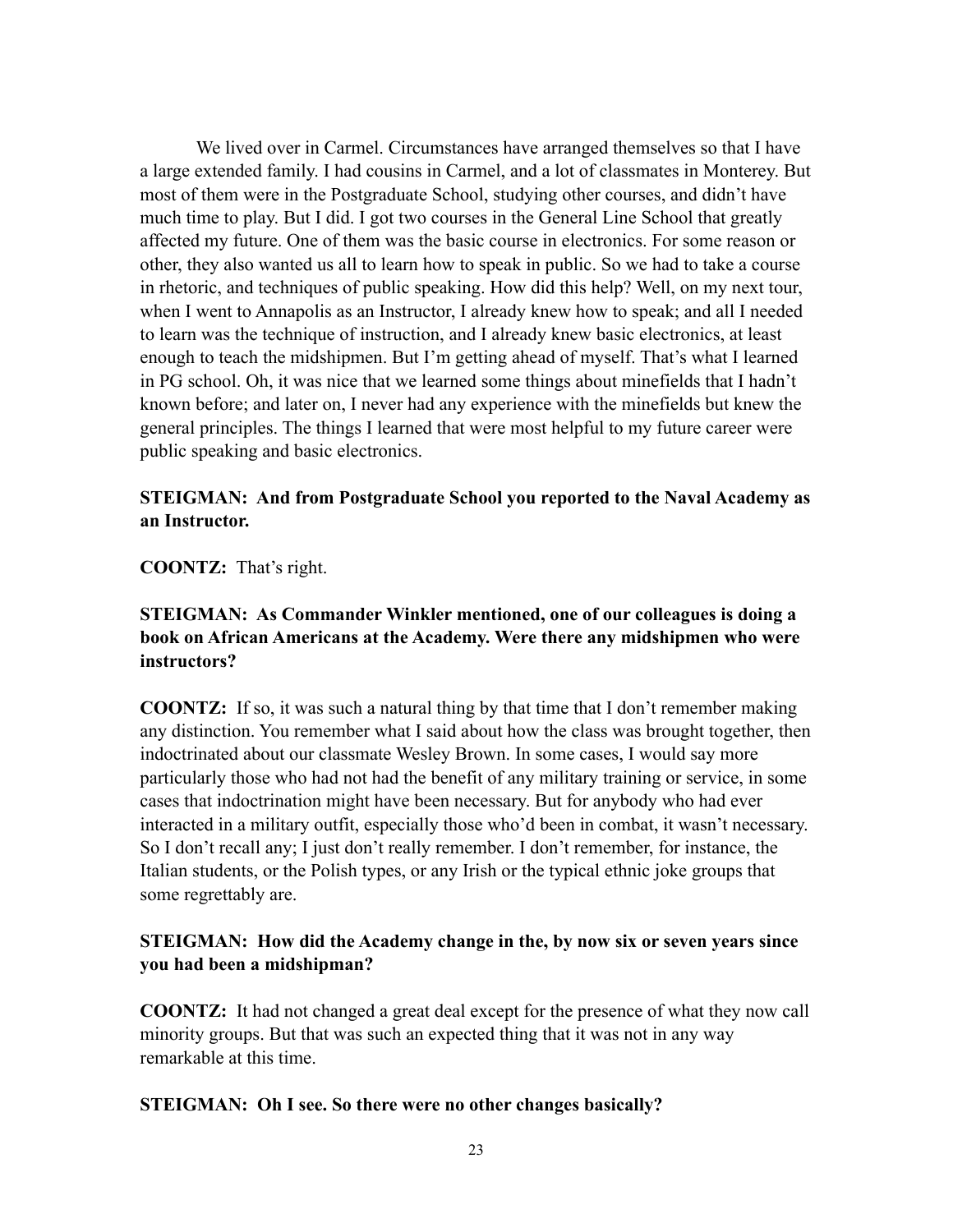**COONTZ:** No, no changes that I noticed. This was now just on the very verge of the great change of integration with agendas. The men were still there. The same type of honor system prevailed that existed in my time. You didn't have this inflexible code, especially not the West Point Code which was: "A Cadet does not lie, cheat or steal, or tolerate those who do." Now when the time came for the Naval Academy to get its honor code, they left out the last one requirement, the "toleration." But in this, in the unspoken atmosphere of my time as an instructor, the instructors, many of them having themselves been midshipmen, knew that some people would not be able to resist the act of "getting the dope." In other words, finding out what quiz was given, and finding out and memorizing the answers. So we instructors, as a matter of routine, would make our tests such that we could look at the schedules and see which groups were likely to have any contact between classes; and we would take that into account, and give each group a different but similar test, where the answers were different but the problems, in effect, were the same. So this was not considered dishonorable. This was just dealing with the way that things were. When I was a midshipman, there were those certain people who were looked down upon for "getting the dope." We had some that made successful careers out of getting the dope and making better grades. But in my time as an instructor, if the midshipmen were cleverer than the instructors, then we in the Electronics Department considered it our fault. If they could get the dope from our system then they were really clever, and this might be fostering characteristics that might stand in good stead in much later parts of their careers, you see. But we did not consider it dishonorable. It was not; there wasn't a highly codified honor system at the time at the Naval Academy, either when we were midshipmen or when I was an Instructor there.

**WINKLER: When you're there...the curriculum. One of the interviews I conducted, it was pointed out that back in the fifties basically you marched together to classes each day. You sat in the same classes all day. Only for the language curriculum did you split up in different groups.** 

**COONTZ:** That's right.

**WINKLER: Then during the sixties when they started introducing majors, then basically you would go to have Quarters and then you would break up to your different classes. That's the Academy you knew, where everybody basically had the same classes.**

**COONTZ:** That's right. I was there just before the transition.

#### **WINKLER: Right.**

**COONTZ:** So the atmosphere at the Academy when I was an Instructor was substantially the same as it was when I was a Midshipman.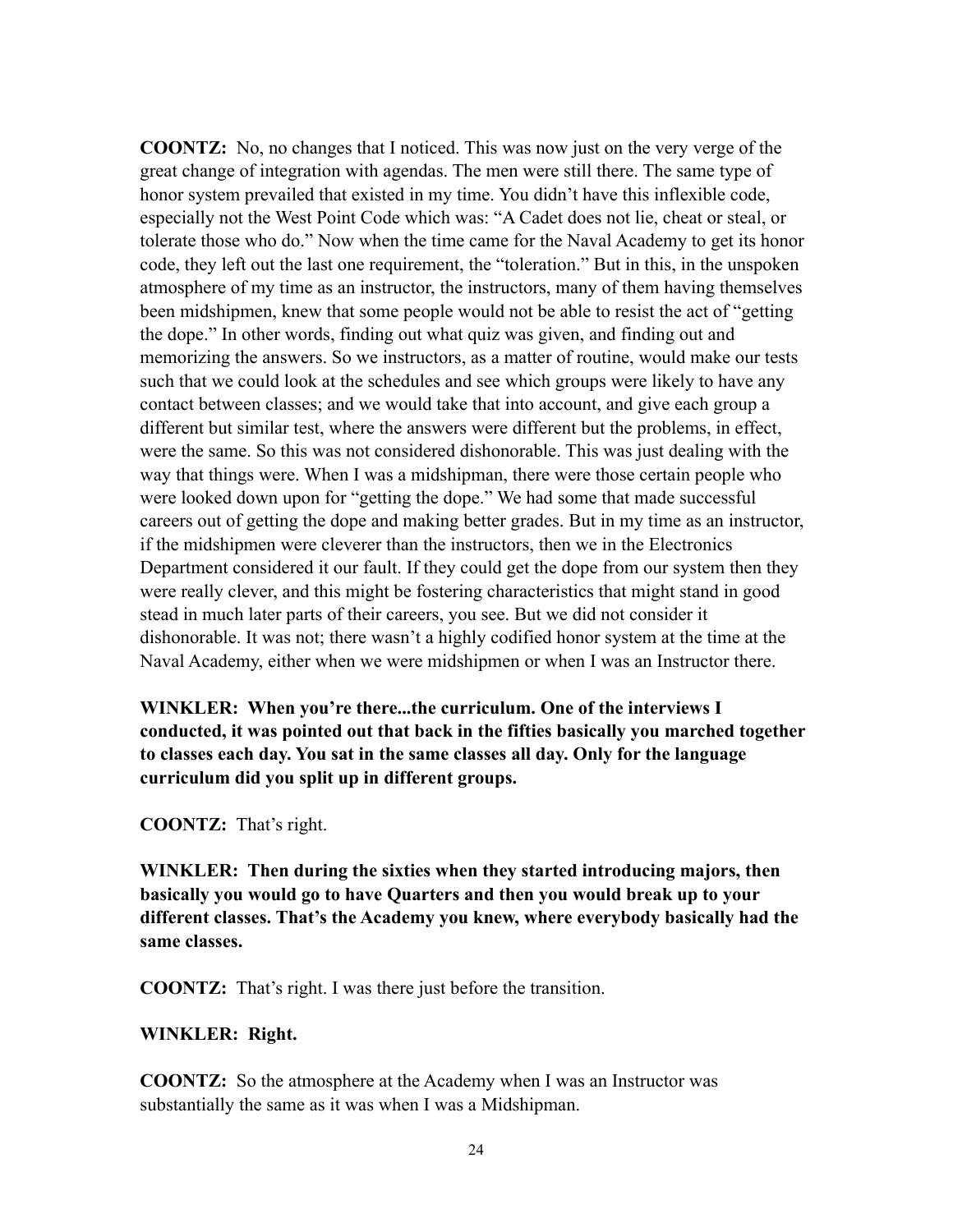# **STEIGMAN: You were also there at the beginning of the space race, I take it, the late 1950's?**

**COONTZ:** Sputnik went up while I was there; and I left before we caught up with the USSR.

### **STEIGMAN: What was the reaction at the Academy to the idea that there was a new world conflict?**

**COONTZ:** The main feeling that I remember at the Academy was, "Oh my God, they got the jump on us. Where did we go wrong", or "Damn the money-squeezing politicians who won't give us what we need and expect us to make 'bricks without straw'". In other words, doing something without the proper tools. That was, as my memory serves me, primarily the attitude. But we were dumbfounded! We recognized the fact that here the Russians had done something that we couldn't do; and it was a couple or three years before we could do it. Now the stimulus that that provided was properly applied, like a spur to a horse. We couldn't really stand it, stand being second to the Russians. Well, even nowadays, comparing our technology to that of the Russians is like comparing a sledge hammer to paper; or rather, a two-handed claymore that hangs on the walls of Lord Ross' castle, to an epee. Ours is analogous to delicate fencing techniques, and the Russians' to the hammer and the claymore. I guess their spacecraft are still more "muscular" than ours; but ours can get the same results with less thrust.

# **WINKLER: Rickover and the nuclear Navy, Nautilus' commission, do you see the effects of Rickover at the Academy?**

**COONTZ:** I wasn't there to observe any effect that Rickover had. There were legends about him. One of them was false. I had an occasion to check the Lucky Bag for the year that he graduated. The legend was that his picture was put in there in a perforated page, so that his classmates could tear it out and throw it away. That was not true. It might have been true that he lived in a room by himself, because in those days they had rooms designed with what's called a "beehole." They had a two-man regular room; and then you'd go through a little doorway in the wall into a rather large space which was called a beehole, and there was another bed and desk in there. So it probably could have happened that Rickover lived in a beehole, with two other midshipmen in the adjoining room. But as far as his picture being on a perforated page, that wouldn't happen.

# **STEIGMAN: This was the beginning of the nuclear Navy. Were there major changes in the courses being taught at the Academy?**

**COONTZ:** Not in my time. I was just at a major transition in technology. We were just beginning to teach transistors. That's the new electronics technology. We only had maybe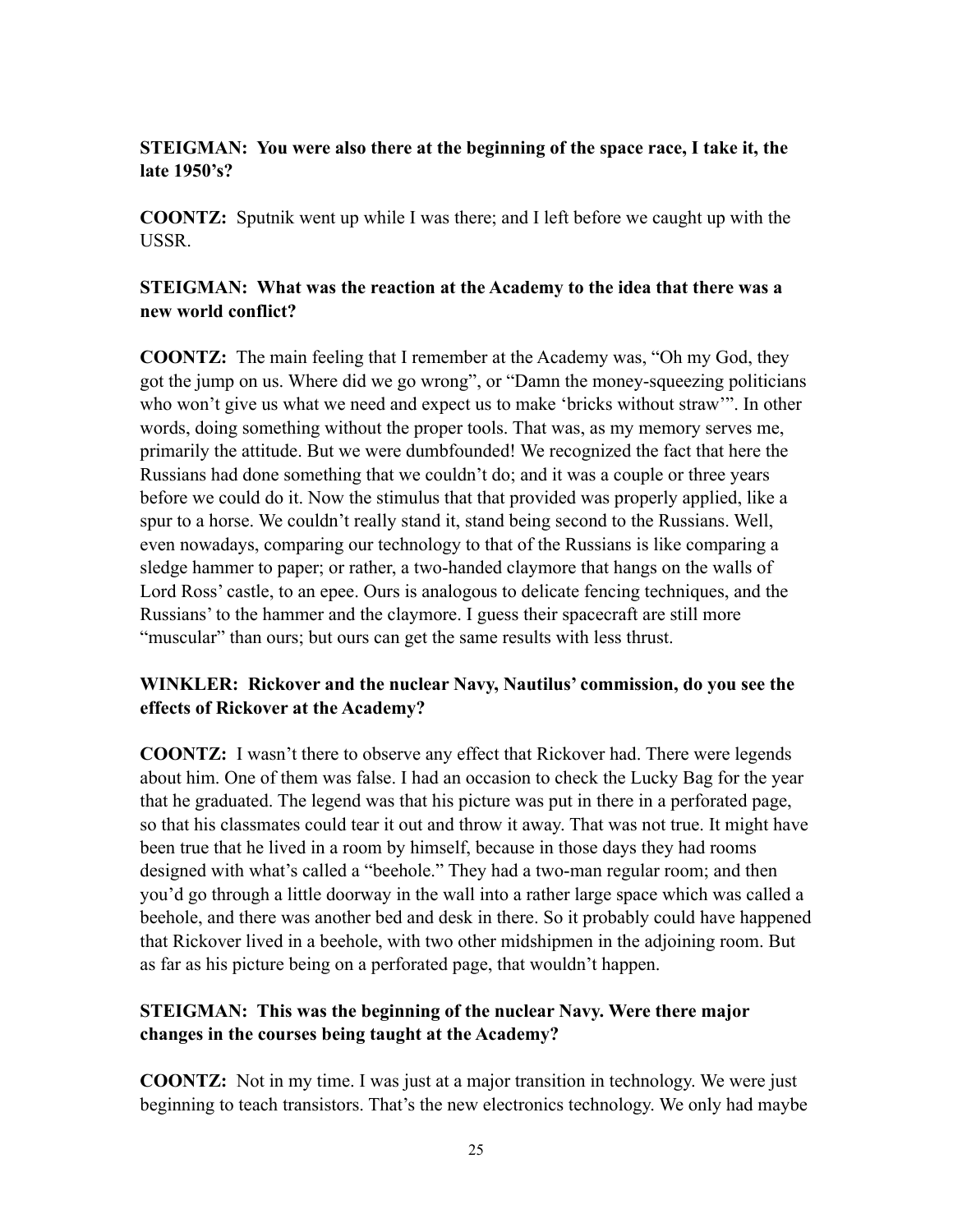two hours devoted to the way the transistors worked. All of the rest of it was cathode ray tubes. Some of my classmates who stayed on as instructors after I went to be Executive Officer of USS *Sellstrom* told of the transition from cathode ray tubes to transistors. But in my time it was still CRTs, and the marvelous things that had been done with that technology, for instance the British and their magnetron. The British invented magnetrons. Marvelous, but so clumsy. Transistors have done away with all that sort of thing.

### **WINKLER: Now your tour as an Instructor is coming to an end and you're talking to your detailer. How did you get the orders to be an XO?**

**COONTZ:** Just luck at the draw, I guess. It was not anything that I requested; but the Detailer looked at me and decided, I guess, to send me to sea; and it was good experience. I was not only Executive Officer, but also Navigator. Again, I stood on the threshold of a major transition in technology. We did have Loran, but the methods that I used to navigate were effective, but except for timekeeping methods, strictly from the Middle Ages. I keep on emphasizing this; that I was on the edge of major technical change, at the very last gasp of the primitive techniques. Now of course they had quadrants, or octants, or whatever they called them, back in the Middle Ages. They were the same sort of instruments that I used to navigate by the stars. I would observe a star, with a sextant and a comparing watch. Loran itself was quite primitive. I'm not sure they even use Loran anymore.

### **WINKLER: No, it's not used.**

**COONTZ:** You had to know whether it was tracking high or low, and you'd have to know whether it was a sky wave or a ground wave, and all that kind of thing. It was crude. It worked, when it operated right and under proper conditions; and it did help, sometimes.

#### **STEIGMAN: What was the Barrier?**

**COONTZ:** It was an extension of what was called the DEW Line, the Distant Early Warning Line that stretched from Alaska all the way across Canada and through Newfoundland and out into the Atlantic. This was so that the Russians would not make an end run around the NORAD defenses. We worked for NORAD out near Denver, in some mountains out there.

*Sellstrom* was a modified DE, called a DER. The "R" stood for radar. They took out all kinds of stuff and put powerful radar in there that could detect almost anything that flew; and not just detect; we were also on station to help as markers for military and other flights.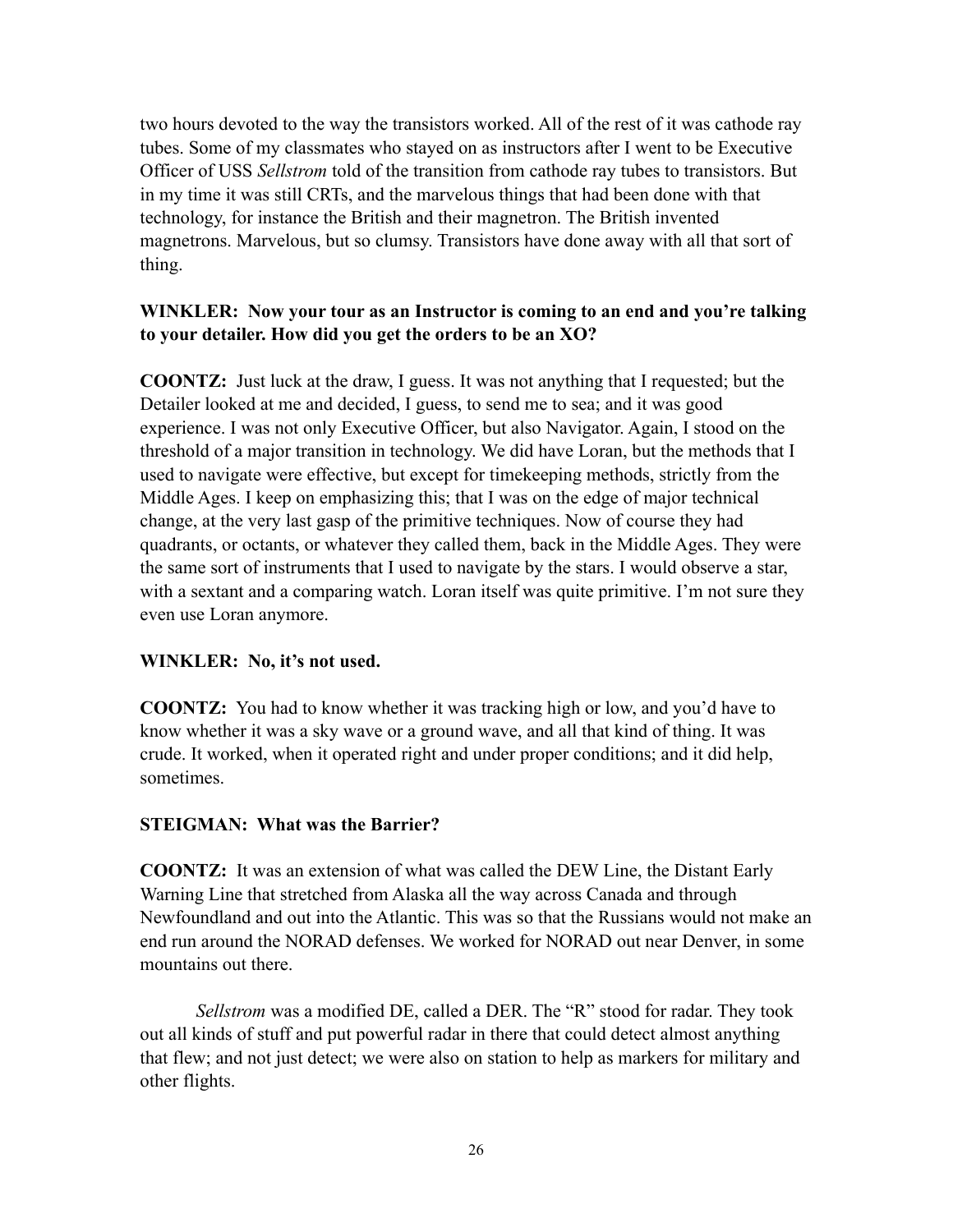There was no secret as to where we were located. So, we would track the flights and report them, and we could tell what they were, all the flights bound to and from Europe, and through the gap between Iceland and Ireland. Our barrier was extended from the Grand Banks down to the Azores.

We had four ships always on station. *Sellstrom* was diesel driven, and you could stay on station longer than steam-driven ships. I think there were one or two oil burners, steam types. Diesel-driven ships were very well suited for that duty, because you had to stay thirty days on station.

There were two types of maneuvers, and it depended on the Commodore and how he wanted to handle things. You could be assigned to station and you would stay within ten or twelve miles from your assigned point. But there was some smart Commodore who tried this: As a ship would feed into the "close" end, the one closest to Newfoundland, the other ships would, while maintaining complete coverage, move Westward one station. That gave everybody a chance at equal heaven and hell.

It was nice out toward the Azores. It was usually calm and peaceful. It was usually hellish near Newfoundland, especially in winter. The picket line ran roughly Northwest and Southeast; and far to the Southeast was a lot better than the choppy, hellish (especially in the winter time) North Atlantic.

### **STEIGMAN: Did you ever operate with the Coast Guard?**

**COONTZ:** No, the Coast Guard had their own mission. These little DERs were designed just for this mission. They'd taken off lots of comfort-making stuff to make room for the heavy radar, and that is what they were for.

### **WINKLER: They must have been very top-heavy?**

**COONTZ:** Yes. They were heavy-ballasted to ride all kinds of seas. The most difficult thing about them was their propulsion plant. They had, roughly, a pneumatic clutch, like two tires that would be pumped against each other, and then they were stuck close enough to transmit the rotation from the engine to the screws. In order to disengage or to change from ahead to reverse, you had to deflate the clutches and then pump them up again. It was a complicated gearing mechanism; you didn't reverse the engines. You had to reverse by shifting gears, so to speak.

### **WINKLER: Your homeport was where?**

**COONTZ:** Newport.

### **WINKLER: Okay.**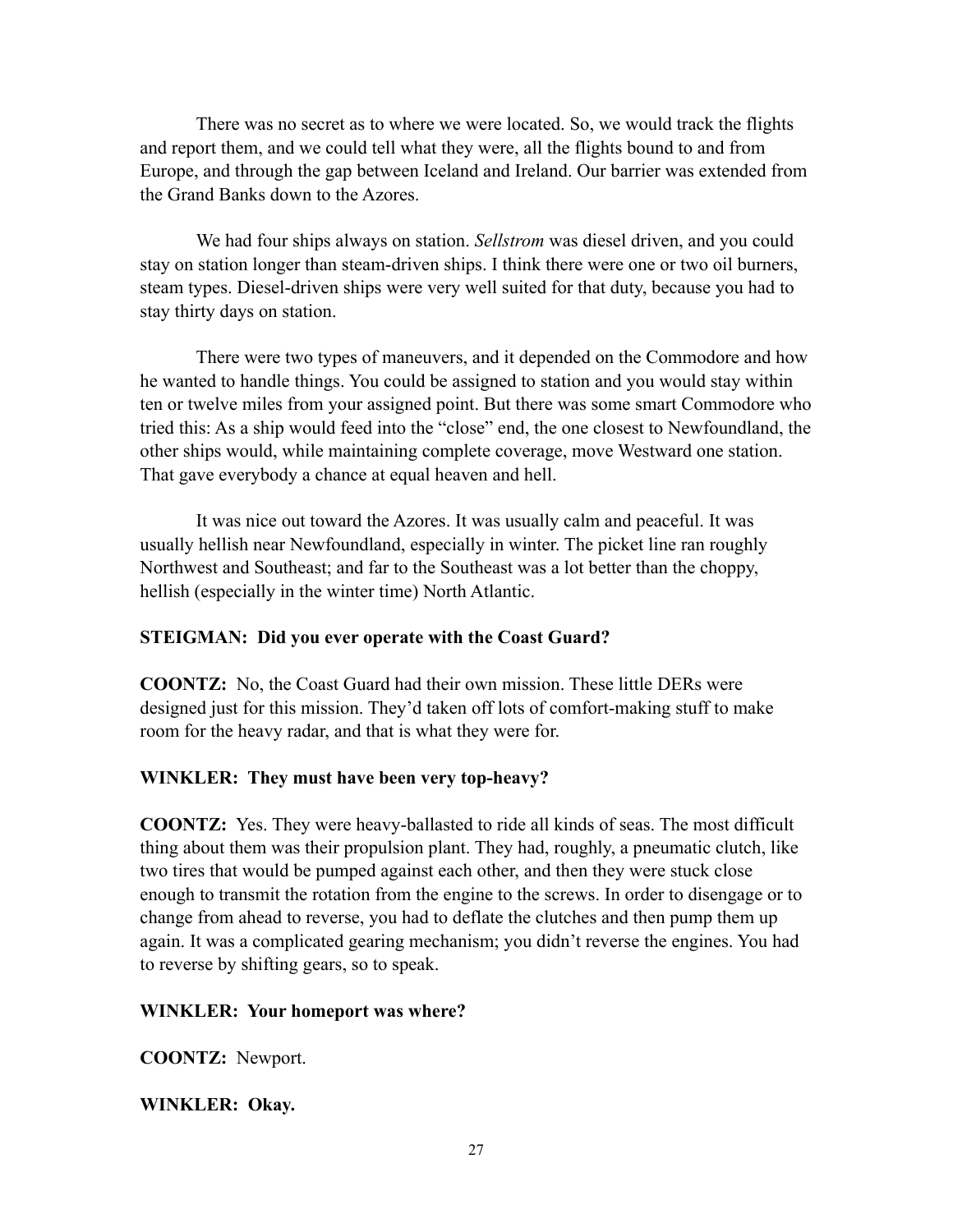**COONTZ:** But the end of the DEW line was run from Argentia, Newfoundland, or rather the Atlantic Barrier. So, en route from Newport, we always had to put into Argentia and get the dope on what we had to do, and refuel.

In the wintertime, we had to make choices as to whether we wanted to tough it out for 30 days with no heat and with cold chow. If we did this, we could make a direct run for home to Newport whenever our tour was over; or, if we wanted to live in comfort, we had to go back by Argentia and refuel. This took us two days longer to return to Newport. Usually, the crew opted to "tough it out." I know this is probably a bad command technique, but most of the skippers let the crew vote as to whether they wanted to live comfortably, or to return to Newport two days earlier. Mostly they toughed it out.

(TAPE 3 SIDE 1)

#### **STEIGMAN: Captain, you proceeded to the Naval Electronics Laboratory in San Diego. How did those orders come to you? Did you request them or they just came?**

**COONTZ:** No. That was a result of my experience in teaching electronics in the Electrical Engineering Department at the Naval Academy. It so happened that a brilliant Commander named Stoutenburgh; that's a very basic important name in the NTDS history. I don't how wordy this is, but this could be an interesting anecdote as to how Stoutenburgh got involved and made his first contact with NTDS.

It was Fall; we were still at Annapolis. Stoutenburgh was also an instructor at the Academy when I was there. It so happened that an old shipmate of mine from the *Missouri* Wardroom, Eric Swenson, got associated with NTDS in its early days; and he came over from Washington here to see if he could find this fellow Stoutenburgh, whom he wanted to recruit into the NTDS project. Eric knew that some of his *Missouri* shipmates were in Annapolis. We were Lieutenants at the time, teaching in various departments at the Naval Academy. So, Eric looked me up and asked me, "Do you happen to know a Commander Stoutenburgh?" Of course I happened to know a Commander Stoutenburgh. So I took Eric Swenson over to introduce him to Joe Stoutenburgh; and they started talking at a great rate. Their technology was a little ahead of mine, because at the time I hadn't gone through the training course at San Diego (which I'll get to in due course). I introduced Eric Swenson to Joe Stoutenburgh, and then I might just as well have faded into the bulkhead, which I did after about a half-hour or so because they had a lot to talk about. Eric was there to persuade Joe to come into the NTDS program, of which the cadre was just forming. There were about five of them, and Joe was one of the early ones. Not quite as early as Eric.

Eric has now passed away. His history of this would be quite interesting, but it's no longer available. Joe might still be around though; brilliant!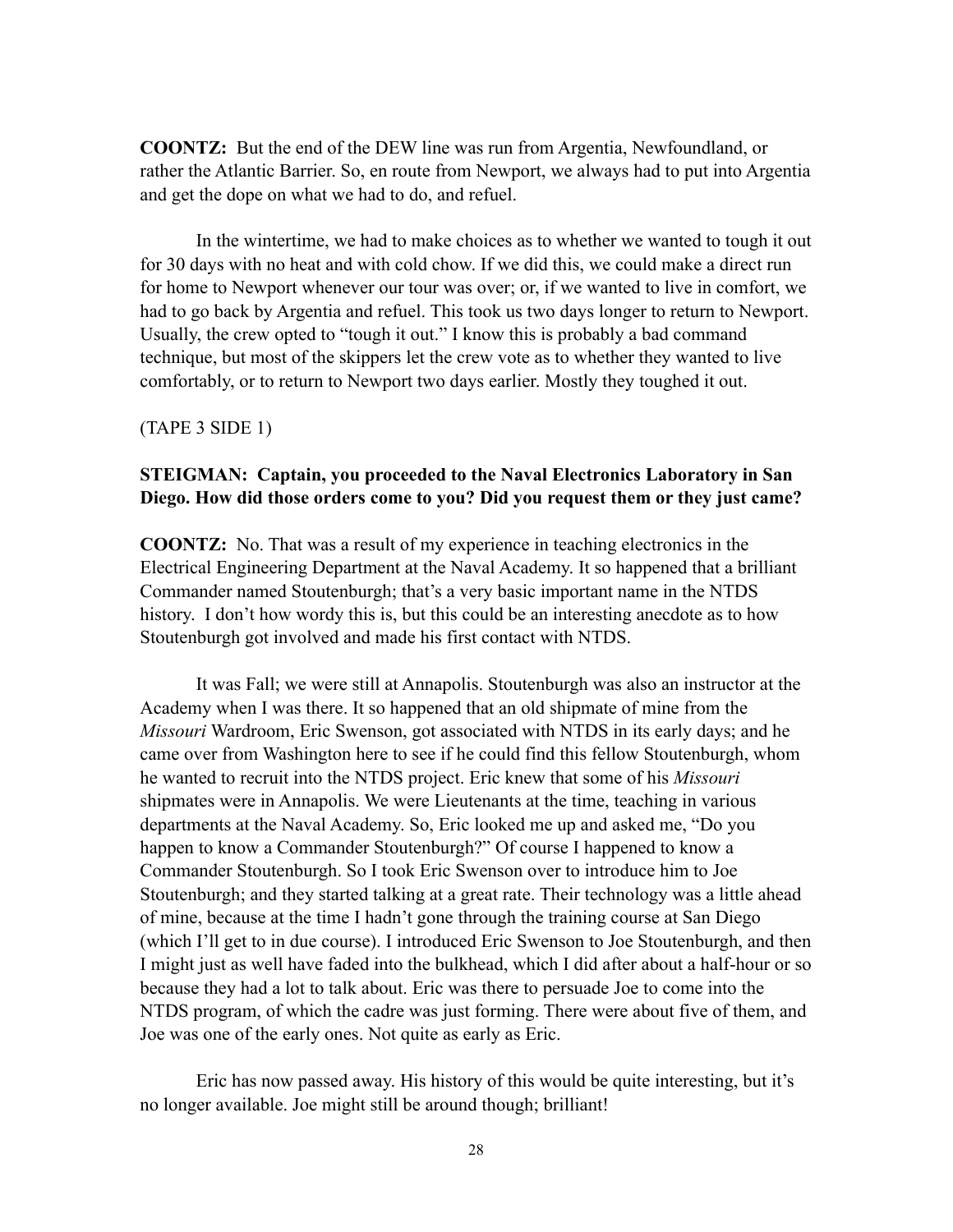#### **WINKLER: Where and what time is this all happening?**

**COONTZ:** It was autumn of 1957.

#### **WINKLER: Okay. They both were...where were they assigned?**

**COONTZ:** Eric was out of the Navy at the time, and he was working for the NTDS project. They were in BuShips. That was before the big reorganization, when BuShips was an "active" entity rather than a "supervisory" entity.

So Eric was in that office working for a Captain Svensen, who was the founder, so to speak, of the NTDS cadre. Joe came onboard, after his tour at the Naval Academy. After my tour as an Instructor, I went to sea as the Executive Officer of *Sellstrom*.

Then, after my two years in that billet, it was time to establish the second step of the NTDS cadre. It happened to be the "Fabulous Forty." Stoutenburgh hand-picked the Fabulous Forty, and it happened that two of my classmates and myself had been teaching electronics, and had favorably impressed Stoutenburgh, and he felt that we would be a good part of the Fabulous Forty. It was a major turning-point in my career. It established my subspecialty, and determined my subsequent shore tours and at least one sea tour.

So we were ordered to U.S. Navy Electronics Laboratory, San Diego; and I'll make the joke without meaning to disparage any particular station, or praise another one unduly. But I was moved from Newport, Rhode Island, where the winters are not exactly salubrious, to San Diego, which is about as good as it can get. It was like going from Hell to Heaven; and that's the metaphor that I'll use.

As I understand it, CDR Stoutenburgh had an important decision to make about the NTDS cadre: Would it be more effective to teach computer programmers to be naval officers, or naval officers to be computer programmers? I think an attempt was make to train computer programmers in the ways of the Navy, and that didn't work at all. So, early in 1960, the Navy took a bunch of us young Lieutenants, and some Lieutenant Commanders and Commanders, and made programmers out of us. We trained on the early versions of the NTDS computers, the AN/USQ-17 and the AN/USQ-20. We learned to program in pure machine language at first, using long strings of ones and zeros. Later, after we had learned the elements of the machine instructions, we "graduated" into a technique of machine-language "shorthand" called "bi-octal," in which the ones and zeros were placed in groups of three, each of which could be uniquely represented by a numeral from zero to seven. Still later, we learned to program in Assembly Language, in which we could use simple English phrases that could be "compiled" into ones and zeros that represented computer instructions. In those early days, programming was very different from the techniques used today.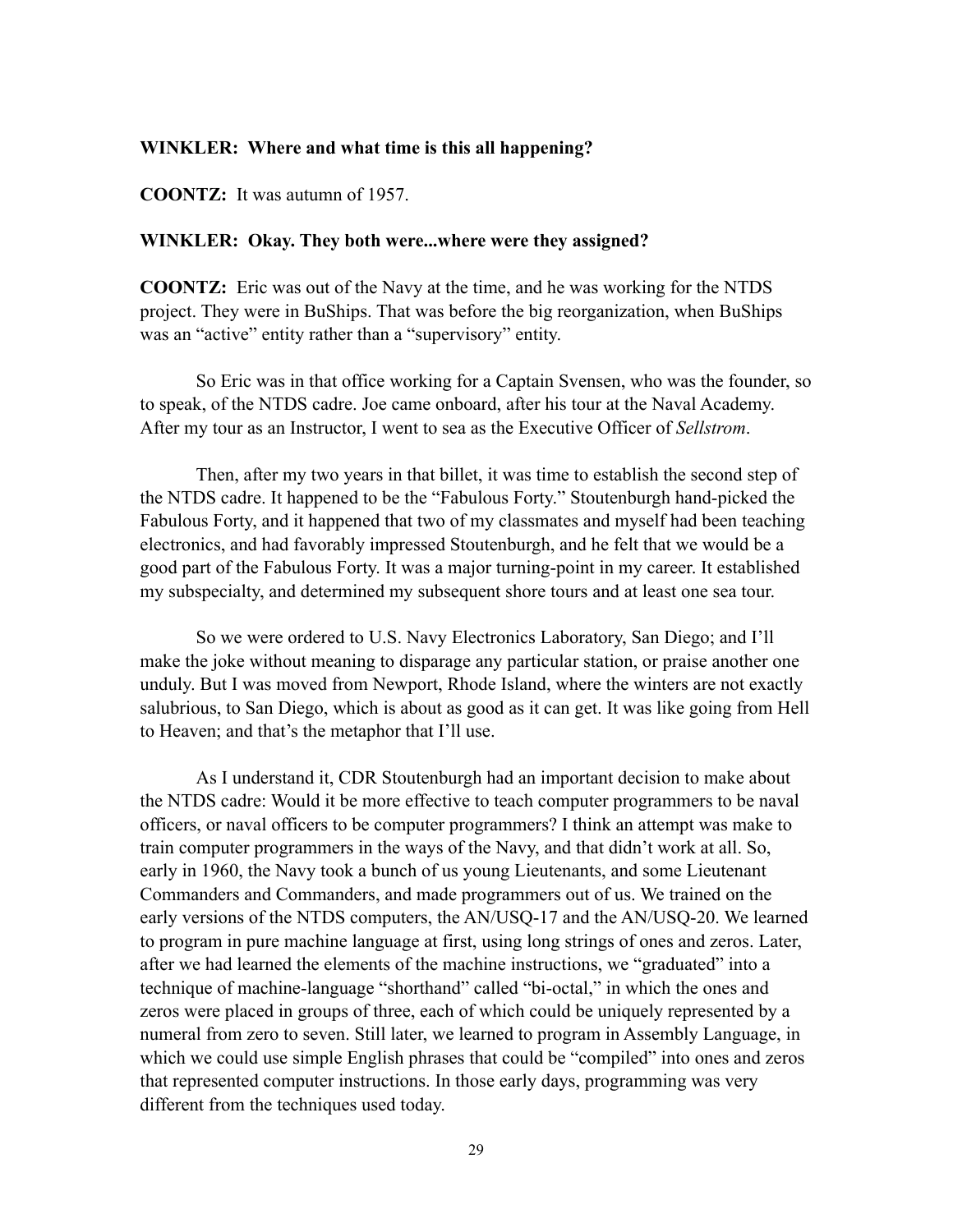After we members of the Fabulous Forty had become reasonably competent programmers, we were assigned to programming teams composed of Naval Officers and civilian programmers hired by the contractor, Sperry Univac. There were two different types of programming teams. One type, the "Applications" Programmers, were tasked to program the computers to track and engage air and surface targets, compute fire-control and intercept solutions, construct messages and exchange data with other NTDS systems, and, in some cases, "push button" commands from one ship to another. That was what the Applications Programmers did.

The other types of programmers were called "Systems" Programmers. Their task was to write the programs that made the NTDS components (computers, consoles, and communications equipment) interact properly. I was assigned to a "Systems" team. We Systems Programmers had easier work than did the Applications types. We had equipment specifications and schematics to help us, but the Applications people usually had to design their own flow charts and logic diagrams.

This way of doing things is now obsolete. But at the time, it was marvelously clever, and it was state of the art; and we were all overawed by it. So we learned, we Fabulous Forty, we learned how to program the NTDS computers, and we worked along with the contractor's people.

Some of us were better than others. I was not a top-notch programmer myself. Euclid was not a top-notch mathematician, but it so happened that he outlasted some of the ancient Greeks who were top-notch people, and we all had our places. I could name some: My old Annapolis roommate, CDR Bill Bryan, who now lives in Bethesda, was probably as good a programmer as any professional at Univac. Admiral Layman, then a LCDR, was also a good programmer. Admiral Cullins, then a LT, is on your list to be interviewed, I think. He was more a "doer", an organizer and an "applications" man than an actual hands-on bit-fiddler. It turned out that when the time came that we needed someone like him, he was there and available; and he has a great story to tell about events at the high level. I won't presume to speak for him, but he had problems which are a part of the history of NTDS. So, that is what we learned to do; and when we learned to do it, we had to apply it.

There were a few of us who were known as Road Runners. There were about five, I think. The Road Runners had to load up sea bags full of programs, and fly to WestPac with them when the *Oriskany* and *King* and *Mahan* were deployed, to carry new programs with new features, functions or capabilities, to the Fleet. If things went bad, we Roadrunners sometimes had to fly out on very short notice to fix the NTDS at sea.

#### **WINKLER: You mentioned** *Oriskany***,** *King* **and** *Mahan***. Those were the three test ships for NTDS?**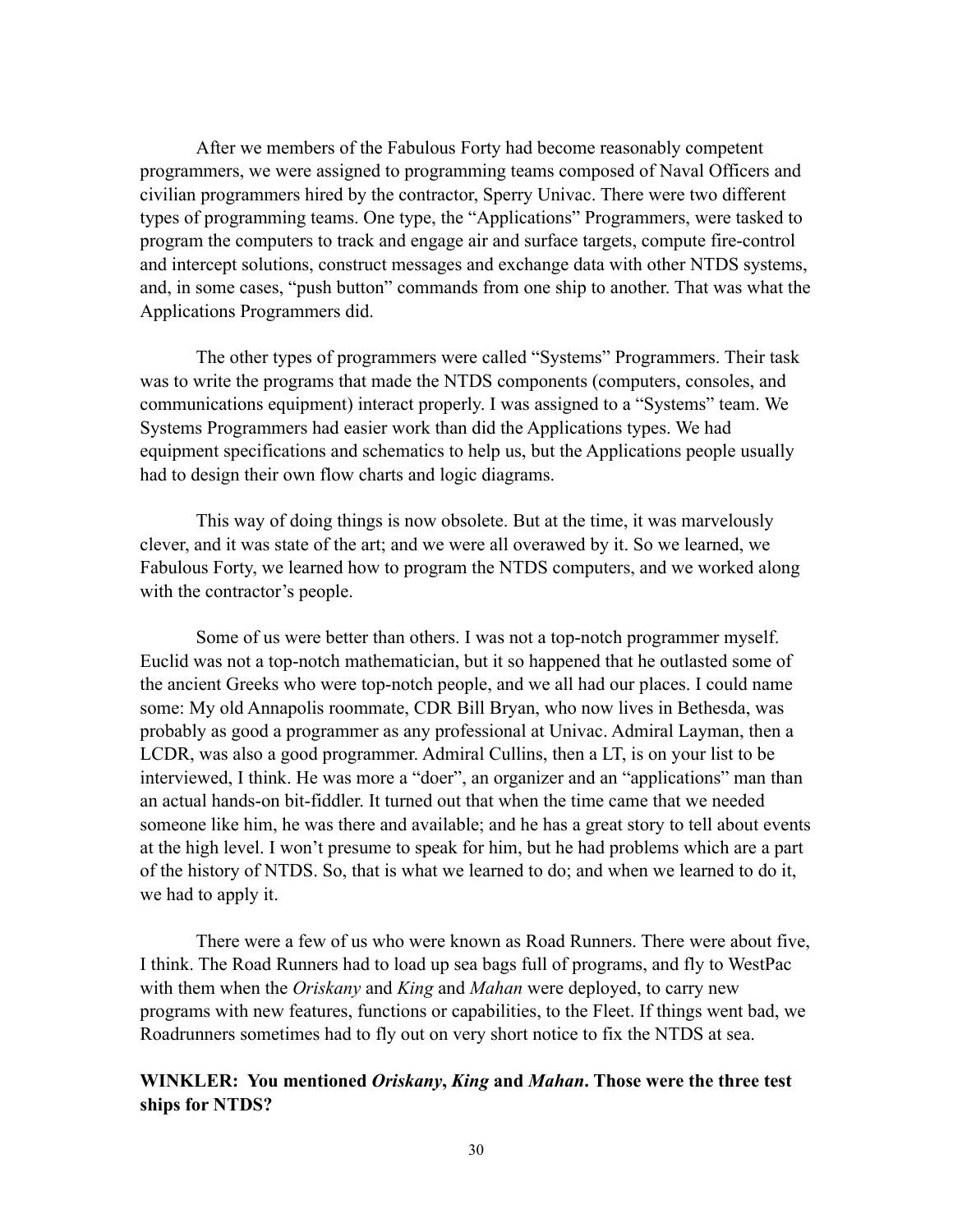**COONTZ:** Yes. Those were the three original ships. I served my time in all of them. But of all the Roadrunners, my former roommate, Bill Bryan, was probably the best. He was not brought into the program through CDR Stoutenburgh, but Bryan's record speaks for itself. He was Number 2 man in our class, 1949. In my opinion, Larry Layman was a close second to Bryan.

#### **WINKLER: Bryan, is that with BR…**

**COONTZ:** BRYAN, William L. His father was an Admiral. He had a brother who was also in the Navy. Perhaps not as brilliant as Bill was, but still very intelligent. His name was George.

So, if you feel it's relevant to have the testimony or input from a top-notch technical man, Bryan is the one. Larry Layman, who made Flag Rank, would also have significant input. But Layman shifted fields. He became the Navy's Top Communicator. He decided to shift from NTDS to Communications, and he wound up in charge of Naval Communications. COMNAVCOM; is there a Naval Communications Command?

#### **WINKLER: Naval Telecommunications Command.**

**COONTZ:** Well that's who he became. But he was good when he was a Roadrunner. He was one of the best.

# **STEIGMAN: You mentioned three ships,** *King***,** *Mahan* **and** *Oriskany***, a carrier and two frigates.**

**COONTZ:** DLGs.

### **STEIGMAN: DLGs.**

**COONTZ:** At that time they were called DLGs. They changed their designations several times. I think that *King* and *Mahan* were DLGs 10 and 11. That's what they were christened; Destroyer Leader, Guided Missiles.

### **STEIGMAN: Did they operate together as a Task Group or did they operate separately?**

**COONTZ:** Both. That was the big thing of NTDS, you see. This was one of the Navy's great technical achievements, and there are people better qualified than I to speak to this. But NTDS was based on a system that the Air Force developed, called SAGE.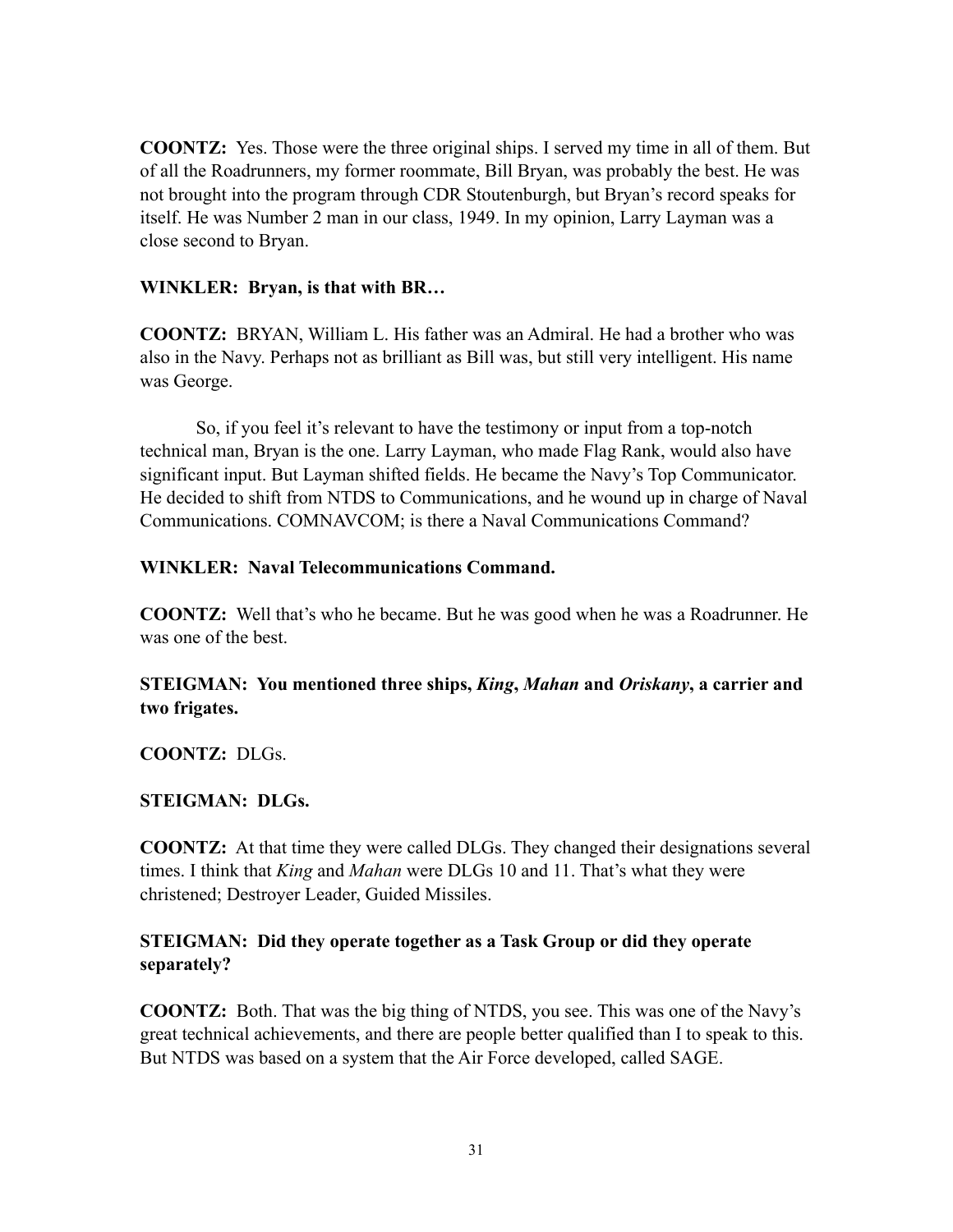Now, SAGE computers talked to each other over wires; but NTDS was the first application of wireless intercommunication between computers. You couldn't string wires between the ships, so you had to come up with a reliable way of transmitting bit-patterns exactly by wireless. If even one bit in a scheme of a million ones and zeros was wrong, it could mess up the whole program. I'll refrain from explaining the systems that were developed to check, horizontally and vertically, by multiplying the patterns of ones and zeros and coming up again with a pattern of ones and zeros to check the accuracy and find where the millionth bit was wrong. Bryan and Layman were much better at that sort of thing than I, if you choose to find out anything more about it.

But I was good enough to carry the sea bags full of new NTDS programs to the Fleet, and install them. Parenthetically, the NTDS programs for the *Oriskany* were different from those for the DLGs. *Oriskany* programs were designed for three interacting computers. In those days, you couldn't cram the entire NTDS program into one computer. The NTDS program for the DLGs required two computers. However, the software that made it possible for computers to process separate parts of the NTDS program, used up a significant fraction of the computers' memories. As you added more interacting computers, you eventually reached a point where the computers couldn't do anything except talk to each other and keep the messages between, or among, themselves straight. I think you began to loose efficiency at about three or so. They didn't try to design a fourcomputer system, because there wouldn't have been enough memory left to process the NTDS applications software.

It's hard to realize the limited-memory problems of those days. Nobody, not even in the technological forecasts that I saw in that era, foresaw that there would come a time when you would have enough memory space in a computer. Transistor technology was a recent innovation. The "memory" of the NTDS computers was actually constructed of tiny, soft-iron rings strung on a wire matrix. The "ones and zeros" of a computer program were represented by the magnetic polarity of those little rings. "Printed circuits" and micro-circuit technology were still in the future. Nowadays, the memory of a refrigeratorsize NTDS computer can be put on a fingernail-size micro-chip.

#### **WINKLER: The size of your fingernail there.**

**COONTZ:** Yes, a fingernail. I'm pointing to a fingernail. You can now make a memory as big as the memories of three of the NTDS computers, on a thumb. But in the early 1960s, you always had to be aware of the limitations of the memory space; and you had to design your programs so that they would all fit in that space. Now, this required a lot of programming in machine code, especially for "system" programming. This meant writing programs in ones and zeros, according to the instruction repertoire of the machine.

I still have my old textbooks and notes about the machines that they taught us, the USQ-17s and the USQ-20s. 17's were the original NTDS Univac computers. When the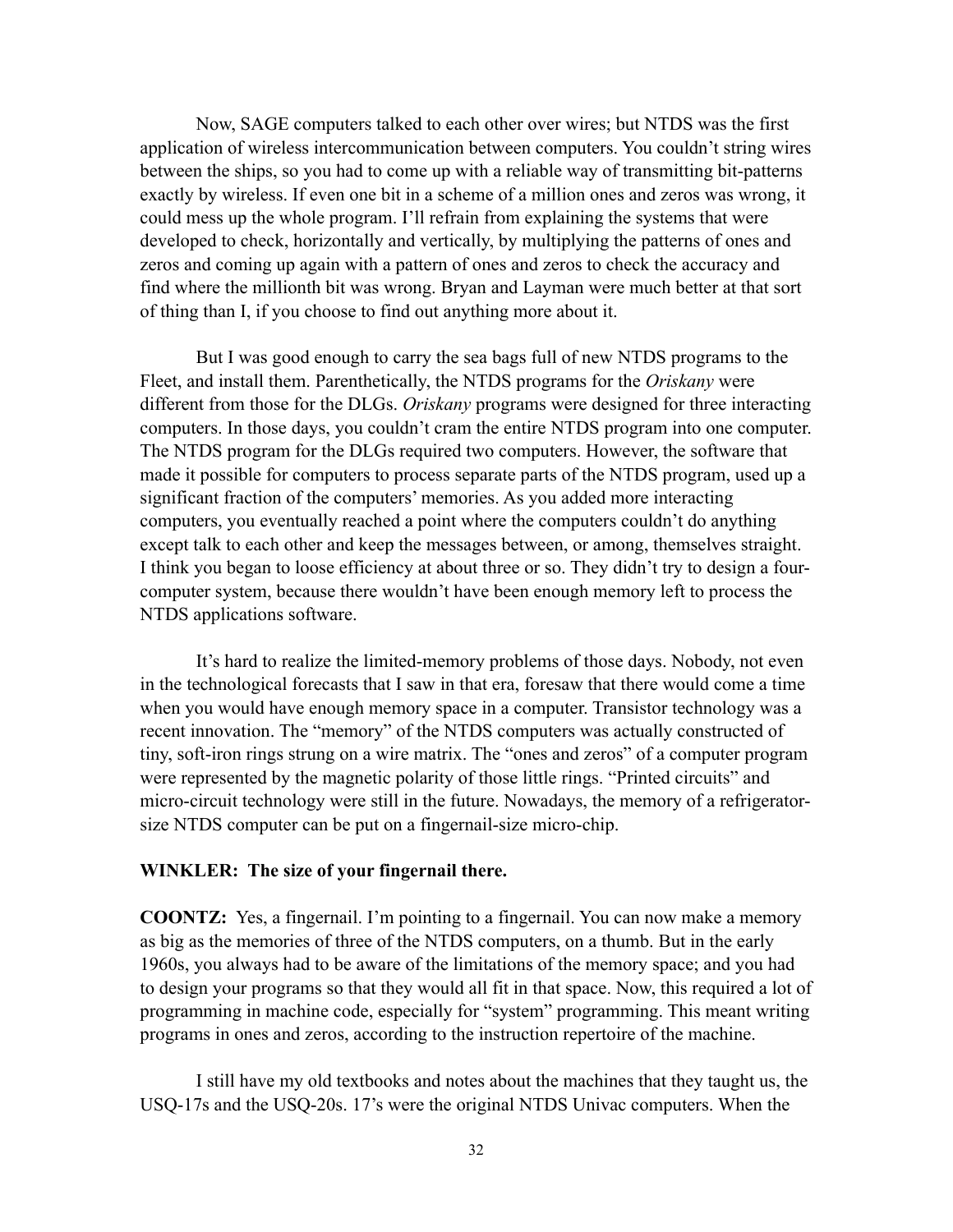20's came along, there was some improvement, but I found one disadvantage. In the USQ-17, all parts of an instruction could be observed in patterns of lights on the computer console. The USQ-20 console did not display the contents of part "B" of an instruction, which the USQ-17 displayed in what were called "B-boxes." In troubleshooting and debugging programs, I certainly missed those B-boxes. Modern programming methods do not require the display of instruction parts..

So, the methods were primitive; but "primitive man did not know he was primitive," and I add to that sentence, "primitive man did not know he was primitive, and does not." So someday, fifty years from now, people may say, "Ah! You mean you actually used transistors and things, instead of notching electron orbits?" or whatever they're going to develop in the future.

#### **STEIGMAN: Is there any inter-allied cooperation with the Royal Navy or Royal Canadian Navy?**

**COONTZ:** Personally, I have no experience that would qualify me to answer that question, but I believe that one CDR Hemler was the liaison with the Canadians and the Brits. Bryan might know, and probably Larry Layman would remember. I don't know where Larry is now, but he left the NTDS business and his more senior experience was in Communications.

I'll digress a minute and mention the fact that there were contending factions in the Navy at the time that NTDS was being developed. BuWeps had their own ideas about how they wanted computers and computerized missile systems, and different standards were developed for Weapons Systems and Command and Control Systems.

There came a time when I left NEL and the Fabulous Forty, and went to USS *Chicago* as CIC Officer. This was where the contending Admirals first became aware that their systems couldn't talk to each other. Now the Weapons Direction System, the WDS Mark 1 in *Chicago* was, in it's own way, marvelous. But NTDS computers and the WDS computers couldn't talk directly to each other, and they could not exchange data in the program format for NTDS and the WDS Mark 1. They could each do their individual jobs well, but they couldn't talk to each other. So, a marvelous "hard-wired" interface was developed that would, in effect, act as an interpreter between the two systems. This was inefficient, of course, but it worked! I never learned much about how the WDS-1 worked, and to this day I don't know whether the WDS was programmable or hardwired, but I did develop a certain familiarity with the hard wired interface between the two systems. It was quite different from the interface between NTDS and the weapons systems in *King* and *Mahan*, and in *Long Beach*.

I believe that the NTDS-WDS installations in *Chicago* brought the need for standardization to the attention of high-level decision makers. Somebody finally got the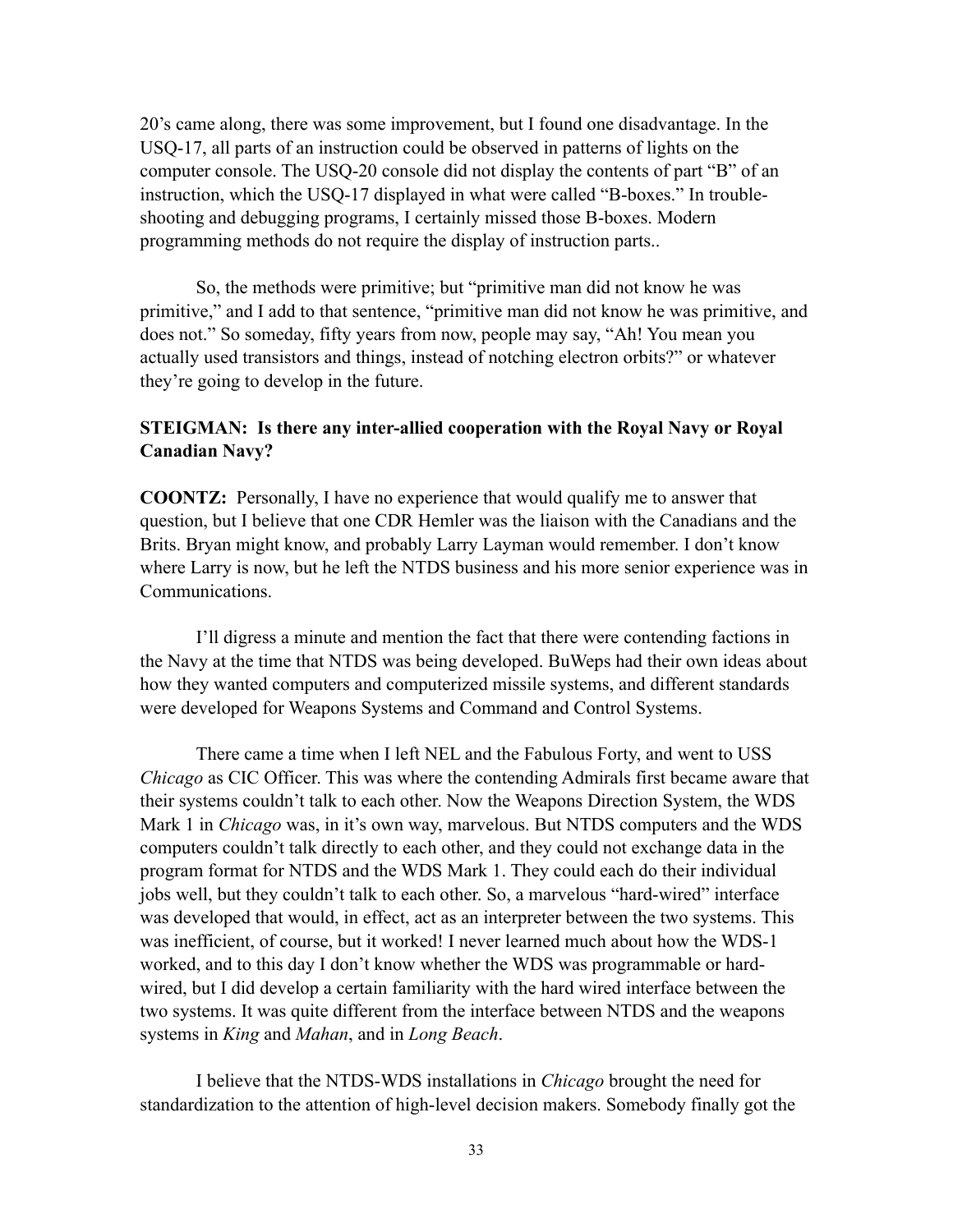word that the Admirals had to cooperate and develop standards, instead of each Admiral taking his own position that his was the way that things were going to be, and if anybody else's system wanted to talk to his system it had to speak his system's language. It was not easy for some people in high places to understand that programming languages and instruction formats were different. Again, I was fortunate enough to get in on the ground floor and go to the Fleet when this was all happening. This is the sort of thing that I think Admiral Cullins, if or when you interview him, would know about: How the Admirals had to learn to talk to each other in the language of this new technology; and some of them never did, nor did they learn about how computers worked. The introduction of NTDS marked the transition from the analog technology of, for example, the Mark 1 Rangekeeper onboard *Missouri*, which was a marvelous piece of machinery, to the digital technology of computers interacting over a wireless link. The Admirals of the "analog era" who suddenly had cognizance over the development and employment of digital systems, had little understanding of the problems of making such systems interact, and the necessity for standardization of system design and information format. It was difficult to explain to an Admiral why a pattern of ones and zeros should convey the same meaning to one system as it did to another, different one.

#### **STEIGMAN: How did all this relate to the Tycom System. That was one of the other old systems?**

**COONTZ:** NTDS succeeded it, and it was a Tactical System, I believe, instead of a Weapons Direction System. That was a very early example of the need for a "central standardization authority" who had the power to resolve disputes between the contending factions.

Just as it seemed that the powers-that-be were about to be convinced of the need for standardization of digital word and message formats in tactical systems, along came the AEGIS System. It was, no doubt, a wonderful idea. As I understood AEGIS, it was a fully integrated system that, in effect, combined the capabilities of NTDS and the WDS into a single system, instead of two singly-developed interacting systems, as in *Chicago*. But AEGIS could not "talk" to NTDS or WDS, because the patterns of ones and zeros that represented certain tactical situations in AEGIS were different from those in NTDS.

My tour in *Chicago* was the last opportunity I had to apply my technical experience in the Fleet, or, for that matter, anywhere else. From *Chicago*, I went to *Halsey* as XO, and thence to *Wedderburn* as CO, and then to OpNav. When I "uncoupled" from my final "technical" billet, AEGIS was in its developmental stage, and I felt certain that the lessons in standardization, learned from NTDS development, would be remembered and applied to AEGIS. It did not happen. About twenty years later, after I had retired and was working for a consulting firm inside the Beltway, I saw the same things happening in the AEGIS Project that happened between WDS and NTDS. They hadn't learned the lessons yet, and I hope that they have by now. That sort of policy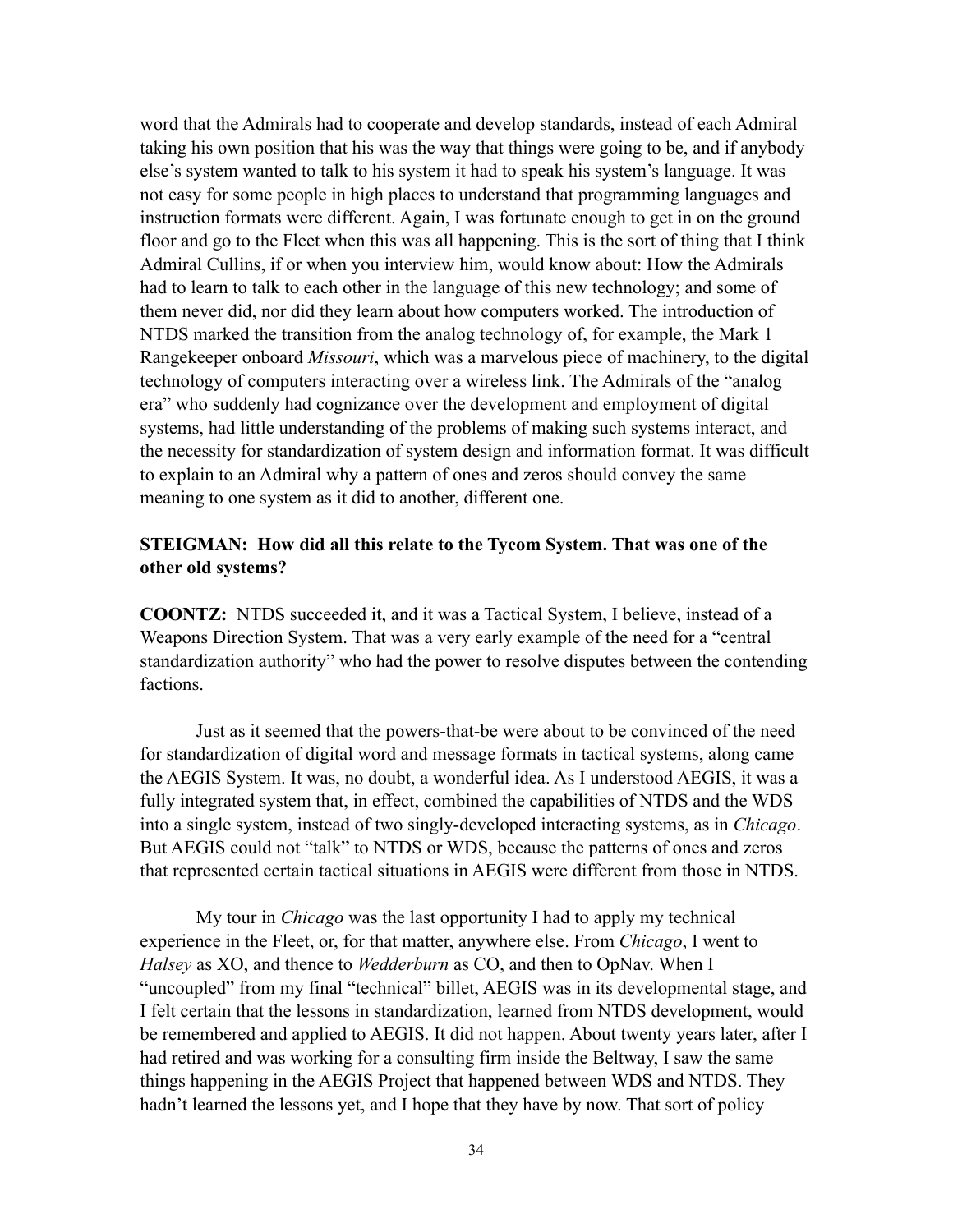conflicts may have been what Cullins had to deal with. Perhaps, if either of you interview him, you could ask him. That's one of the areas in which he would be able to contribute very much to the history of development in this area.

#### **STEIGMAN: Were there problems inter-operating between NTDS/WDS and the missiles, the Terrier, Tartar, Talos Systems?**

**COONTZ:** Not in *Chicago,* because Talos was the long range missile, with which NTDS primarily interacted. Tartars were *Chicago*'s short range missiles. I don't remember what the interface was with the Tartar system. But by the time the target was close enough to be in the Tartar range, they had acquired some external direction. But the hard-wired interface was between Talos and NTDS.

Now when I was in *Chicago* after my tour at NEL, I was not convinced that this Talos/NTDS interface would work, until I saw it happen. My GQ station was right next to the Talos Coordinator. We had adjacent consoles in *Chicago*'s CIC. We were on the Pacific Missile Range off of Caliente for a major test. There was a "jinxing" target, a radio-controlled old World War II F-6, or something like that. It was out there inbound; and from my console, I pushed the button that designated from NTDS the target to Talos; and it crossed the interface. Talos acquired it right away and shot it down at 105 miles. I watched it all happen right there on the consoles. My counterpart on the Weapons Direction Systems was a LCDR Seeba. The Tartar battery officer was a young Lieutenant, and NTDS could really have used him, but he was needed where he was. He was a bitfiddler, a ones and zeros expert on the other side of the interface. Both the Talos and Tartar systems processed the same data that NTDS did. They just used different formats of ones and zeros to represent the data.

I became a believer when I saw Talos knock down that evasively-maneuvering drone at 105 miles.

### **STEIGMAN: What are your best and fondest memories about your term as one of the Fabulous Forty?**

**WINKLER: To follow up that question, how did the Fabulous Forty term come about?**

**COONTZ:** Well that was a PIO thing.

#### **WINKLER: Okay.**

**COONTZ:** I hadn't heard about that until after I left the team. The term that was applied to the group of the so called semi-elite was "Road Runners." We all got a plaque. I still have my Road Runner's plaque hanging up in my den in Alexandria.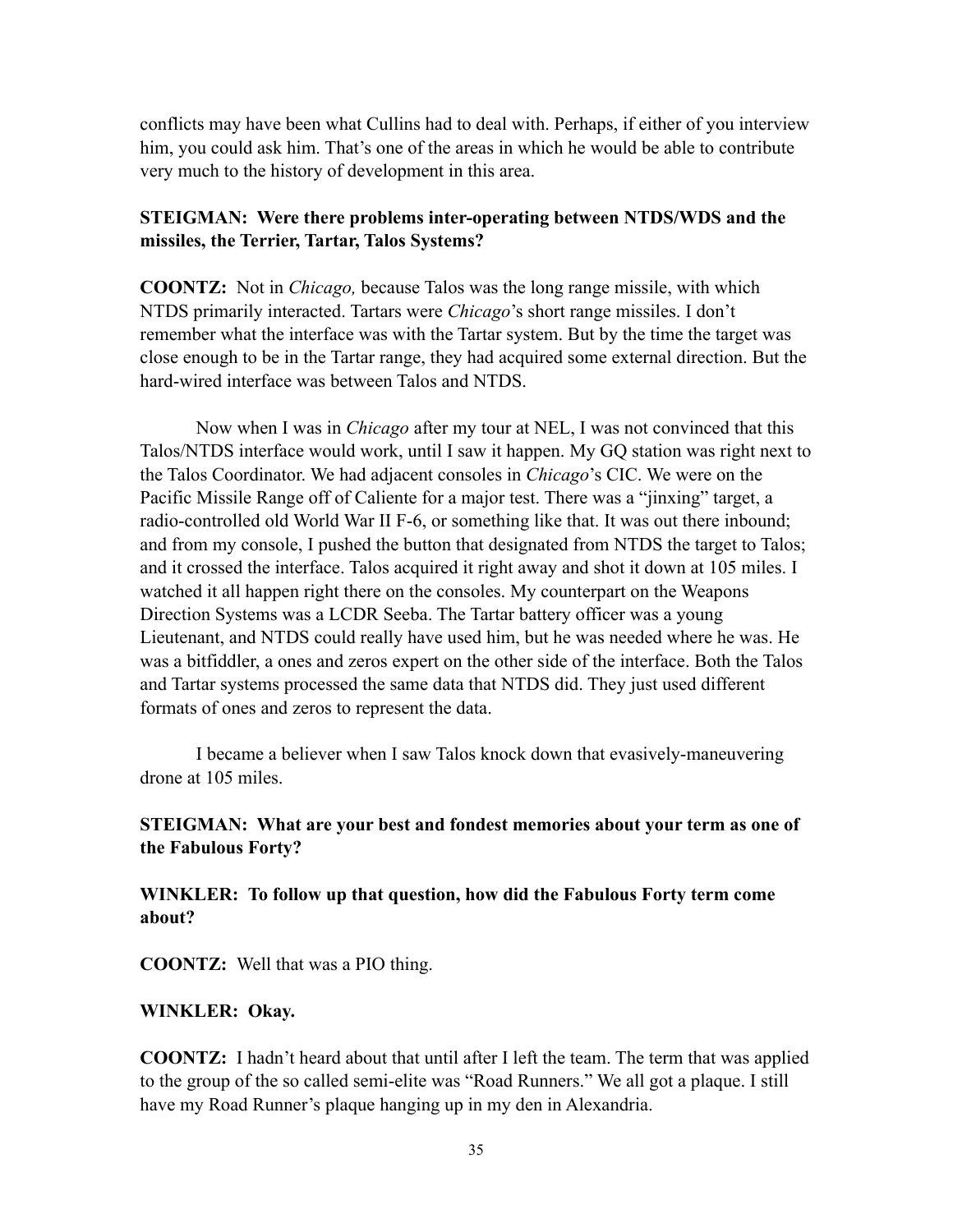We Road Runners were analogous to the people who carried the war to the enemy. We were the ones who took to the Fleet the results of everything that the big-dome boys had done. We took it to the Fleet and made it work. So, whenever I think about those days, I recognize my own deficiencies; but at least, I could eventually make the new programs work. I couldn't go in like Bryan and Layman, stand before the computer console, and hit the blinking light buttons, and everything would fall into place. There weren't many people like Bryan and Layman in the Navy, but the rest of us Road Runners did the best we could. So I was proud to be a Road Runner; still am. I take a certain satisfaction out of remembering the way it was. Again it's not that way now. It was primitive, but we didn't know it. It was state of the art, cutting edge technology. Is that.?

#### **STEIGMAN: It answers quite a bit.**

**WINKLER: One following question I had was: the whole system is based on the Air Force SAGE System except you're dealing with radio transmissions. You worked on the computer component programming. Was it difficult as far as the transmission receiving that component?**

**COONTZ:** Yes, I had some experience in programming Link 11. Let's see, we had Link 11 and Link 14. I think one was the air data and the other surface data. I don't remember which one was which, but I think 11 was the aircraft data, 14 was the surface data. So that was my contribution to the "applications" side of NTDS programming.

Before I became a Road Runner, I put in some time doing some "dogwork" in the routine application section. But that was mostly done by the contractor's people.

I mentioned earlier that CDR Stoutenburgh and his cadre here in Washington came up with the right answer, that it would be easier to train officers to be programmers than programmers to be officers, and he was right. There were some civilian contractors who became Road Runners, but they always had to go along with one of us Naval Officers.

#### **(TAPE 3 SIDE 2)**

#### **WINKLER: This is side two and you were going to talk about the Navy and the British system.**

**COONTZ:** I don't know anything about the Canadian/British system except that it worked. It was being developed at around the same time as NTDS was, and there was an NTDS group that was designated as liaison. I don't remember who these people were but maybe Bryan would. I don't think Cullins would know. He left the NTDS group at Fleet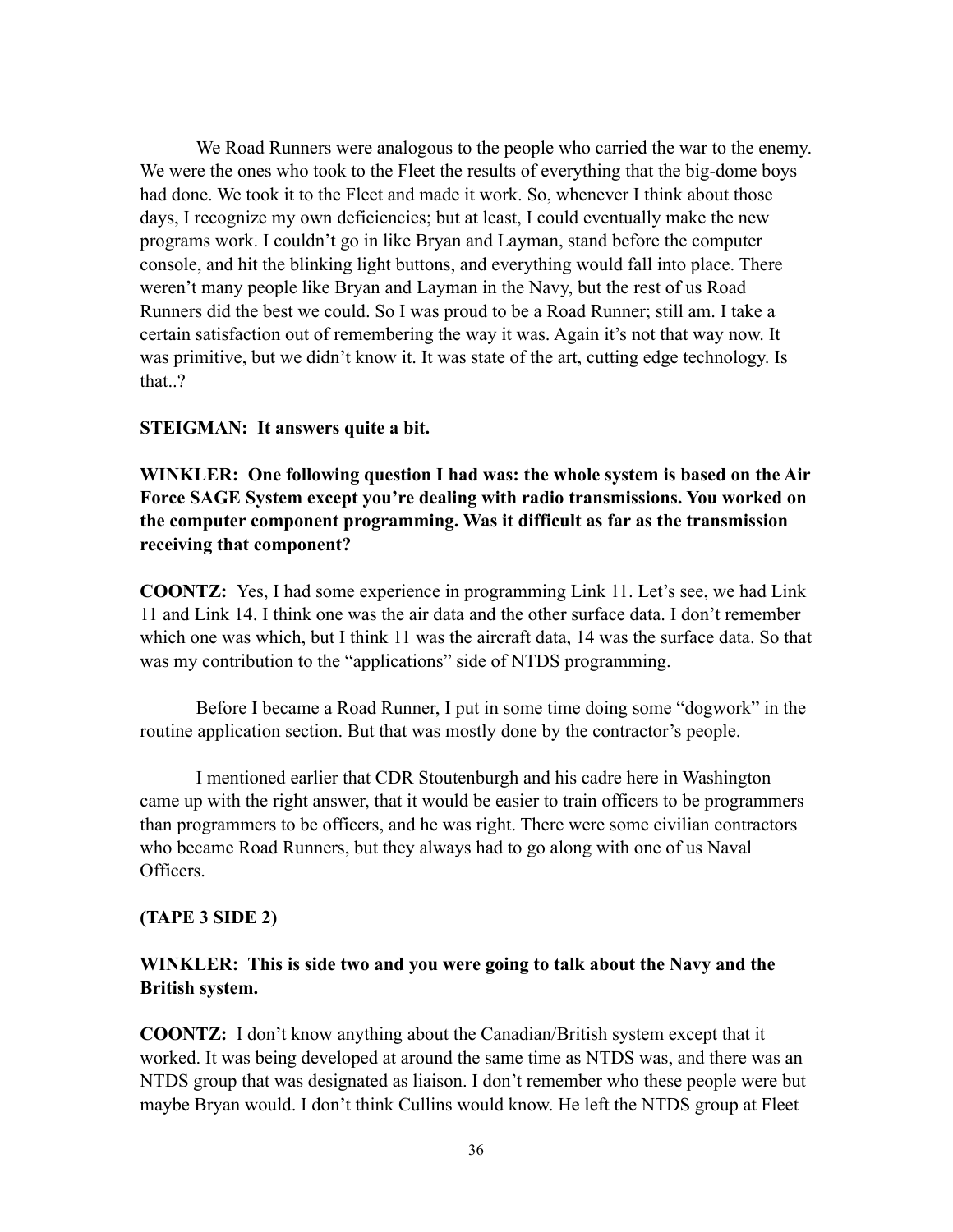Computer Programming Center. I know who would know: Layman. If you can find Admiral Layman, he would know that.

# **STEIGMAN: What were the reactions of the crews aboard** *King***,** *Mahan* **and**  *Oriskany***, especially the Radarmen and Electronics Technicians, when members of the Fabulous Forty or the Road Runners came aboard?**

**COONTZ:** Fortunately, that had been provided for. There was, on each ship, an officer who had not gone through the NTDS course but who was qualified enough in computers to understand what we were doing, and to explain it to his Department Head, Executive Officer or Captain. There was always an officer there, and on *Long Beach.*

I did ride the *Long Beach*, too; and I guess the best one was onboard *Long Beach*.

But the *Oriskany*, I've forgotten what his title was, the ship's officer who worked with us, he was good. I don't remember his name. One of them, I think he was onboard the *Long Beach,* was named Alcock, and he was very good. I could have wished that he had been in the NTDS team; he was as good as anybody I ever worked with.

# **STEIGMAN: So there was always one officer assigned in the radar room on the ships. There wasn't a special NTDS division?**

**COONTZ:** No, it was all in CIC and they'd gone to school. Some of them had been brought down to the NTDS mockup at NEL; and sometimes I wished that we had had some of that fancy equipment in what we called the Breadboard Unit at NEL. We needed it at sea with us. I guess it was more needed where it was. If it hadn't been for NEL and the installation there, we wouldn't have known, we wouldn't have been able to learn, what we needed to know. Then, when we left NEL and established Fleet Computer Programming Center Pacific, just across the street from NEL, we took with us the knowledge; and the mockup was there and that became a training facility, Fleet Anti-Air Warfare Training Center (FAAWTC), for the ships. So, the first CIC crews from *King* and *Mahan* and *Oriskany* were trained; a few of them were trained in NEL, but then FAAWTC was established, and it promptly picked up NEL's training functions.

There were two sections at FAAWTC; a Training Section and a Programming Section. So we Fabulous Forty from NEL came as a cadre to FAAWTC, in the Programming Section.

### **WINKLER: About what year is this?**

**COONTZ:** I believe it was about mid-1961.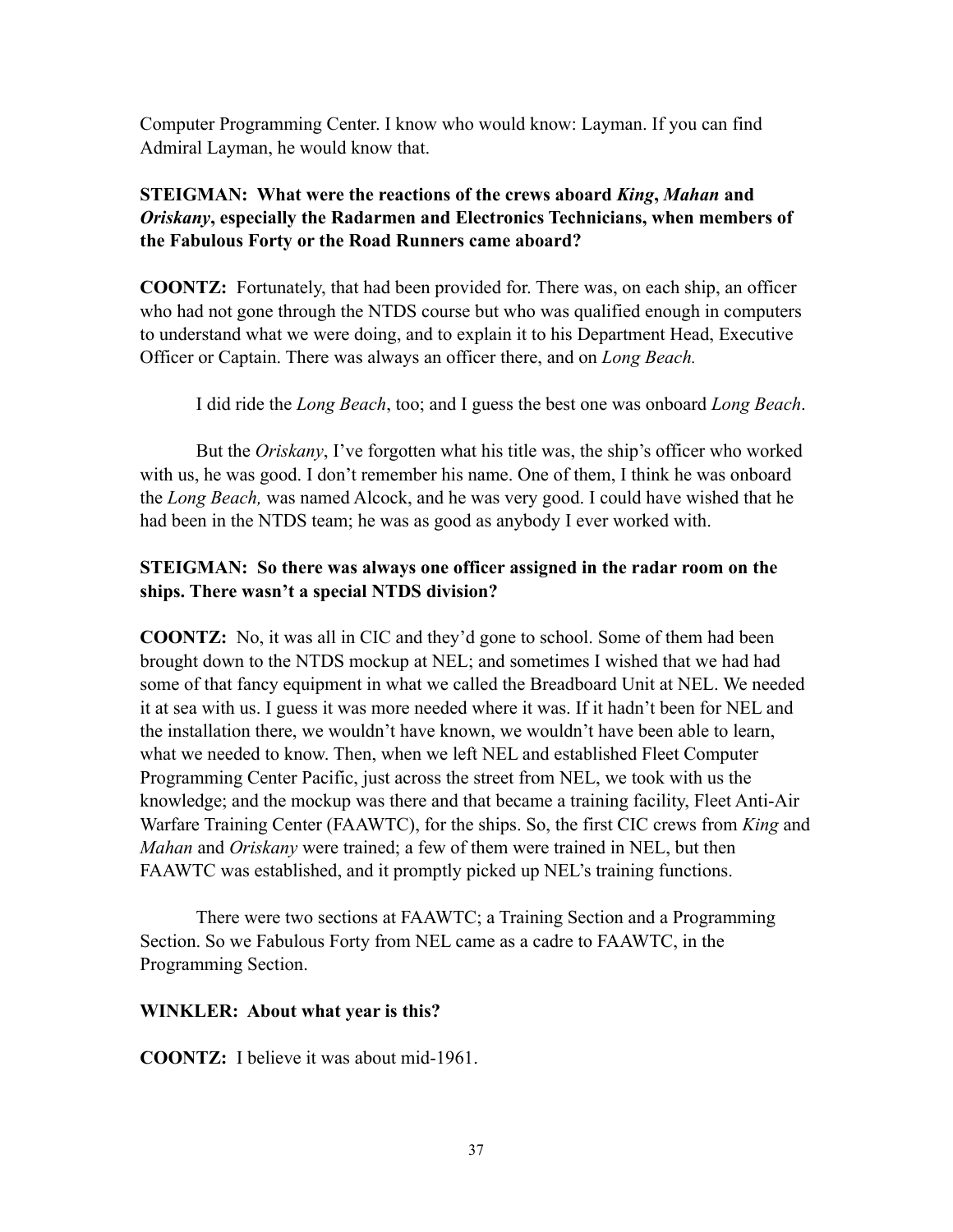### **STEIGMAN: Following your tour at NEL, you were ordered to** *Chicago***, and this was preordained, that you mentioned that they wanted a…**

**COONTZ:** Yes, it was just the way that the need fell. They needed somebody to go to *Chicago*, and I was available.

#### **STEIGMAN: Was** *Chicago* **one of the first production systems?**

**COONTZ:** As I recall it, *Long Beach* had the first production system. The systems in *King*, *Mahan*, and *Oriskany* were Engineering Test Systems. But the one that went on *Chicago* was one of the early production systems.

# **STEIGMAN: What were some of the difficulties of integrating the production system of NTDS? I know you've spoken of some of the difficulties. Can you explain how your duties on** *Chicago* **and….**

**COONTZ:** There was an officer assigned to *Chicago* who was called the NTDS Officer. He was a "hardware" type. His name was Behrle. He was a Lieutenant Commander. He was, in effect, a technician, a superior hardware technician.

There were very highly trained enlisted men who were bitfiddlers, and I could talk to them. But their training at this stage was more in assembly language than in machine language, if you follow me. I started out in 1960 as really a bitfiddler, and when I went to sea the transition had been made from machine language to assembly language.

But these enlisted men were smart; and although they had to work from the documentation which was in assembly language, on the rare occasions where I had to backstop those men, they could speak my machine language and show me where the bits were in the assembly codes. They could decode it and say, "Oh yes; here's the address, and here's the bit pattern." But they didn't need it by that time, because of the advances that had been made in the languages. It was not yet a compiler. The transition to a compiler was made just about the time I left *Chicago* and, in effect, left the hands-on bitfiddling behind me.

So the people were trained, the crew was trained properly, at least in NTDS; and I think in the Weapons Direction System, too. But again, they originated in different organizations, and were different systems; and if it hadn't been for the hard-wired interface, which came late in the game when the Admirals realized that the systems couldn't talk to each other, then the systems would never interact. Now, I'm digressing; and if I haven't answered your question, then I'd like to.

# **STEIGMAN: During your time aboard** *Chicago* **did she deploy or was she solely engaged in trials?**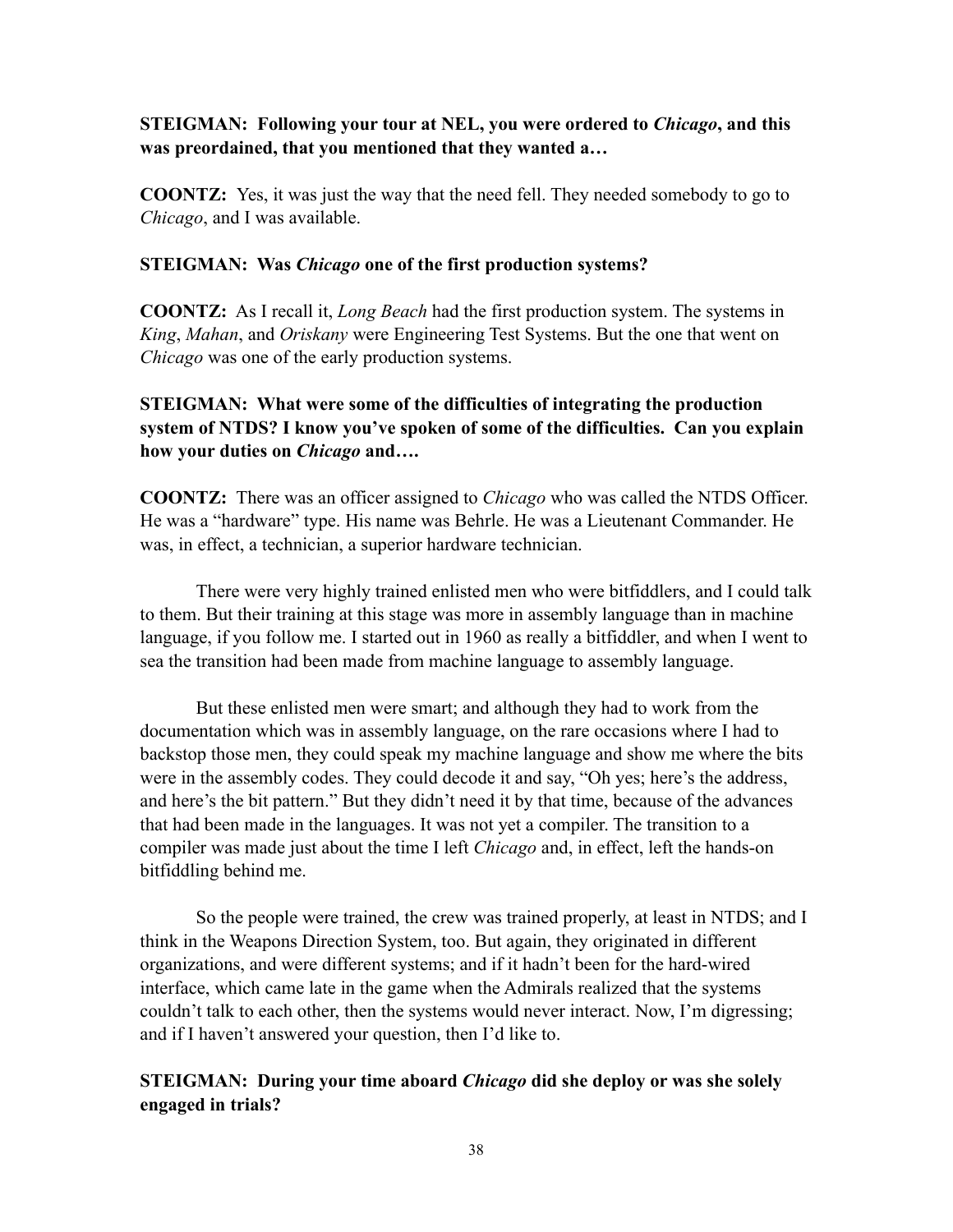**COONTZ:** During my time in *Chicago*, she was engaged in trials. I did not deploy with her. I left before she deployed. I don't know how *Chicago* made out in the active Fleet. I hope she did well, because I left behind me a team that knew how to work the system, and a system that was working. I knew that the WDS and the NTDS were working together, and the remote data that NTDS received from its data link could be accurately transmitted across the hard-wired interface into the WDS, and that the WDS would use that data to acquire targets and shoot them down.

# **STEIGMAN: Was the NTDS used solely for the Talos aboard the** *Chicago* **or also other fire control systems?**

**COONTZ:** Now, that I'm not sure of, because I don't know how they worked it on the other side of the interface. We would send the data over to the Weapons Direction System; and although we were both in CIC, the WDS consoles were in a different area, and I never did watch what they were doing. I think that they telephone-talked it into the Tartar system. Whatever method they used, it worked.

# **STEIGMAN: How many people were working for you? How large a department did you have?**

**COONTZ:** Oh, let's see. I don't remember what the Ship's Organization Book required. I think ten, three shifts of ten. We would assume full manning of all the consoles and, in order to stand Condition One watches, it would take about thirty people. Say ten consoles; thirty men and three officers plus an expert at the NTDS Officer's Console.

Now, this is something that I haven't mentioned before. The NTDS Officer, Lieutenant Commander Behrle whom I mentioned, manned the NTDS Officer's console, which I think *Chicago* was the first to have as part of her NTDS. Behrle could, by activating certain keys and generating certain bit patterns, disconnect a damaged console, and bring another one online by inserting the proper patterns of ones and zeros that told the computer to substitute a different console for the defective one. This was called the Systems Console. It was not a tactical device at all. It didn't attack airplanes, and had no radar presentation. It was strictly connected with the computers and the NTDS components. But it was a marvelous device and Behrle knew how it was supposed to work. But its proper operation required a computer systems technician more than it did a radarman.

### **STEIGMAN: Lieutenant Commander Behrle reported to you?**

**COONTZ:** No, he had an independent status. He didn't report to me. He reported to the Operations Officer.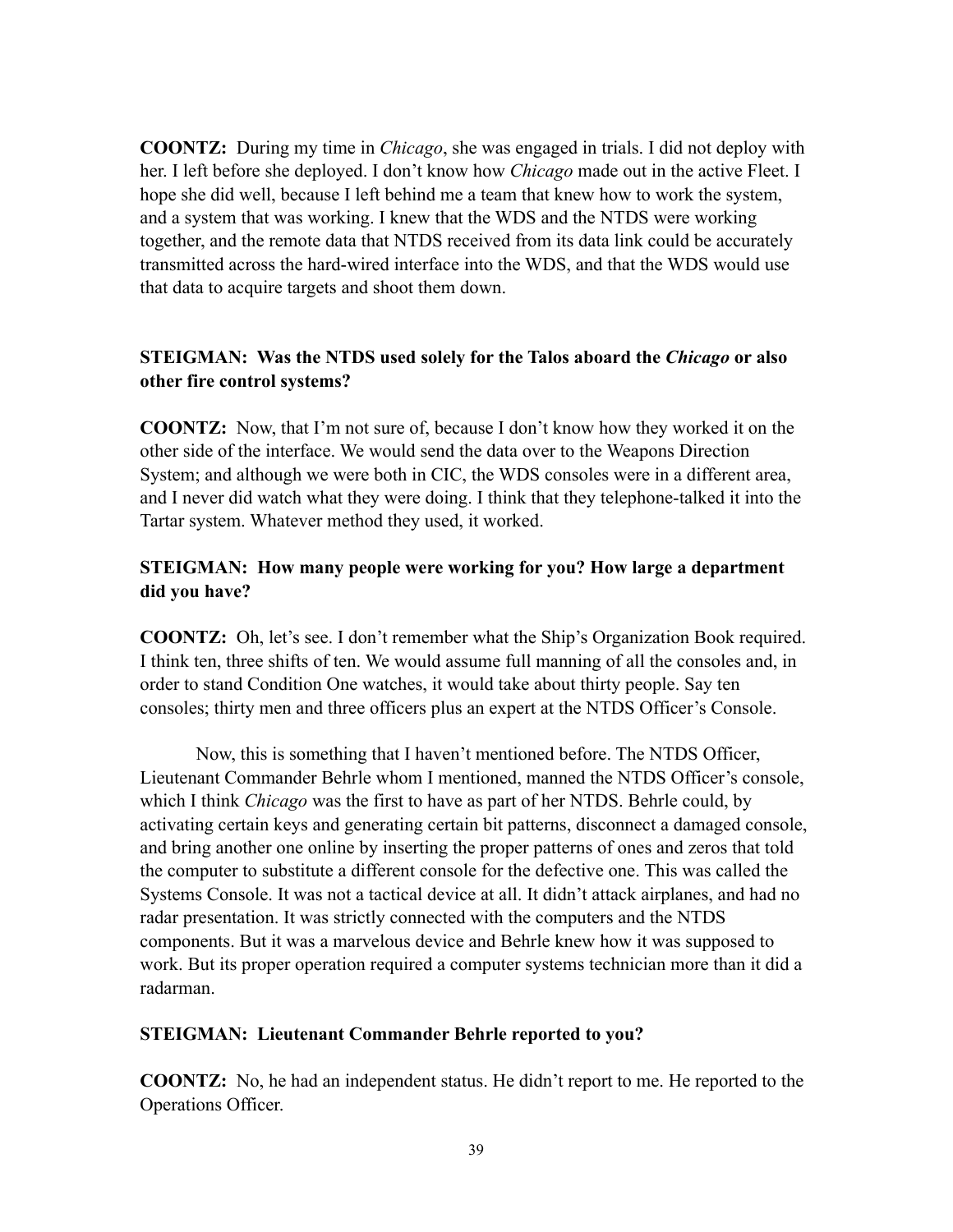### **STEIGMAN: As did you?**

**COONTZ:** As did I, yes. But we had to work closely together. He was in charge of the hardware, but he had to know how the software worked. So I'm not sure whether that concept was carried over into the other, bigger NTDS ships. *Oriskany* did not have that feature, a Systems Console. If anything went down, one could manually disengage the damaged console by turning off certain switches, and you could manually readjust certain switches in a different console so it would represent the address and function of the damaged console. But in *Oriskany*, you couldn't do it online. You had to take the console off line and manually reset a bunch of switches, whereas with the Systems Console in *Chicago* you could do it while everything was still online. It took up a fair amount of computer memory to get that program to work.

# **STEIGMAN: How many exercises or trials did** *Chicago* **take part in during your tour?**

**COONTZ:** Well there were…

# **STEIGMAN: Let me rephrase that. She took part, I imagine, in both single ship trials and Fleet Battle Problems?**

**COONTZ:** The only Battle Problem that occurred while I was in *Chicago* was the previously-mentioned exercise on the Pacific Missile Range, where I became a Talos believer. I believed that the system would work when I saw it work. But that was the only time that I actually participated in a real training exercise.

### **STEIGMAN: All the other exercises were single ship exercises?**

**COONTZ:** Single ship and Post-Repair trials.

# **STEIGMAN: Did the system require a great deal of repair during those early days?**

**COONTZ:** No. Surprisingly, the designers had properly applied the lessons learned from the Engineering Test. The gear was not delicate. People had recognized that when seas pounded, the system was subject to shocks, and that had been allowed for in the design of the system. So there were few of that type of problem. However, there were always some bugs in the computer programs, but nothing serious enough to degrade battle readiness. I heard later on that the concept of the system console and on-line system re-configuration was not carried into further development, or installed in other ships, because it required such a great depth of technical bitfiddling knowledge, and also a lot of computer memory space to make this happen. I think that in subsequent NTDS installations, it was accepted that they would have to take consoles off line to reconfigure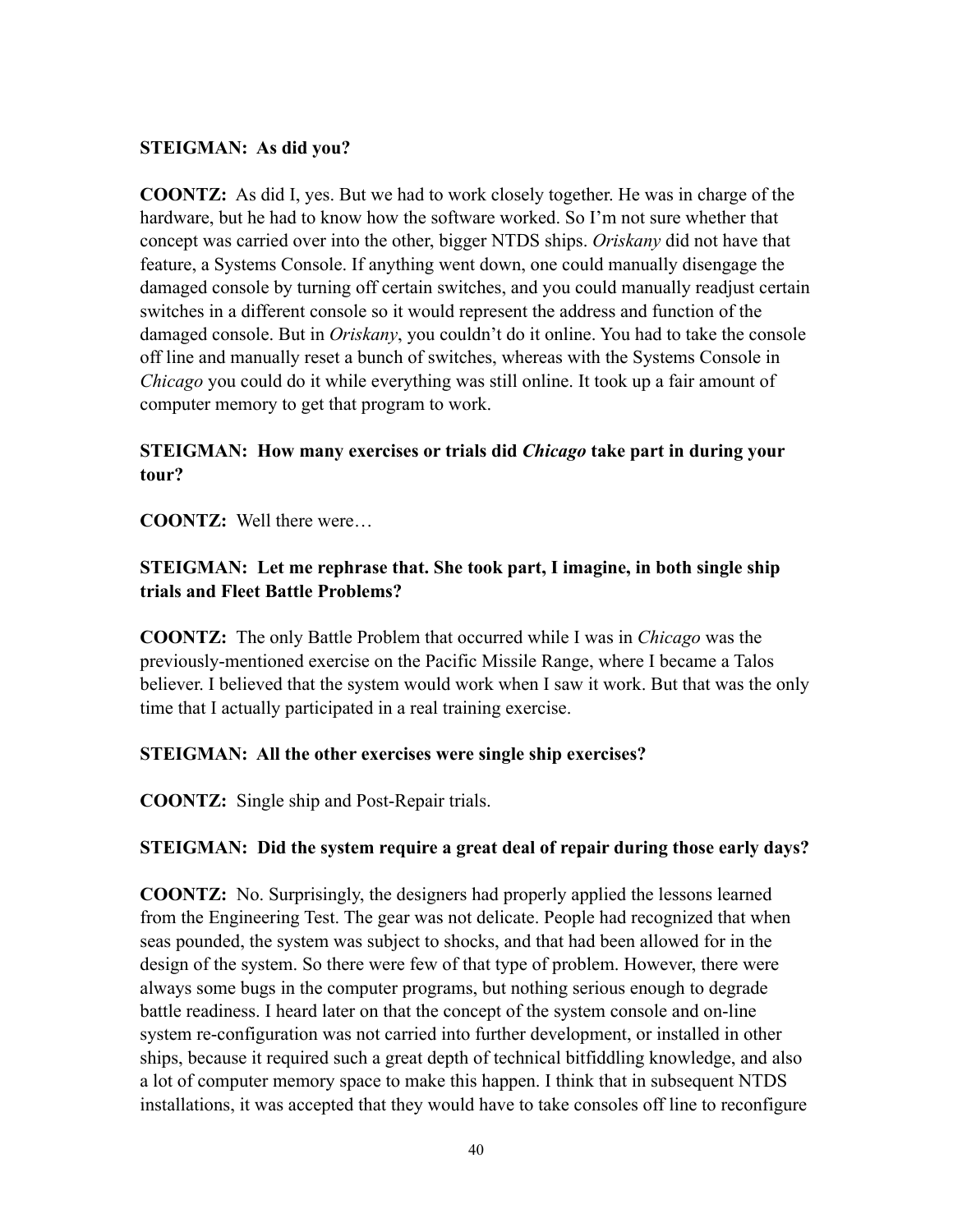the system. At least, they would have to reset certain switches manually. I think that was the concept to which subsequent systems were designed. It came to be accepted that emergency system reconfiguration could be done by people who didn't need to be trained so highly in programming techniques, manually switching the components offline.

### **STEIGMAN: May 1965. Before we go to** *Halsey***, is there anything else you'd like to say about the news at NEL or** *Chicago***?**

**COONTZ:** *Chicago* was the only experience I had in which an old ship was re-designed to a new concept, given a new mission, and re-commissioned. She was given a top-notch, hand-selected crew; and it was a real pleasure to go to sea with her. Everybody knew his area of specialization. It was, and is, too bad that all the ships in the Navy couldn't function at the degree of efficiency that the *Chicago* did, with her hand-picked crew. I later heard that the exigencies of personnel and Fleet Reduction made it necessary to transfer all the key people into billets where they were needed to upgrade a defective organization or something like that. So, that was unique in my experience in going to sea. *Chicago*'s crew was the best I've ever served with. The Skipper, Captain (later Rear Admiral) Dacey, was the best. He was comparable to my first skipper aboard *Missouri*, Admiral Harold Page Smith, who was Captain at the time. So, that is a summary of my experience in *Chicago*. No, I didn't deploy with her. I left for *Halsey* when *Chicago* was getting ready to deploy.

# **STEIGMAN: One final question on NTDS. You mentioned last week Admiral Grace Hopper and her development of computers. Was she connected with NTDS?**

**COONTZ:** No, my association with her came later. When I came back to OpNav after my tour in *Wedderburn*, that's when I left the Pacific. After *Chicago*, I served in *Halsey* and then *Wedderburn*. But after that, I came here to Washington; and, except for my final sundown tour at sea, I stayed here.

I think I mentioned in the first interview, unless it was lost on tape, that my commissioned service was roughly ten years Atlantic, ten years Pacific and ten years Washington. The Atlantic and Pacific tours were actually ten years on the Atlantic Coast, ten years on the Pacific Coast, but the Washington tour was broken up. I would go somewhere, and then come back here to Washington at OpNav.

# **STEIGMAN: Looking back then, you've had your tour on** *Chicago***, you've now been assigned to** *Halsey***, a guided missile destroyer. Did she have NTDS aboard?**

**COONTZ:** No. *Halsey* didn't have NTDS aboard. Some of that class of ships deployed to Vietnam had NTDS. I think the *R. K. Turner* had NTDS, but *Halsey* didn't. CDR Bryan, whom I have mentioned as one of the best NTDS Computer Programmers, was Executive Officer of *R.. K.. Turner*.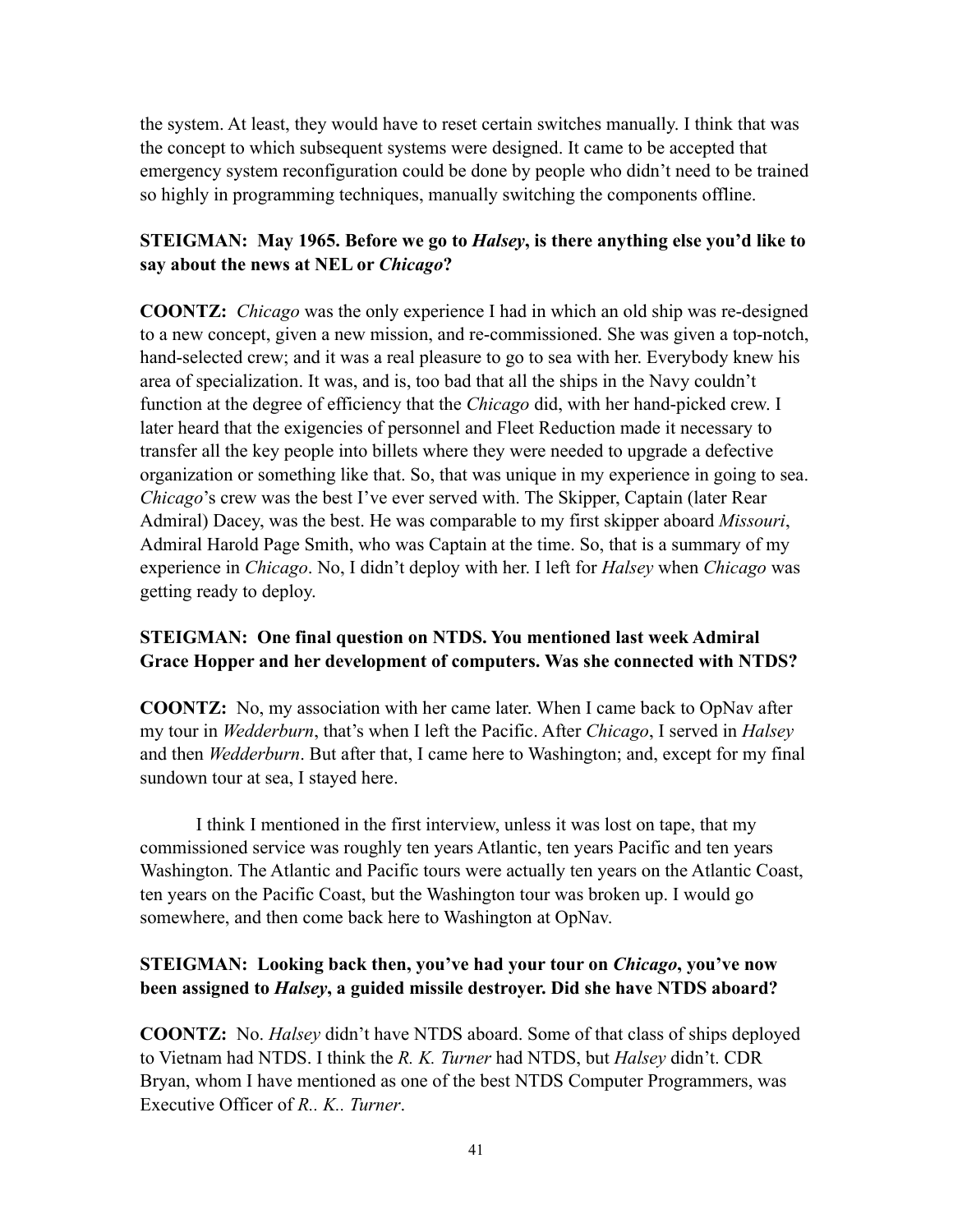Now, I went to *Halsey* as Executive Officer, and this was where I severed my technical association with NTDS. You know what an Executive Officer has to do. As XO, I was deeply involved in Operational and Administrative matters. I had two skippers; Captain Ringenburg was the skipper when I reported to *Halsey*; and I see that Admiral Lebourgeois is one of your people to be interviewed. He relieved Captain Ringenburg; and I served him as Executive Officer, too. *Halsey* was deployed to WestPac, and I flew out to join *Halsey* in Subic Bay, the Philippines. I relieved my predecessor while we were in transit from Subic to Yokosuka; and at that time I left this fancy technology behind, and became a "real" seaman again. I went back to the way the Fleet was before all of this digital technology. We had radar, of course, but all the computers were analog type. I no longer had any need of, nor use for, the mysterious and wonderful world of digital technology; but every now and then I would dream about it.

To return to the point of a previous question: I didn't come into contact with Grace Hopper until my first tour in OpNav, in late 1968.

#### **STEIGMAN: What are some of your high and low memories of being XO, which is a very intensive tour?**

**COONTZ:** Yes, intensive is the word. Having previously served as Executive Officer and Navigator, a combined billet in USS *Sellstrom*, I was familiar with the demands of the billet. The greatest challenge I had to face in *Halsey* was adapting to the vastly different personalities of the two Commanding Officers whom I served. Such differences can be inferred from the differences in their surnames: Teutonic Ringenburg, and Gallic Lebourgeois. They were both, each in his way, great skippers.

#### **STEIGMAN: Did you see any combat operations?**

**COONTZ:** No, not in *Halsey*. That came later, in *Wedderburn*. I reported to *Halsey* near the end of her six-month deployment to WestPac. All hands, especially those who had extended their enlistments until the end of the deployment, were eagerly anticipating an easy TransPac to San Diego. And then came the word that the carrier (I don't remember which one) had been ordered to stay in WestPac for an indefinite period, and *Halsey*'s deployment had been extended to stay with her as escort and anti-aircraft defense. I don't think I ever saw the Vietnam coast at all. We were there to guard the carrier, and she did not operate near the coast.

In regard to *Halsey*'s task as escort and guard for the carrier, it should be mentioned that *Halsey* had no guns; only missiles. Missiles can defend against aircraft, if you can lock on them far enough away, but if the enemy attacks with, say, torpedo boats, you're helpless. I don't mean just the carrier, but *Halsey* herself would be hard-put to defend herself against a determined attack by destroyers with 5-inch batteries. Be that as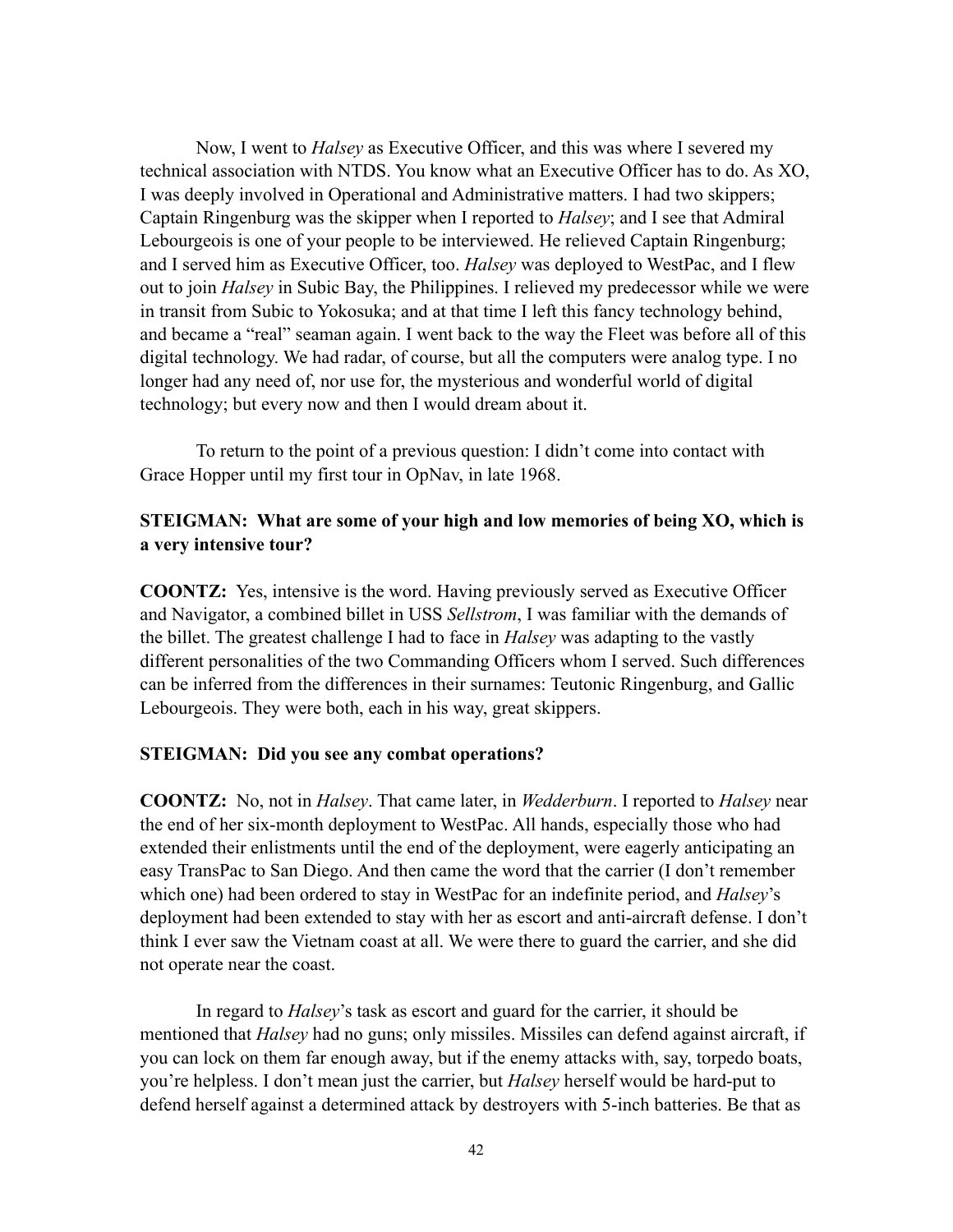it may, the carrier usually stayed so far off-shore that I am not certain whether my time in *Halsey* could be counted as service in "Vietnam waters."

#### **STEIGMAN: Did she ever serve as link between U.S aircraft?**

**COONTZ:** Yes, she was good at that, and it turned out that that became one of her primary functions. But here this marvelous missile ship, very missile capable. Now what did she have?

### **WINKLER: Terriers.**

**COONTZ:** Terriers, yes, of course. Terriers in *Halsey*.

#### **STEIGMAN: What are some of your memories of being on Aircraft Station?**

**COONTZ:** Nothing in particular. This was my second tour as Executive Officer, and it was very much like the first cruise. The first cruise was off the Atlantic Barrier. However, in *Sellstrom* I was also Navigator. But in *Halsey* I just had time to be Executive Officer.

The first major problem that I had to deal with arose from the fact that about onefourth of the crew had extended their enlistments for the length of the cruise to Vietnam. They had extended for three months, or six months, or however long it would take to complete the tour; and then *Halsey*'s tour was extended indefinitely. So, the crisis came; and this was the sort of thing that I had to deal with, rather than the interesting technical things I'd previously dealt with in NTDS.

Well, what were we going to do? A fourth of the crew, their enlistments were expiring, and none of them was willing to extend again.

#### **WINKLER: Sounds like George Washington at Valley Forge.**

**COONTZ:** Okay. So, that was my first big problem in *Halsey*; and that was the type of thing that I was dealing with. It was, perhaps, a foretaste of the type of thing that I would be doing when I came here to Washington.

One of the steps that I took was a bureaucratic one. This was my first application of practical bureaucracy. There's an Article in the BuPers Manual that says, in effect, I don't remember the exact text: "In wartime situations, enlistments may be involuntarily extended in order to preserve safety of the ship and meet the mission". So I went to Captain Ringenburg and proposed that we request permission to invoke this Article. The Captain concurred. Now it happened that our immediate superior, the Task Group Commander, 70.1 I think, was being relieved at this time too. Otherwise, he probably wouldn't have given approval for *Halsey* to implement the policy of involuntary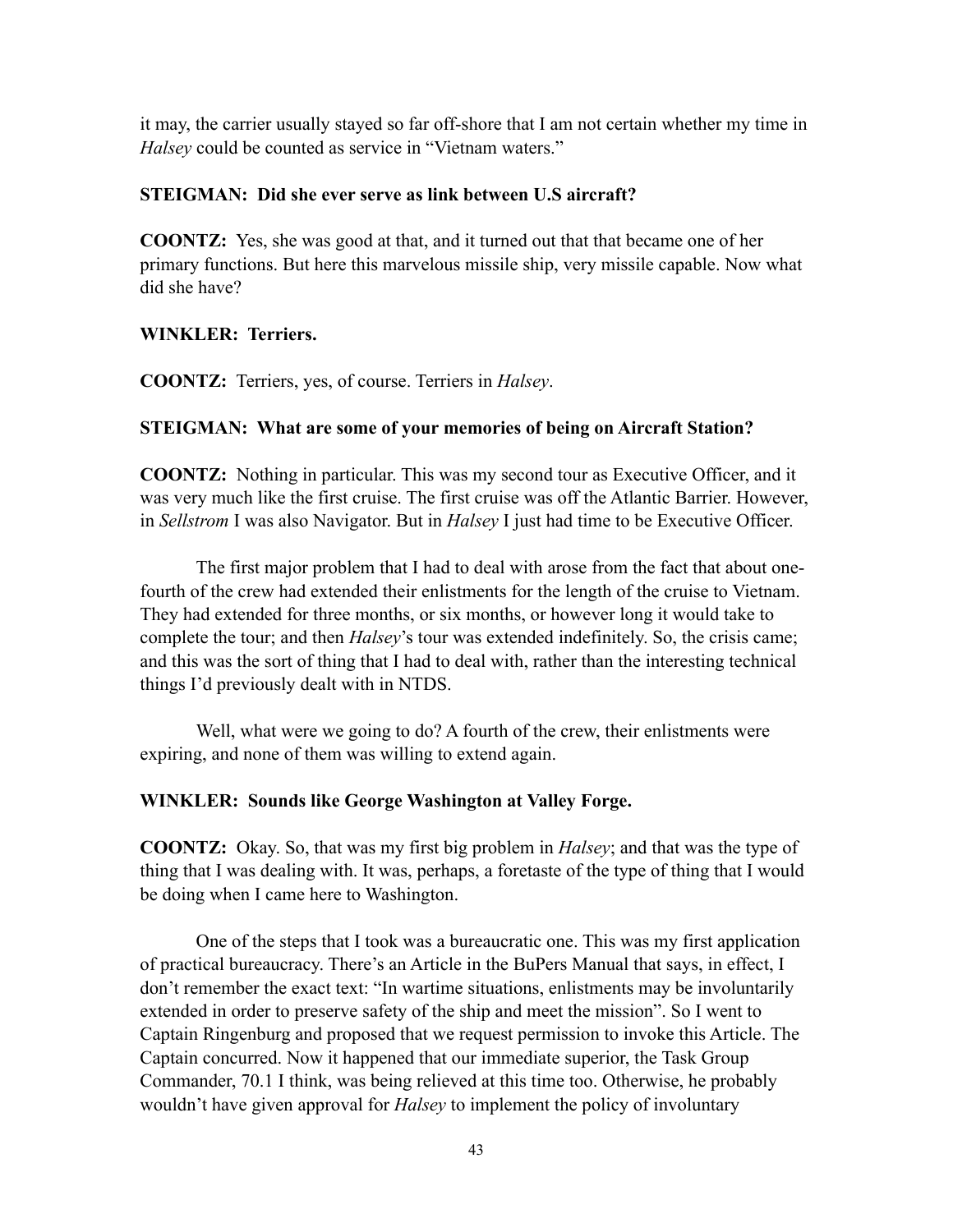extension of enlistments. But we got permission to do so; and, as a result, we didn't let a fourth of the crew off at Subic. We took them back to Vietnam with us; and it wasn't until ten days or so afterwards that all hell broke loose, and we got a message from BuPers, canceling our permission to extend enlistments involuntarily. Well, by that time, the immediate emergency had been covered. We didn't get left with an inability to man even enough stations to defend the ship. But we had to let a number of men go the next time we got back into port. So, that was the type of thing that I was dealing with, and the sort of methods that I had to use.

We had a case where an Electronics Technician suddenly decided that our actions were actually resulting in the deaths of innocent Vietnamese, and that his religious beliefs would no longer permit him to participate; and therefore, he was not going to stand any more watches, or obey any orders. So we court-martialed him; and his Defense Counsel was the Wardroom's most clever officer, who got him off by proving that, after the man had declared his position, no one had given him a direct order to do anything! Those are examples of the types of problems that I had to deal with, shortly after I relieved as *Halsey*'s Executive Officer. Most of these problems were due to our extension of deployment.

#### **STEIGMAN: How long was your deployment?**

**COONTZ:** I think it was originally six months; but *Halsey*'s was extended for at least six more weeks.

### **STEIGMAN: Racial problems had started hitting the...?**

**COONTZ:** Now, I heard about some of those, but I was never involved in any. The particular problems that I mentioned did not involve race. I had heard about a carrier where some problems arose, but it wasn't on any ship with which I was associated. My observation was that at this time, the attitude in the Fleet, especially among the units who had been out where the action was, was that race was not relevant. It was, rather, that your buddy next door was going to be there as a member of your team. It didn't matter what color he was. If he wasn't pulling his weight, he was subjected to appropriate corrective action, usually at the Petty Officer level.

### **STEIGMAN: Drugs had ....**

**COONTZ:** No, drugs were not a problem. I'll tell you what was a problem, though, and I found this in *Halsey* and in my own command, *Wedderburn,* when we deployed to WestPac again. A certain country, Sweden, strongly objected to the U.S. action in Vietnam. Word went out to the Seventh Fleet that groups of Swedes were present in ports and near bases in the WestPac area, where American armed forces were likely to be, trying to persuade soldiers, sailors, and airmen to desert, and go to Sweden. Their targets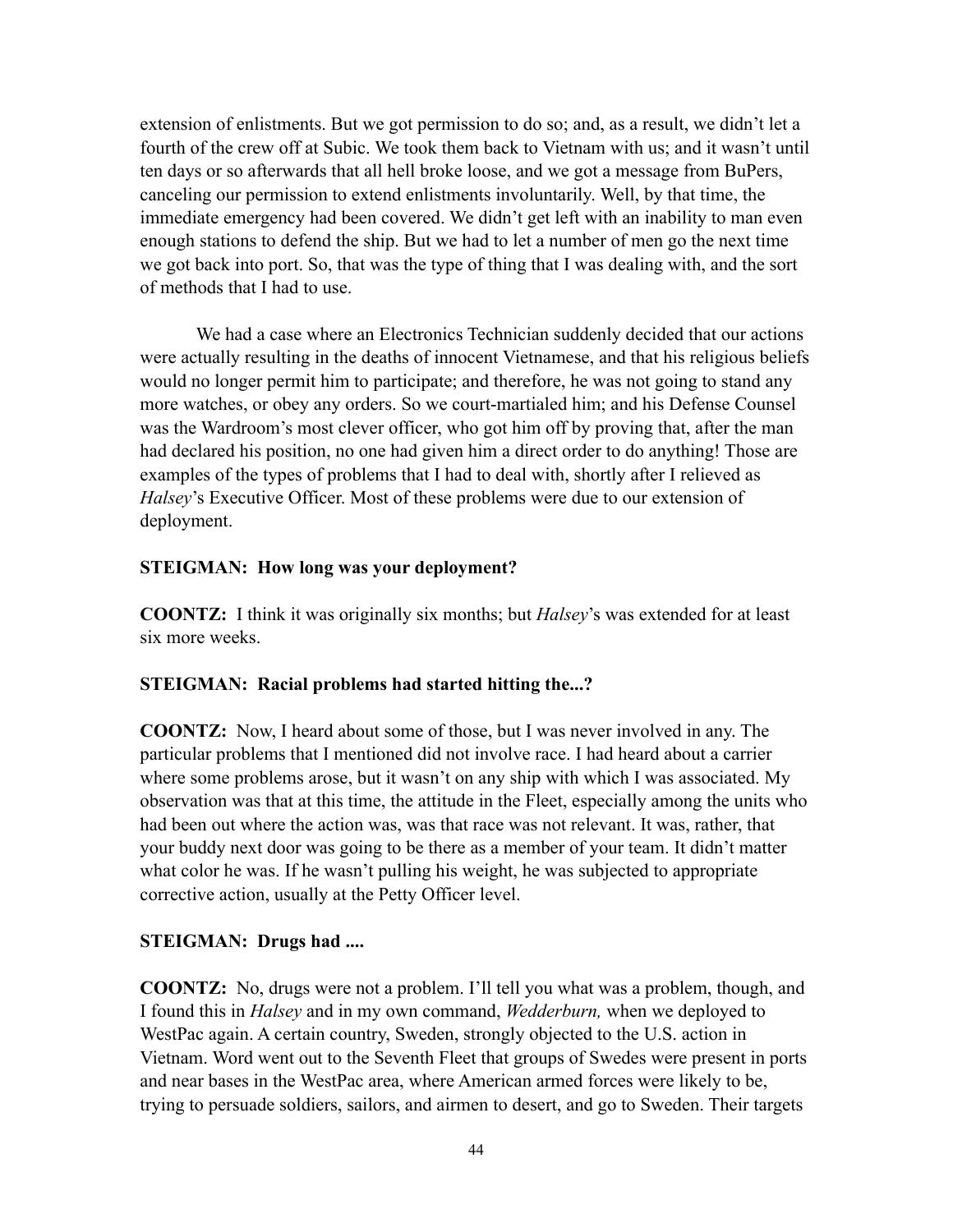were, usually, young enlisted men. These groups would do their best to subvert these men and persuade them that our action in Vietnam was wrong. These groups had a certain amount of success, especially among young members of minority groups in our society. As I recall, although I won't make oath on it, one or two *Halsey* sailors turned up missing, before I relieved as Executive Officer. As I recall, we didn't lose anyone from *Wedderburn*, perhaps because we made liberty port usually in Subic Bay, the Philippines. We did have a tender availability in Kaohsiung, Taiwan, but that island was under such tight control by the Chinese Nationalist government that it would have been almost impossible to hide a deserter and smuggle him out. We made port in Yokosuka, Japan, only twice; once when we arrived in WestPac, and once when we were bound for home.

So, if there was a racial factor in my experience in this billet, that was the only situation that I remember in which every race was subject to this subversion. The blandishments were very cleverly constructed and designed to play on the prejudices of the individual enlisted men. I still don't feel too good about the country of Sweden. I don't buy Volvos, or Saabs, or anything like that. A group of us resolved not to do it. But that hasn't come to mind for years, until your questions stimulated my memory.

#### **STEIGMAN: Was it Swedish men or women?**

**COONTZ:** Both, usually it was; the only experience that I remember was in Yokosuka. There were two men and one girl, and they were good looking. They weren't picked for ugliness. I imagine that they were selected for maximum attractiveness and persuasiveness. But they were there, and they had an effect.

**STEIGMAN: One final question about the ship, about** *Halsey***. You had said about**  *Chicago***, primitive man doesn't know that he's primitive. But going from a guided missile ship with NTDS state of the art to a guided missile ship that didn't have it, did the thought ever pass through your mind that maybe I'm going back to be primitive man?**

**COONTZ:** No, because the systems in each ship were state of the art. Now, yes, *Chicago* was new, but the effect was the same. The missile system in *Halsey* might have been primitive, but the 16-inch batteries in *Missouri* are run by Rangekeeper Mark 1, and they're effective, too. So I had no qualms about the "primitive" system in *Halsey* being less effective than the modern technology which we just barely made work in *Chicago*. I don't know that we could have shot down a jinxing target at 105 miles with *Halsey*'s battery, but...

#### **WINKLER: No, because you had Terriers.**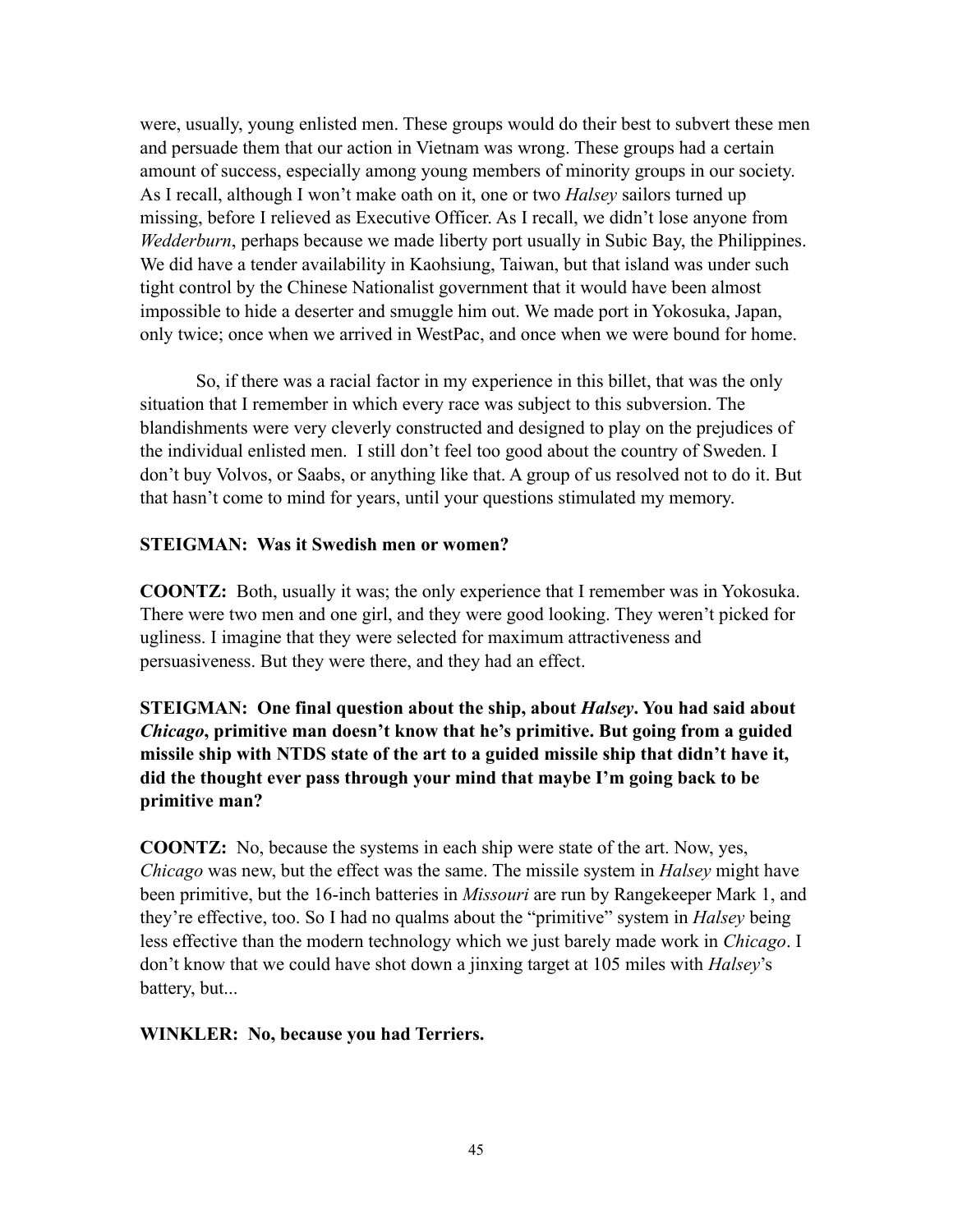**COONTZ:** We didn't have those great, big, air-breathing Talos. Those Talos things made a ghastly noise. I mean even down inside the ship you could really tell when they went off. It drowned out everything.

# **WINKLER: I just had a question on comments you mentioned about the CO's, and you talked a little bit about the enlisted crew, about being the crème de la crème as was** *Chicago***. How about the Wardroom on the** *Halsey***?**

**COONTZ:** A good group. I emphasize for the last time that *Chicago* was an exception. Hand picked for commissioning. I gather that all major ships, and perhaps every ship, has a hand-picked crew for its commissioning. An effective group in *Halsey*. (TAPE 4 SIDE 2 - 6 Oct 98)

# **STEIGMAN: You were discussing the Wardroom aboard the USS** *Halsey* **and USS**  *Chicago***.**

**COONTZ:** Yes, the *Halsey* Wardroom was, well let's call it seasoned. They had been together for a while, and they knew how to work together, whereas *Chicago*'s Wardroom was hand picked. Each competent in their own area of specialty. But it took a while. I wasn't long enough in *Chicago* to know whether the shakedown period resulted in an intuitively-interacting group instead of a group of competent experts in individual fields.

So, I came into *Halsey*'s Wardroom as an outsider, and I had to prove myself; whereas in the *Chicago* Wardroom, we were all outsiders. If each person had a fault, it was over-awareness of his own competence in his own area of specialty. In other words, *Chicago* initially was a group of individual experts, instead of a team. The *Halsey* Wardroom was a proven team into which I had to fit and prove myself. So, as I mentioned earlier, the first gesture that I made, even though it turned out to be kiboshed at the top level here in Washington, was to keep the team together, using a perfectly valid-and-approved-by-high-command bureaucratic method. This was my first application of the bureaucracy, and bureaucratic techniques, in which I became so familiar later on during my Washington tours. More about that in due course.

### **STEIGMAN: While** *Halsey* **was on deployment, this was when you found out you had achieved the pinnacle Command at Sea.**

**COONTZ:** Lets see, I had a comparatively short tour as Executive Officer. I think it was about a year. That was sufficient to convince my two Commanding Officers, Ringenberg and Lebourgeois, that I was competent enough not to have my career downgraded by adverse fitness reports, so that I would not be considered for Command-at-Sea. So, I was given Command at Sea.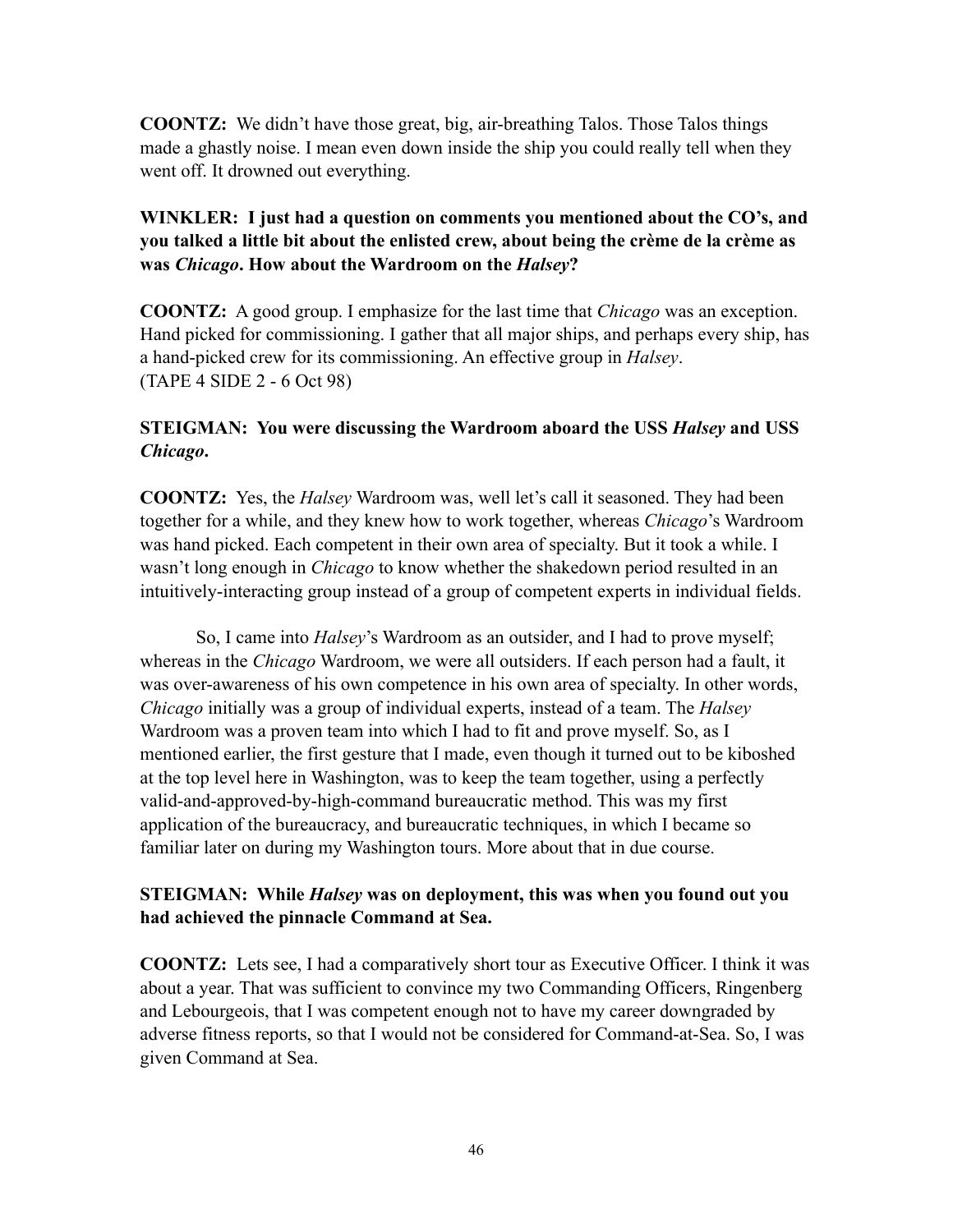The Command was not the most modern of ships. In fact, it was one of the three operating Men-of-War, I make a distinction between the Operating Forces and the Support Forces, left over from World War II. Let's see, *Wedderburn* and *Hopewell* were the two destroyers; and I think *Hopewell* was the oldest Man-of-War still operating in the Pacific Fleet at the time, and *Wedderburn* was the next oldest. There was one other that I've forgotten. But this was a Fletcher Class, five single 5-inch mounts. Way back to the old days, but at least, by that time, primitive man was not so primitive; and I had learned all this kind of thing when I was a Midshipman, and practiced it on the Midshipmen Cruises and so forth.

#### **STEIGMAN: What were the operations** *Wedderburn* **took part in when you were…**

**COONTZ:** Well, we had work-up with Fleet Training Group, San Diego, and Fleet exercises and the big Battle Problem leading up to deployment. But the big objective was to get *Wedderburn* through another deployment. I understand my successor in Command had to withdraw *Wedderburn* from the line because she finally broke down.

But I got her through a deployment, and that was my great accomplishment in *Wedderburn*.

Now, I have sea stories, but nothing glamorous. Nothing on the cutting edge of technology. Nothing like the bits, and the computers, and all of the high-tech equipment which I can look back on with affectionate nostalgia, and wonder how it ever worked; but it did.

### **STEIGMAN: But this is probably just as interesting because here you're peak during a day and age when ships were being ridden hard and put away wet. You're keeping a ship on the line that's seen her years of good service and might be beginning to show her age. What are some of your memories there?**

**COONTZ:** I have some vivid ones. I used to own the Vietnam coast of I Corps. That was my area. I took my turn there; gunfire support, calling down all kinds of missions, ready, day and night. I will mention three vivid memories.

One of them was at night, and most of our gunfire support action took place at night. We were ready for whatever, but we only had five single mounts, and we could only have so much ready ammunition. So, during one mission, apparently the people on the beach were getting overrun by an attack; and we registered in, and we let go a salvo, and we got a "Fire for Effect," which was fairly rare. Usually, the spotters on the beach had to move our salvos around until we were on target. But we got a "Fire for Effect." So we let go with five rounds, twenty-five all together, five from each of the operating mounts. No, I'm sorry, the middle mount, we didn't put it into action any more than we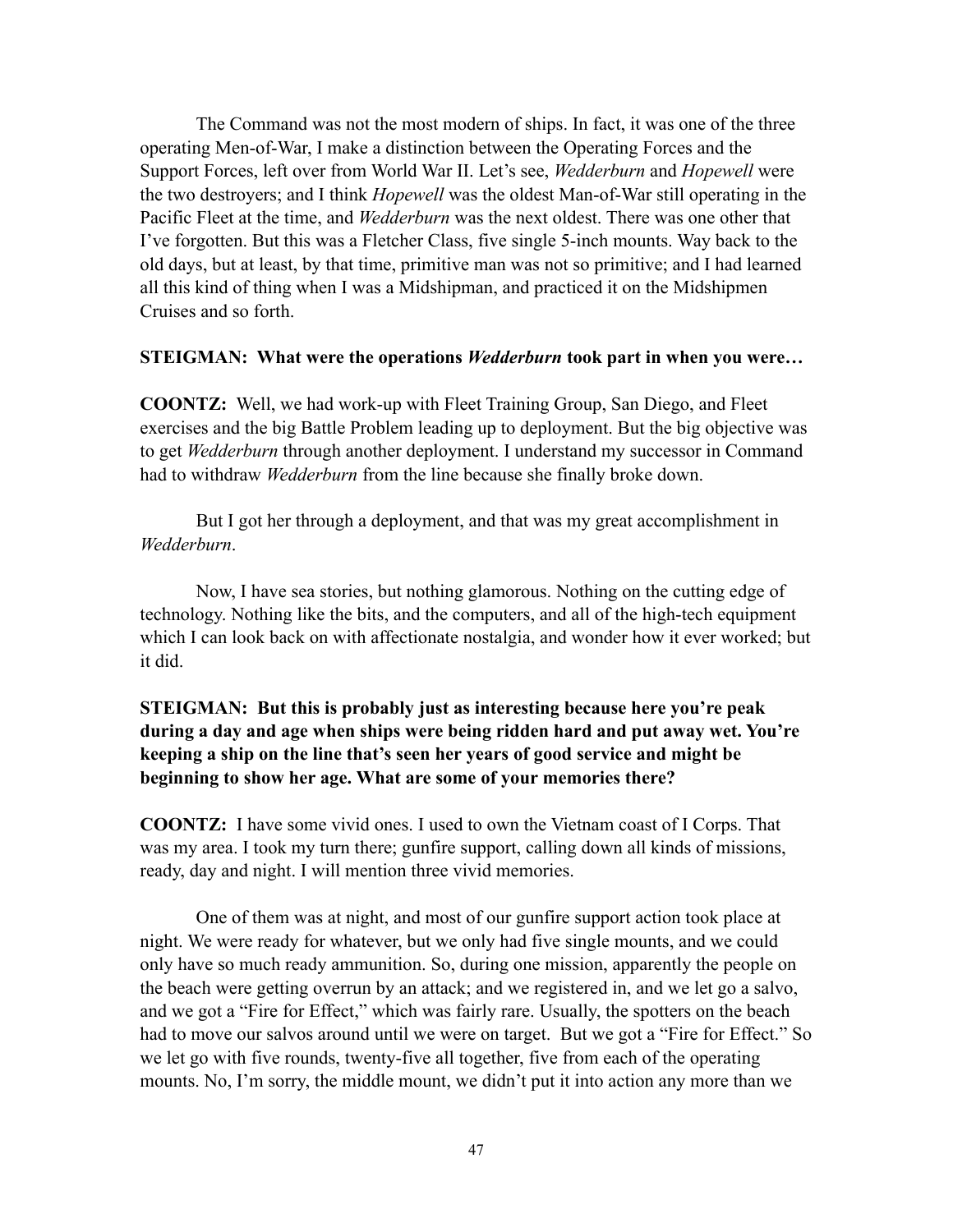had to; so there were only four barrels in this operation. So we said, "Rounds complete, over."

"Repeat, Repeat!" came from the beach.

So we loaded up and fired five more salvos of twenty rounds, and we said, "Mission complete" this time.

We got another frantic message, "Repeat, Repeat!". So we fired five more salvos, and by this time the handlers in the Ready Room were just about exhausted. We could maybe have gone out one more time for "Fire for Effect" salvos. So I let them know on the beach that we needed to bring up more ammunition into the Ready Rooms. At this time, another voice from the beach came on the line and said, "Mission complete," in a matter-of-fact tone. I wonder, I wondered at the time, and still wonder, what that was all about. I've tried at various Veterans' groups and, oh, just wild off-chances, you know, if anyone was there who knew what that was all about and could tell me. I haven't found anyone yet. But it was in the I Corps area. I think most of my time on gunfire support was in I Corps, and maybe once down in II Corps.

Another incident that sticks in memory is, this was a daytime fire mission. We had been firing at targets assigned by a spotter in a shore-based helicopter. It took me back to my old days, when I was one of the first ones to spot naval gunfire from a helicopter. But this time we weren't using 16-inch guns. He was spotting our 5-inchers, and apparently achieving satisfactory effects, when a mission came in from a Field Commander who was receiving fire from a certain hill. He called the helicopter to register in on this particular target. Well, you know how we do, we set up on our track, and we had the same kind of charts they did. So we set up for the target, and gave the ready signal. We waited, and waited, and waited, and finally the helicopter reported to the ground person with whom he was communicating, that there was no target there. There were only women and children on that hill. Then an argument began. "Well, that is where my troops are receiving the fire from and that's what I want neutralized!" Now argument went back and forth, but the spotter wouldn't call the fire down because there were only women and children; and the Field Commander got more and more angry, "They're killing my people here. Get those people wiped out".

In the meantime, I was sitting out there with hot guns, you see, having gotten quite hot in the previous fire missions. One thing I didn't need at all was a cook-off. If you've had any gunnery experience, an uncontrolled explosion can just blow the hell out of you; we could sink there before we even got the message off that things had gone wrong. So, I finally chimed in, and said, "Give me a fire mission, a target, or I'm going to have to break solution here and unload to seaward." Well, there was more argument back and forth; and finally I just told them, I said, "I'm not going to wait anymore. I'm training to seaward". So I did, and I unloaded at sea. I don't know how long we had held fire, I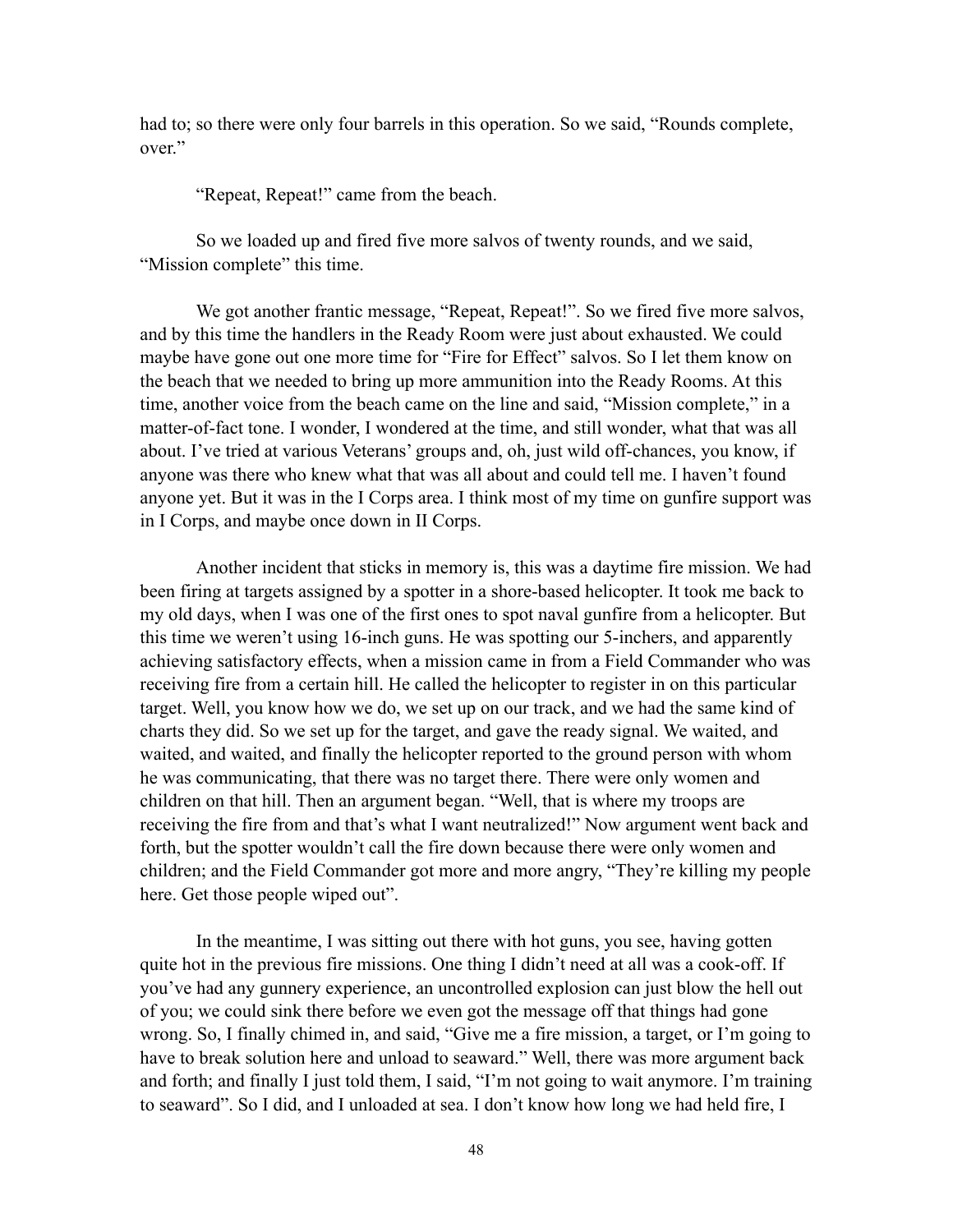wasn't keeping time, but it seemed like every second I was expecting guns to cook off and blow the hell out of ourselves. Those are my most vivid memories.

There was always something going on, though. We used up a lot of ammunition in those old 5-inch barrels, and fortunately the supply ships had a lot; and we used to break out of the line to go fifty miles out and meet the supply ships that came up and down the line off Vietnam.

One thing, one tragedy happened. It was a tragedy, in a way. It precluded my joining my squadron mates in action against a large shore battery near the, it wasn't the 38th parallel. What was the parallel across Vietnam, was that 38th or was that…

#### **WINKLER: No, that was 17th.**

#### **STEIGMAN: 17th.**

**COONTZ:** 17th, okay. 17th Parallel. There was a shore battery that had the nickname "Big Charlie," and every so often a destroyer squadron Commodore would get a group of ships that were leaving the gun-line, and form them up to duel with "Big Charlie." They didn't draw ships from the gun-line to do this. The ships would go in in formation and would make a fast run, and as they came broadside of "Big Charlie" everybody would let go with everything they had and try to knock out that big shore gun. I later saw some pictures of ships that got bracketed by fire from the beach. I wanted my piece of this action; but the day before we were to join the dueling team, *Wedderburn*'s Fire Control Computer developed a problem, and I had to submit a CasRep. This was an analog device, marvelous in its own way, and it performed its function well. But this time, it didn't work. It wouldn't generate an "elevation" solution. This became obvious as we were about to fire a mission, and I saw the barrels pointed down at the ocean. I called a halt to everything until they found out what was wrong. We didn't find out until ten days or so later, when an expert came in response to our CasRep and saw that one of the analog components down in the guts of the computer had broken, and there were pieces lying around inside this analog device; and it so happened that it was the mechanical solver that generated the angle of elevation of the guns, and it didn't work. Good thing that there actually was something wrong, because if I had submitted a frivolous CasRep, my career would have been over. But the *Wedderburn* crew didn't get the Combat "V" that the other boys got for engaging "Big Charlie". So, I came out of Vietnam with service honorable but not magnificent. We did our job using not any glamorous technology, but the same old "stone age stuff." Very effective, though.

I guess the unhappy memories that I have involve *Wedderburn*. It took a great deal of ingenuity to keep the old ship charging along; and trying to keep up the crew's spirits. Our misfortunes began when we wiped a bearing between San Diego and Pearl Harbor, and had to overfire the boilers and take a shaft off line. We made it to Pearl on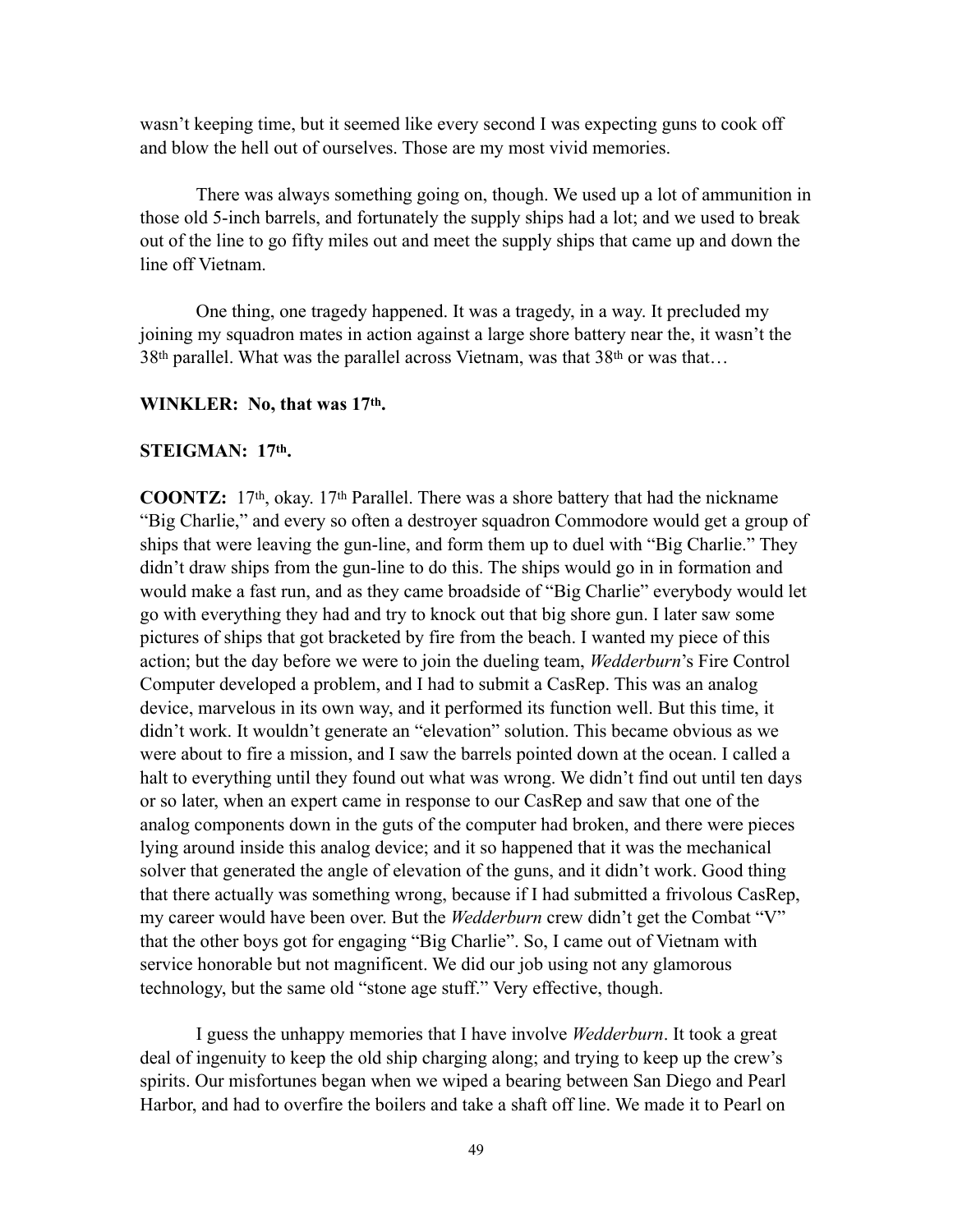one shaft, and the boilers did not blow up due to overpressure, and we kept up with the rest of the ships. This was a 600-pound plant, not one of the new 1200-pounders.

Then after that, between Pearl Harbor and Yokosuka, something happened to one blade of my portside screw, and it started making a noise which sonar all over WestPac could pick up. I submitted a CasRep on it, and we didn't stop to investigate the problem because it was 12,000 feet deep in the middle of the Pacific. We went on into Yokosuka into dry-dock, and we found that one end of one blade of the port side screw had been bent. Now it wasn't as if the screw had dragged on the bottom and bent all three blades; it was just one blade. The nick was about the size of a pack of cigarettes. We put a pack of cigarettes by it, and we then took photographic evidence of it to show the size of the nick. Nobody could figure out how or why such a thing would happen. So the conclusion was that there must be something still on the bottom of Pearl Harbor, left over from the Japanese raid on December 7, or something that just hasn't been found yet and is so unimportant, so small, that just one blade of the screw would engage it and the others wouldn't. That conclusion saved me from a judgement of incompetence. Nobody could figure out how I would do something wrong that would cause that effect, so the investigating officer wrote it off as an incident, an unexplained incident.

So, I was unhappy in the sense that I was apprehensive. Yes, there were incidents that ruined my day, but as far as looking back with sadness and weeping about them, no, nothing like that.

#### **STEIGMAN: Any other....**

### **WINKLER: I was about to say the Chief Engineer's job on** *Wedderburn***, that must have been a challenge.**

**COONTZ:** Oh yes. We had a Mustang who'd come up the hard way, and he was competent. He was a good Chief Engineer, but the only thing he knew and the only thing he needed to know was a 600-pound engineering plant, and he knew all about it.

#### **STEIGMAN: Anything else you'd like to say about your tour aboard** *Wedderburn***?**

**COONTZ:** I was glad that I'd had some previous experience, even in small commands. But the problems in *Wedderburn* were totally different from the problems that I had in my first command. In my first command, the problems were mainly administrative. The mess-up of the Supply Department was due to a dishonest Storekeeper. The problems in *Wedderburn* were such that I was able to cope with them, but there were a succession of them; and it was a case of continuous coping, and just hoping that when the next one came along I would still be able to cope. I guess most skippers, except skippers in handpicked crews, and new ships like *Chicago* have different problems. So that was the summary of my experience in *Wedderburn*, and I was very glad that I survived.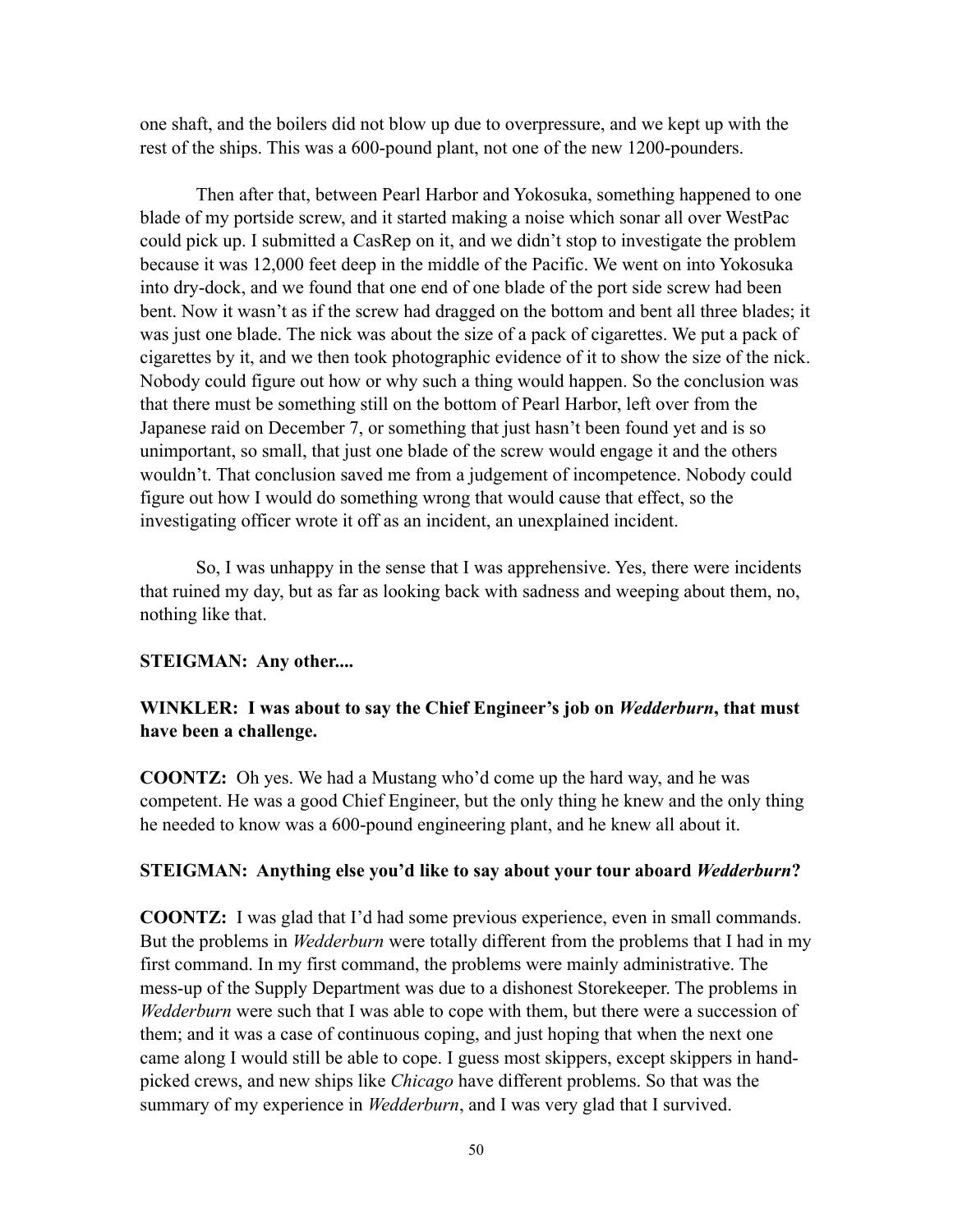#### **STEIGMAN: Following that you were ordered to Washington, D.C. Was this another payback for your tour at NEL?**

**COONTZ:** It must have been. Yes, it was. It was based on my experience at NEL, and in general with automated data systems. But the job that I went into at OpNav was not in the tactical systems, but in the, well, strategic systems, so to speak. My title there was Assistant for Research and Development of Flag Command and Control Systems; and the programs that were evoked by those consoles were not D=RT, they were, well, more abstruse equations of force levels, and firepower factors, and so forth. In other words, these consoles were in Flag Plot instead of Combat, where I'd had my experience. But I wasn't there. I was not "hands on." I was up at the high level, not of management, because OpNav does not manage, but of oversight. This was where I had to apply the methods and technique of my grandfather, who was, as I may have mentioned, a smooth operator who didn't have his chance for command in battle, but who did his thing and did it well; and his thing was interacting with people.

Here's where I got to do that. It involved functioning in a bureaucracy, and success at my level required communication skill. Perhaps it's different now, but I don't see how it could be. Such skill involved mostly writing; creating plausible truth where necessary.

Examples: It took me about a year before I could effectively do this, because I had to learn how to write. I thought I knew how to write, but I didn't. You have to know how to write in the Washington context, in the bureaucracy. I won't expatiate on this, because a lot of other people have written books about it. But I learned how to do it, and I could call a project manager in BuShips and say, "I need to know the effect on your program if 50 million dollars are cut out of it for the next two years; and I have to know the minimum, the 'keep alive' amount, and the 25-percent-of-accomplishment amount you need." And when I got the raw data from the managers, I would write a paper that the Admiral could take either before the Secretary of the Navy, or the appropriate Assistant Secretary, or even to Congress, and make a plausible case for funding these projects in that amount. That was essentially what I did. It was something that, at first, I was horrified that it was necessary to do this sort of thing. But then I realized that either I became resigned to it, or else I realized that the system had to function somehow, and this was the only way that all of the political, bureaucratic, and economic power could be harmonized in Washington.

What I learned in that tour, and in my subsequent OpNav tours, enabled me to make a very easy transition. I had joined the Navy at age eighteen, and had never drawn a paycheck elsewhere. I never earned any other money. But when it came time for me to retire from the Navy, I stepped out of the Joint Staff on a Friday, and into a local office managed by one of my old OpNav bosses, on Monday; and I didn't miss a beat. So, if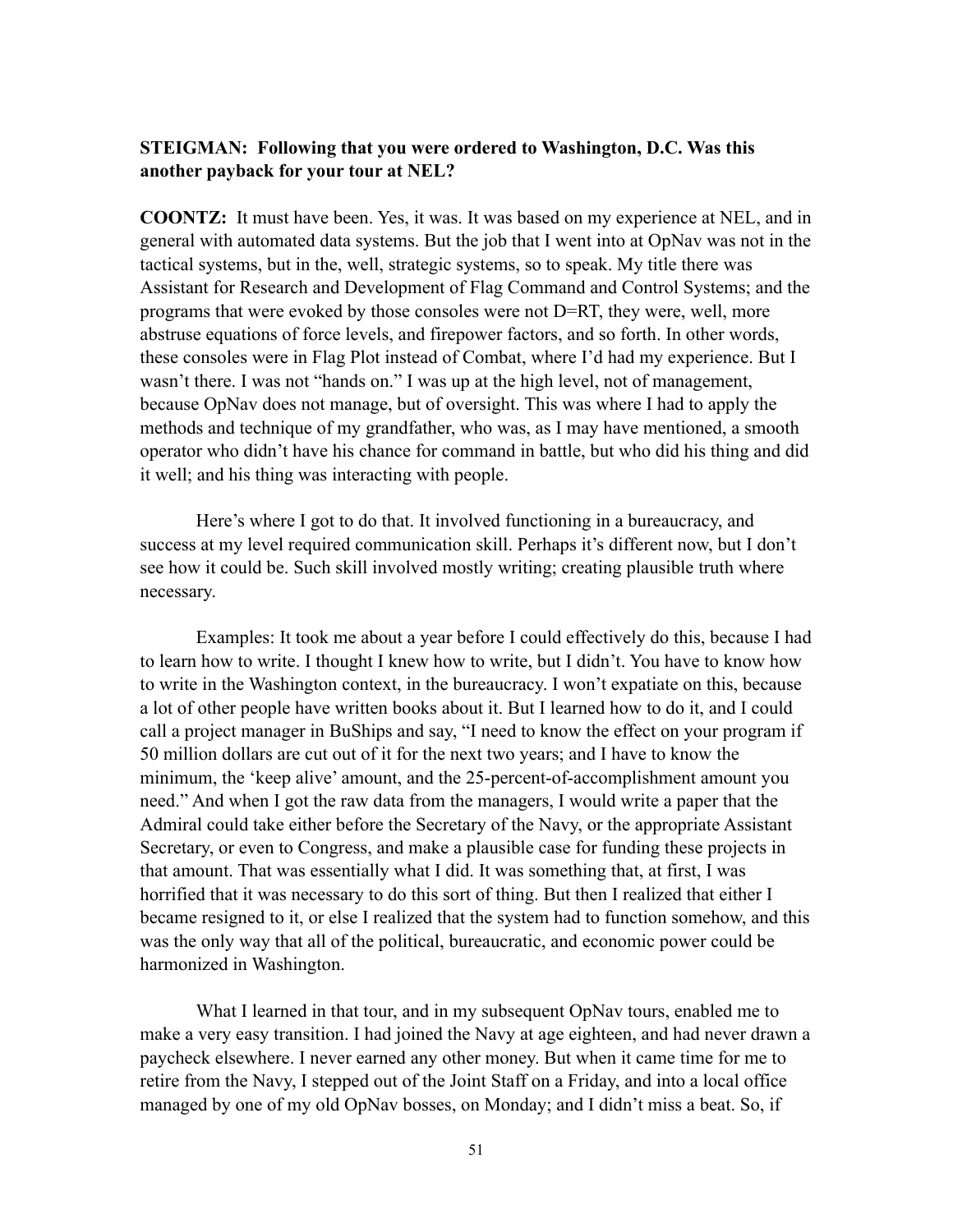you can't make Admiral, which I knew well along that I wasn't going to, then one can prevent hardship, and disappointment, and heartache, and all that, by acquiring a skill; and I did.

#### **STEIGMAN: What were your duties as a Development Project Monitor?**

**COONTZ:** With one exception, they were to either fund the project, or else to persuade whoever was handling the money to provide enough money to keep it alive. There was never enough money to fund everything; so I had to work the Program Managers to balance the available funds and fund the things that the powers-that-be decided was necessary to fund, and keep the rest of it alive; or, if it couldn't be kept alive, to be ruthless enough to "X" it out.

Now, there were two exceptions here. One of them was the Navy Logistics Information System (NAVLIS). This was the Supply Corps' great thing, and the Project Manager didn't exactly know what he wanted; or if he knew, he couldn't express it. But I talked to him, and I came up with a description, and I wrote certain documents. I have forgotten what the titles were. They were all "management" documents, with funds, and schedules, and money, and tasks. For NAVLIS, I described what is now an Internet. I wish I had known, or had enough foresight, to call it an Internet. But that's what the Supply Corps needed at the time. They needed an automated system rather like SAGE, only it had an entirely different purpose. The only common feature that NAVLIS and SAGE had was the wired communications system only, instead of tactical problems against an attacking enemy, they could do logistics problems, arranging shipments of goods from one place to another, or harmonizing schedules, and all that kind of thing. I now realize that what I described was a forerunner of what is now the Internet. The Internet did not grow out of NAVLIS because it was later on cancelled. But eventually, DoD established a communication system that was identical to what my vision was.

It was when I was trying to write the NAVLIS document and a similar one later on, that I first made contact with Grace Hopper. She was a law unto herself, and she did not tolerate anyone about whom she formed, for any reason, a negative opinion. I don't know if you know who Grace Hopper was. She was…

#### **WINKLER: I met her.**

**COONTZ:** All right.

#### **STEIGMAN: Developer of COBOL.**

**COONTZ:** Yes, the developer of COBOL. She was full of concepts. She might have been at one time a bitfiddler herself. What was it, ENIAC or something that Eckerd and Mauchley put together? She worked for them.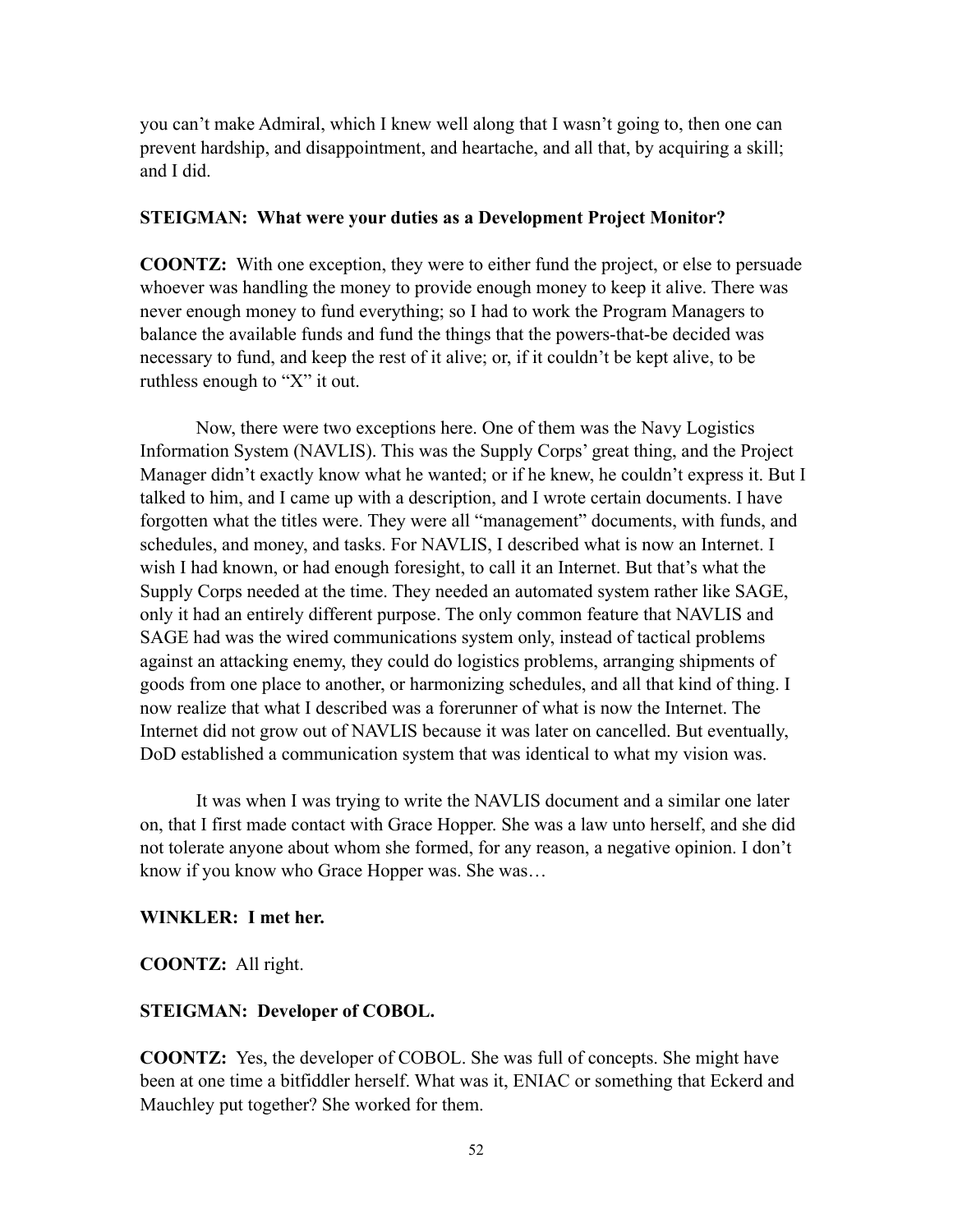Somehow, Grace tolerated me. I could go to see her, and she always had time for me. Later on, in my second OpNav tour after I was on the staff of ComCruDesFlot Eight, I went back to Washington and I worked in Op-91, the same as Grace was; and I wound up on an Organization Chart in which my name was in a block above Grace's. That does not mean that I was Grace's boss; but I found out later that Grace would tolerate my name being in that block, because she knew I wouldn't bother her. The only thing I had to do was to draft her fitness reports, which was very easy. When fitness report time came, Grace would call me in and she would hand me a stack of papers that consisted of magnificent testimonials to Grace Hopper's greatness for all the lectures that she'd given. So, all I had to do was mark everything down in the highest grade, and send to the Admiral the draft fitness report with all these testimonials. These were the easiest fitness reports I ever wrote. Grace and I got along fine.

Sometimes people would come to me to arrange access to Grace. I remember that the IEEE, the Institute of Electrical and Electronics Engineers, wanted to give her a gold medal, but Grace wouldn't answer the phone. Grace had given me a phone number where I could reach her. So I called her on it. That was the only time I ever used that phone number. I said, "IEEE wants to give you a gold medal. They can't get in touch with you, Grace<sup>"</sup>

She said, "All right, okay. I'll take it. Tell them so, and tell them I'll be in touch with them." It happened that one of my neighbors was the head of the committee trying to get Grace to accept their gold medal; and so I went and told him that Grace would do it.

So, being accepted by Grace Hopper was an experience; and it all began with CDR Joe Stoutenburgh's selecting me to become an NTDS computer programmer. It led to my acceptance by Grace Hopper. I was invited to her retirement ceremony onboard the USS *Constitution*. My grandfather flew his Flag in *Constitution* when he was CNO. I guess they all did, maybe still do. But that didn't cut any ice with Grace. All she wanted was somebody who could intelligently, I guess, understand what she was talking about, and try to embody her vision as I tried to do it in that NAVLIS project, and in one other project which failed.

I managed to persuade an Assistant SecNav for Research and Development to fund a project involving software techniques, by which programs that ran in one computer could be converted to run with equal effectiveness in computers of different design, even though the instruction patterns were different, and the word-lengths were different. Now, when I conceived this project, I made an incorrect assumption. I assumed that computer hardware technology could never overcome the problem of limited memory space. How wrong I was! The limitations on computer memory that plagued programmers in the early 1960s have been overcome. The contents of the memories of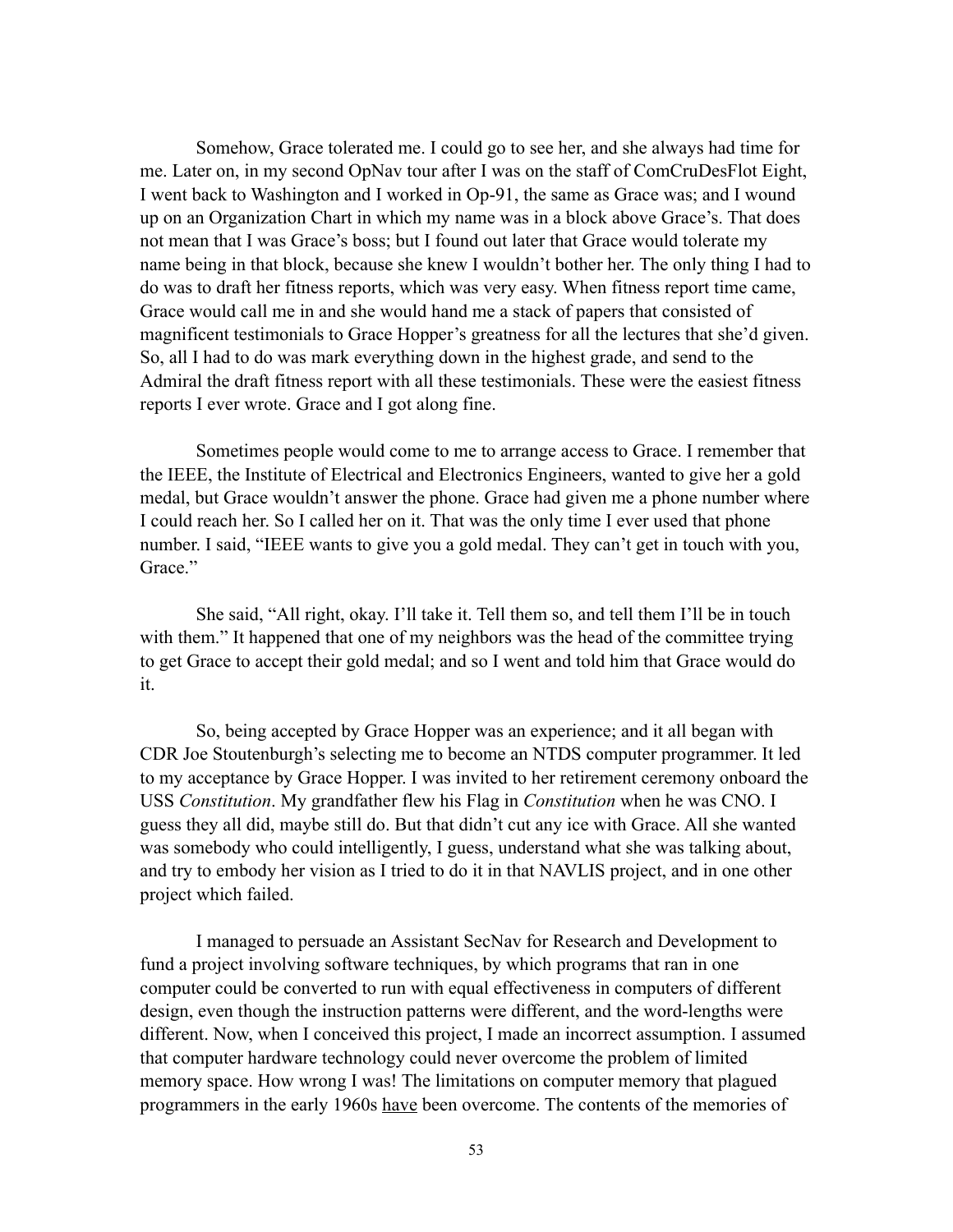three NTDS computers can now be stored in a chip the size of a thumb-nail! My project was to develop software techniques to preserve programs that were already running in the then-existing, limited-memory computers. As things turned out, no great harm was done, nor money wasted, in my project. About the time when it was just getting started, I was ordered back to sea as Operations Officer on the staff of ComCruDesFlot Eight. The officer who relieved me in Op-724 was not a computer programmer, and was not able to defend my project against other projects competing for limited funds. So, it was cancelled shortly after I left OpNav for my sundown tour at sea.

#### **STEIGMAN: You're now being ordered to your final sea tour. What were your duties as Ops Officer and how were your feelings on it?**

**COONTZ:** This was an experiment in that a non-aviator Flag Officer was given command of a Carrier Task Group, in this case TG 60.2, in the Sixth Fleet. The Flag Officer was my classmate, RADM Harry Train, USN, a submariner. He flew his Flag in USS *John F. Kennedy*. His Chief of Staff was CAPT Gene Merrill, an aviator. As Operations Officer, I had an aviator as Assistant for Air Operations, CDR Andy Burnett. He was promoted to Captain about three months after he reported to the staff. So, Admiral Train had plenty of support regarding aviation matters. I might mention that my having been awarded the Air Medal for my spotting missions over Korea had some effect in easing my acceptance by the aviators. Not much, but some. They were curious as to how a "black-shoe" rated the Air Medal, and the staff aviators told them. I also had a competent Assistant for Surface Operations, who had had Command at Sea. There was also a very good LCDR as Communications Officer, and a gem of an Electronic Warfare Officer. It took a little while for this experimental staff to get shaken down, but when we did, we functioned as a team equally as good as *Chicago*'s commissioning crew. When it came time to maneuver the Task Force around, I had no qualms on the Flag Bridge. The aviators would have been lost there, even as I was lost when it came time to plan flight operations, and in-flight fueling schedules, and other things that that I had no idea about. But the Chief of Staff and the Assistant for Air Operations did.

I don't know that this is relevant, but I will mention that CAPT Merrill was the highest-ranking officer, in any of the U.S. Armed Forces, of Native American extraction. He was from Oklahoma. His wife was also of Amerind extraction. She proudly displayed in her home a portrait of her grandmother in Amerind dress. Captain Merrill was a big man; and with no intention to denigrate him, he got the name, among some of the Junior Officers of Staff, of Big Chief Wahoo. There used to be a comic strip character by that name. He was a competent aviator, and he was not averse to having it known that he was of Amerind extraction, especially in Europe. Everywhere we went, the Europeans were fascinated when it became known that the Chief of Staff was an American Indian. The perhaps overly-romantic implication of his origin amused him very much. I never knew him to speak to them in tribal dialect, but I believe that he knew the native language. I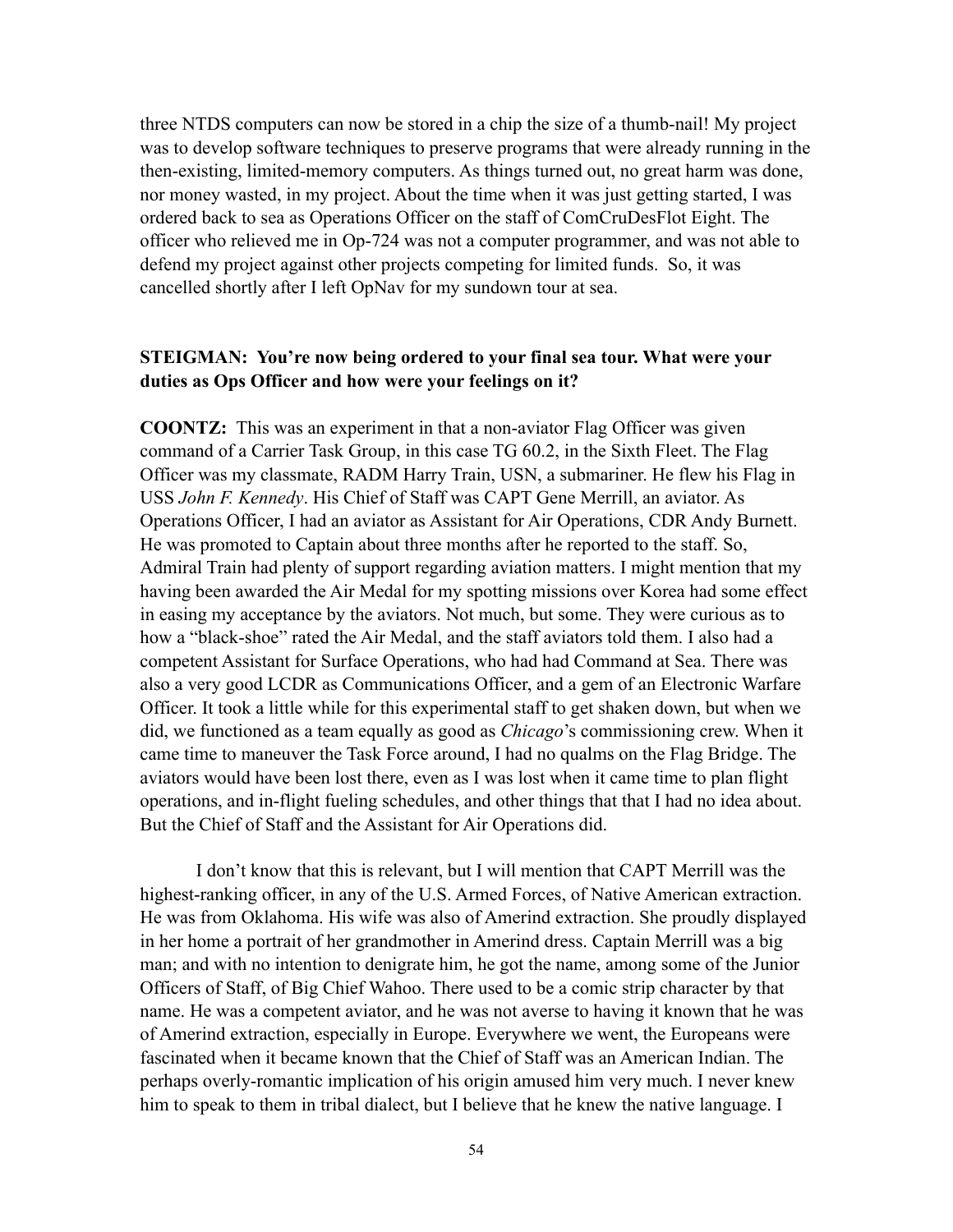think that he was of the Cherokee nation. I believe it was the Cherokees that were uprooted from somewhere in…

#### **WINKLER: To Alabama or wherever.**

**COONTZ:** Wherever in the South, and transported out to Oklahoma; and they were downtrodden for a generation or two, until it was discovered that they were living on top of a lake full of oil. So, that was the kind of staff that we had, and I believe that Admiral Train had personally selected us all. (TAPE 4, SIDE B)

#### **WINKLER: Continuing on about the Staff.**

**COONTZ:** All right. That just about brings the Staff together. The Staff were experts in their own fields. They were as good an outfit as I've ever been to sea with; they and the *Chicago* officers and crew. I could not ask for a better outfit. They knew their jobs and we all fit together after the shakedown period, even as the *Chicago* crew did; but I wasn't with *Chicago* long enough to work at sea under actual, operational conditions with them. But I'll never hope to find a better outfit than that Staff after we got shaken down. We functioned well together. It was a real pleasure to serve with such competent people, from the Admiral on down.

There are sea stories. Because of the prestige of the *John F. Kennedy*, we were always getting visitors flying out to ride for a few days and observe our operations at sea. Incredible, marvelous, interesting people; but they would come one group after another, and we would have to be on our toes all the time to see that these powerful people were properly entertained. Well, not entertained, but shown whatever they came to observe. Just a few examples. Mr. Metaxa, who is the head of the Greek distillery that makes Metaxa Brandy, a great name in Greece. He is, perhaps, the third or fourth ranking millionaire after Onassis. And there was another wealthy Greek gentleman who came with several attendants. Metaxa brought bottles of his goods, which, unfortunately, we had to put away in storage until the appropriate time. But he also brought silk scarves for the wives of those of us who had the privilege of escorting him around, and whose performance pleased him. I don't know how many languages he spoke, but we did not speak Greek to him, which was a good thing. If he liked us, he would give us a silk scarf for our wives or girlfriends.

Lets see; the Secretary of Defense for Great Britain; he was Minister, I guess, of Defense. He and his right hand man came to visit. I think he came on the flight that was circling to land as the departing flight of Metaxa and his party was being launched. One after another, these marvelous people would come; and I was so exhausted that I just wished that I could be alert enough to enjoy their company. But we all had to perform. We would come in from operations at sea into Piraeus, Greece, and look forward to,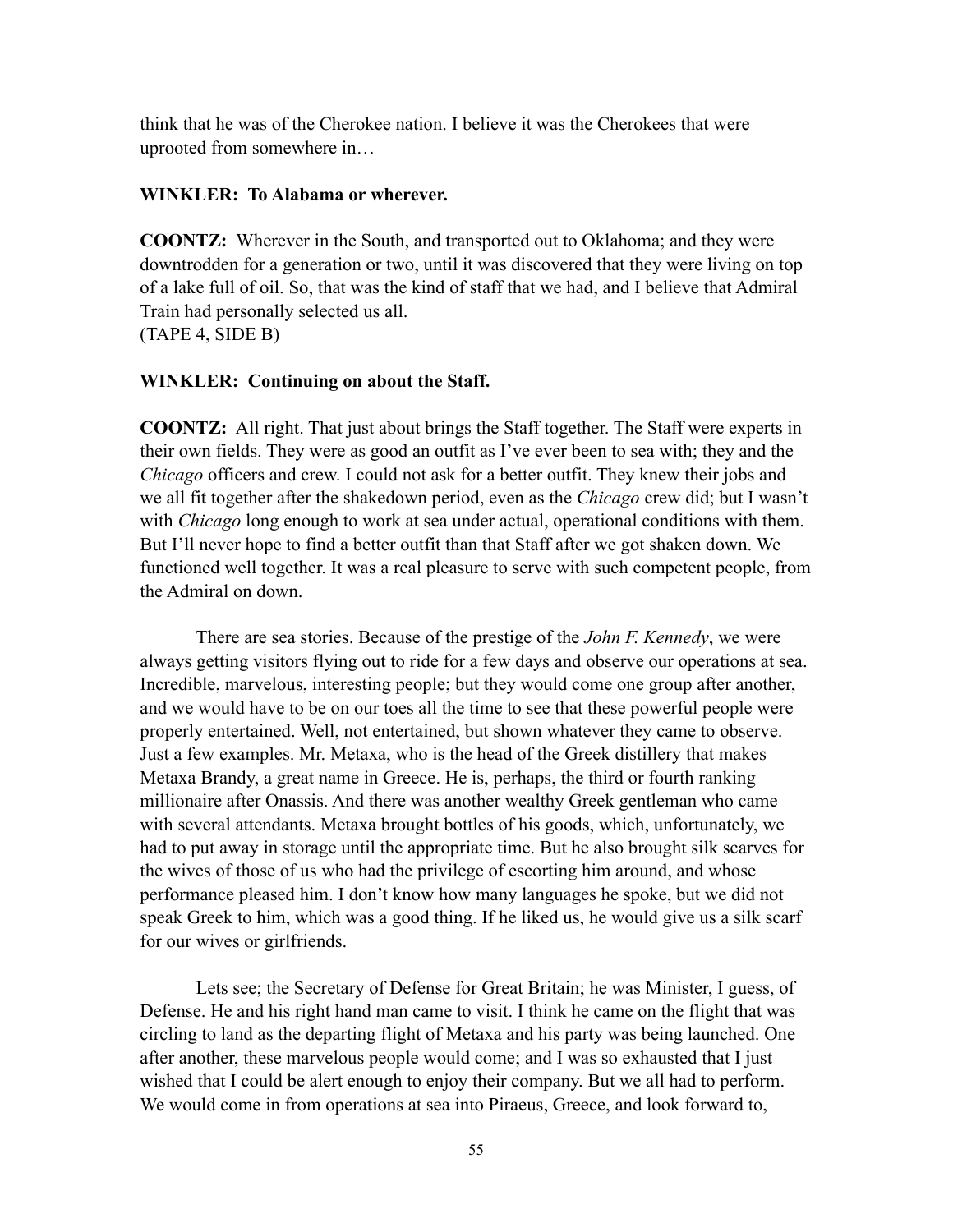finally, a night of sleep; and word would come from the Embassy that "His Excellency the Ambassador is entertaining tonight, and you will present yourselves at 2000 in Dress Uniform," etc., to add your presence to the occasion, or something like that. All of these were great things, great people, and great opportunities, that under other conditions would be a thrill of a lifetime, just like meeting the Pope in Rome, when I was a Midshipman. But we managed to survive somehow.

The social duties of the staff were perhaps as great, and as demanding in their own way, as our operational duties. We had to be nice to these powerful people, all of whom were, with one exception, very nice people. Lord whatever his name was, I don't remember, the U.K. Minister of Defense, he and his private secretary, were both nice men; but the time that I had dinner with them I almost fell asleep at the Admiral's table because I'd been up for 36 hours.

When I graduated from the Naval Academy, I was able to communicate in the Spanish language. So when we were in Spain, I was always on deck to talk to important Spanish visitors. The Chief Justice of the Spanish Supreme Court came to a party given in Palma de Mallorca by the *John F. Kennedy*'s Welfare and Recreation Fund. The American Consul in Palma grabbed me, told me that the Chief Justice was not exactly a friend of the U.S., that his presence at this function was a great concession on his part, and that I had to be nice to him. I did my best, and saw that he was well served. We parted friends. I was told at one time that my intonation of Spanish was much on a higher cultural level than my English was. I give credit for this to the Head of the Spanish Division at Annapolis, one Don Angel Cabrillo y Vasquez. He spoke with the pure accent of Madrid, and he taught his fortunate students to "cough" our h-sounds from the back of our throats, and other subtle nuances of speech. I was told that when I spoke Spanish, I sounded like a gentleman; but when I reverted to my American, I was just a commoner. Well, enough said. Duty on the CruDesFlot Eight Staff was overwhelming in a way, but we survived because we were, again, a great Staff.

### **WINKLER: When you're in the Sixth Fleet area you also have the Russians out there. I just wanted to inquire, what was the situation with the Russians, as far as their Navy was concerned?**

**COONTZ:** This is the situation. The word is etiquette. There was an etiquette that developed between us and the Russians. It wasn't written down in any book by Emily Post, whom my generation recognized as THE authority, or Miss Manners, or whoever it is that now writes the etiquette books. We would always make it clear, somehow or other, to the Russian shadowers what we were about to do. If we were about to change course, or speed, or something, we would not pull tricks as sometimes were pulled by suppressing the smoke from the stacks to be sure that we didn't give off an indication like that; but always telegraphed our intentions. Not by radio or anything, but just by appropriate indication so that the Russians would not be too antsy and precipitate an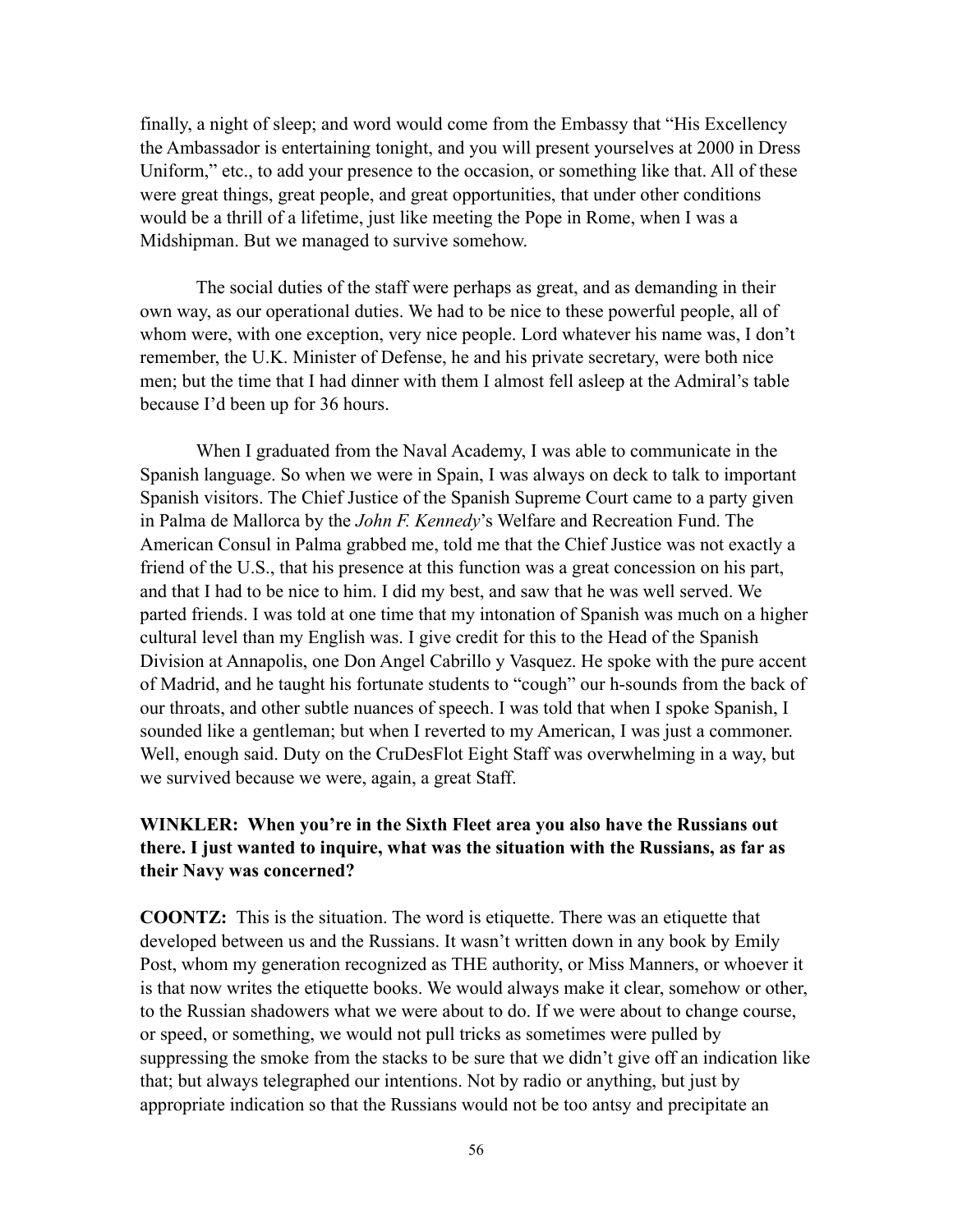unjustifiable action or something, and get too nervous about it. So that was the way that summarizes our interactions with the Russians. They were always there.

Lets see; once when we were leaving Greece, some of the Staff asked me to ask the Admiral if we could steam East for about an hour or so, before we turned around and headed for Palma. They were really enthusiastic about doing this, just to see what the Russians would do. But Admiral Train said, "No, I wouldn't do that. It just goes against my instincts. Let's not do it." He was correct. We shouldn't have done it. So, another use for etiquette. Don't upset each other. And, to the best of my recollection, the Russians didn't use us for calibrating their Fire Control Radars, or anything like that. We were always alert for that sort of thing, and nothing was ever detected.

# **WINKLER: Any other comments about that tour? I'm looking at your next tour of duty here—you addressed this a little bit—this is where you worked with Grace Hopper.**

**COONTZ:** This was my second time. The first time, my first OpNav tour, I was working with Flag Command and Control Systems, and one Administrative System. My second OpNav tour was strictly concerned with Administrative systems. I have forgotten what they were. I wasn't even involved with the strategic system as this is. Very dull, matter of fact. Nothing romantic about it or exciting. But it was, the systems were all administrative in various fields. NAVLIS had vanished away at the time. I checked on it, and I don't know what happened to it. It was funded in my time, but I never saw any results of it.

# **WINKLER: Now whom did you work for specifically in this tour?**

**COONTZ:** Admiral Haak, Frank Haak. As a matter of coincidence, he was the roommate

of one of my bosses on the CruDesFlot Eight staff, Admiral Wellander, who relieved Harry Train. Haak and Wellander were roommates at the Naval Academy. That didn't have any effect on me. I just worked for both of them.

### **STEIGMAN: Next to last tour?**

**COONTZ:** Yes, that was my next to last. Then I moved from that job to a different part of the Pentagon, the Joint Staff. That was, perhaps in its way, the most challenging of all the jobs I had, because it was an "above-the-line" billet. If you looked at an organization chart of the Joint Staff, there are organization charts below a great big line. Then, above the line, is the Director, Joint Staff. He is not the Chairman of the Joint Chiefs of Staff. He's the Director of the Joint Staff. He keeps the Joint Staff functioning. I worked for him.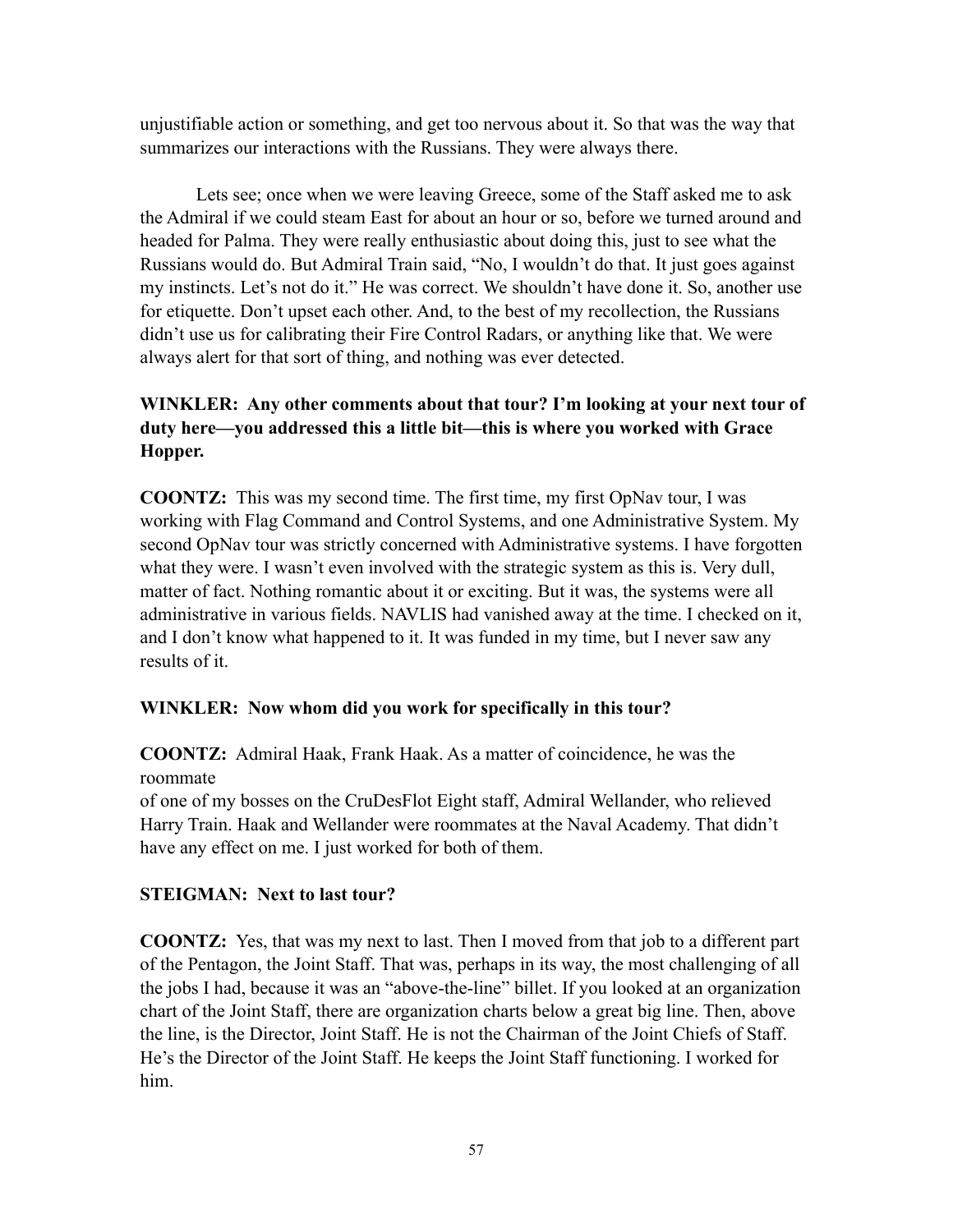#### **WINKLER: Right.**

**COONTZ:** My billet was an adjunct to the Office of the Director. Now, the history of that billet was roughly as follows: After World War II, computers were beginning to be heard of. You may imagine the attitude of the senior Flag Officers of those days, who had never heard of computers, and didn't want to know anything about computers. The only computers they knew about were, perhaps, adding machines, and they didn't have much use for them, anyway. So they created a billet on the Joint Staff, above the line, reporting directly to the Office of the Director, Joint Staff, which was called the Office of the Assistant for Automation (OAATM). The Assistant for Automation's job was to answer questions about computers, or handle computer matters that had been referred to the Director of the Joint Staff.

A significant example of such a matter was justifying to Congress the Joint Staff's need for the expensive computer equipment under its cognizance. J3, the Operations Division of the Joint Staff, had a valid need for such gear in its analysis of potential enemy capabilities and how to defend against them, and quite properly had number one priority for use of the computers. But J3 was not always running analyses or conducting strategic exercises, and at such times the computers were idle, and available for use by other Divisions of the Joint Staff. One of the most important tasks of OAATM was to schedule the usage of these computers by the other Divisions, and keep records to prove that they hardly ever were idle. Our "above-the-line" status gave us the clout to apportion the available computer time between the contending Divisions. In all cases, though, J3 was not subject to OAATM's scheduling, and could "bump" anyone in an emergency.

OAATM was useful in other ways, too. When I relieved in the billet, the Assistant Director of the Joint Staff was a Marine Corps Major General named Shutler; I believe his first name was Phil. Now, Marines are warriors, not Administrators. One day I found him worrying about an administrative problem posed by a powerful person who wanted to know who on the Joint Staff had the power to commit funds in the name of the United States. I happened to know that only Contracting Officers have such power, and I so advised General Shutler. I further told him that I didn't believe that there was a Contracting Officer on the Joint Staff, and so, no one on the Joint Staff had such power. This was the answer that he needed to hear. From then on, General Shutler regarded me with favor. I was very careful to keep things this way, because if I ever did anything to make my boss look bad at this high level, it would result in my immediate ruin!

MG Shutler was relieved by a MG Dalton, USAF. As I recall, Dalton was, like Shutler, a Naval Academy graduate. But Dalton was years behind Shutler. Shutler was two years ahead of me at the Naval Academy; and I later found out that Dalton had been a Plebe while I was a First Classman, but we hadn't known each other at the Academy. Both Shutler and Dalton had chests full of impressive medals, ribbons, and qualification insignia. But Shutler was a Marine and a warrior, and he seemed never at ease in the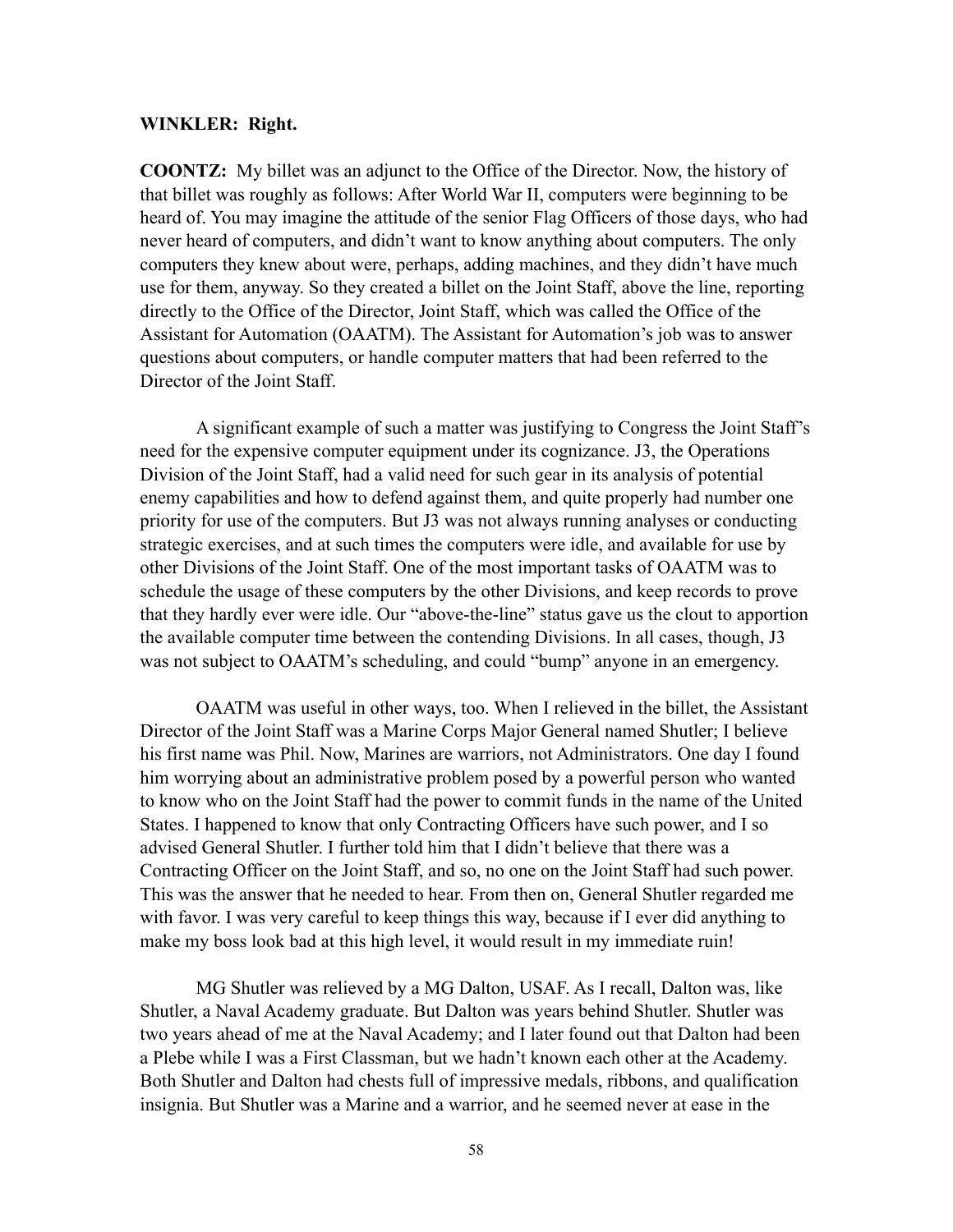billet that required so much response to political pressures. When I worked for him, I had had about eight years' Pentagon experience, and knew how to work within a framework of power. I knew the scope, and, most importantly, the limits, of my boss's clout, and how to apply it to further his interests and assure his success.

As was the case when I was Executive Officer of *Halsey*, my second boss, MG Dalton, had a different personality from MG Shutler. Dalton felt at home in this highlevel bureaucracy; and, moreover, he knew computers. I believe that he was the first Flag Officer who had first-hand experience with them. I explained to him the clout he had in the area under my cognizance. I told him, frankly, that I knew how to apply his clout without ruffling anyone's feathers or overstepping his limits, and that if any situation should arise in my area of responsibility that required his personal intervention, I would brief him carefully about the facts, and the possible consequences of any decisions he might have to make. General Dalton accepted this arrangement, and that defines our interaction until I retired. He was a smooth, urbane, self-assured officer, well-suited to a high-level Washington billet. A year or so after I retired, he returned as Director of the Joint Staff. He abolished the Office of the Assistant for Automation, and used the billets thus gained to enhance the efficiency of the Joint Staff. I lost track of him when I retired, but I wish him well.

#### **STEIGMAN: How would you summarize your naval career, Sir?**

**COONTZ:** I summarize as follows. Two things. My service was honorable, but undistinguished. I didn't really do anything great. My Grandfather Coontz was the one that preserved the U.S. Fleet at the 1921 Conference of Limitations of Armaments; and the battleships that were sunk at Pearl Harbor were the battleships that he saved by saying, "Don't yield! Stand fast on your quota!" What was it, seven-seven-five, or…

#### **STEIGMAN: Five-five-three.**

**COONTZ:** Five-five-three, yes, okay. Grandfather said, "Stand fast on that." All this is in his papers, in his autobiography. I guess my Dad didn't do anything great, except that he was in the faction that carried the war. He was on convoy duty during World War I. So when it came time that he had had any piece of the action, he was only a JG at the time; he would have been in the faction of Admiral Sims, I guess, the bellicose types who claimed they ought to provide the next CNO. You heard me the last time I was here about what the family lore is about the Washington types and the seagoing fighting types and how they cancelled each other out. That's how Grandpappy became CNO. Okay. So that's the first thing. I'll characterize honorable but undistinguished and that, I think, is a fairly realistic view.

The only family member who did anything great, recently, is my Grandfather Coontz's nephew, the late VADM Levering Smith, USN, who was for years the Project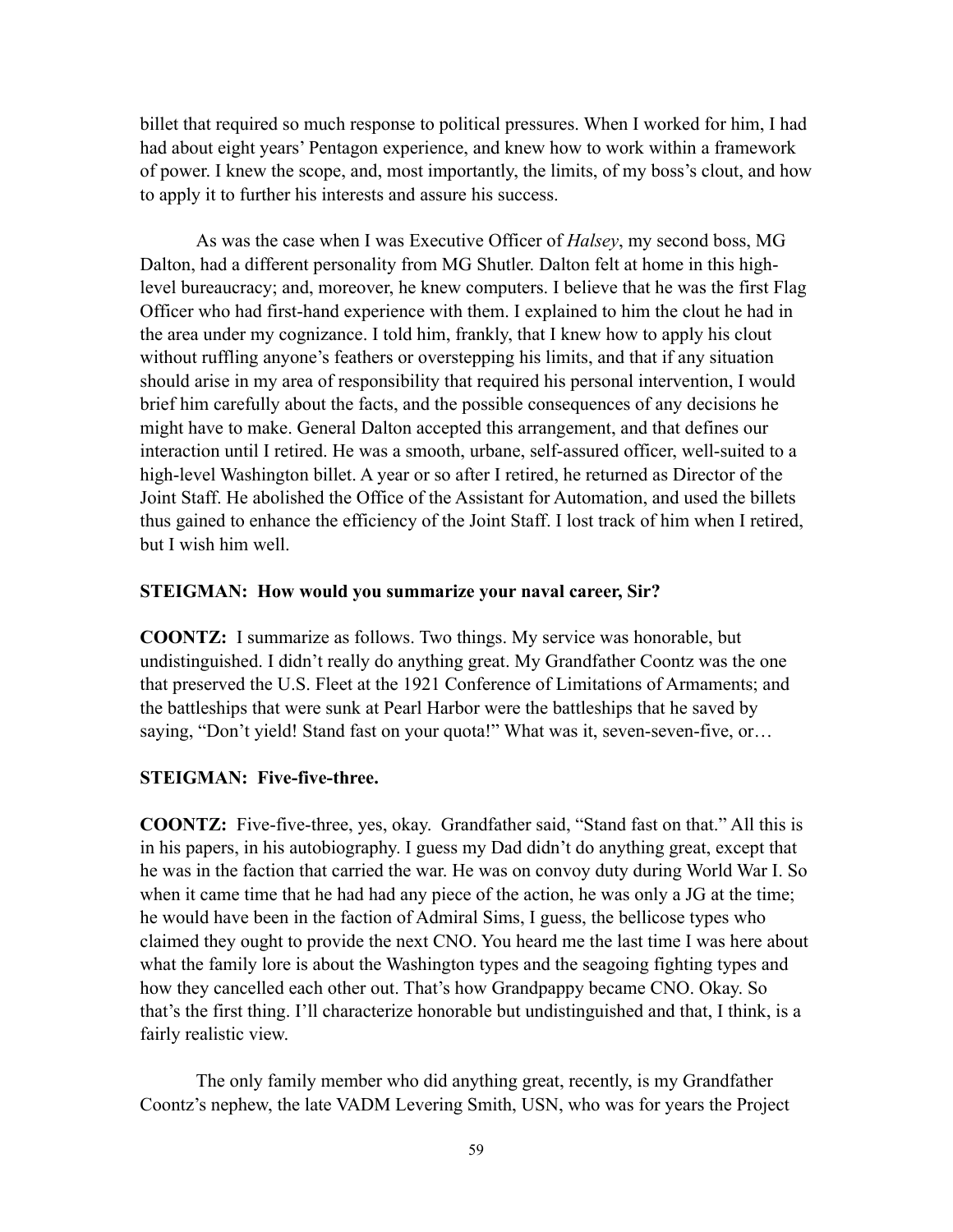Manager for the Polaris Missile. Polaris was the weapon loaded in ADM Rickover's submarines. This invincible combination bought time for the Western Powers until the collapse of the Soviet Union. The British Government recognized Cousin Levering's great service by awarding him a Knighthood, which our Government allowed him to accept. He and I never interacted professionally, but he and his wife, Cousin "Boots," and I had a comfortable social relationship. Levering and I were kin to Boots by blood, as well as by marriage.

Second, my naval career can be summarized as, let's say 95 percent danger or tedium or weariness or anxiety, and five percent glorious, magnificent, incredible adventure.

Example: When our Ambassador to Greece came onboard USS *John F. Kennedy* with a bunch of guests, and we were giving them a flying show, he was beat to the sod; I said, "Look, Mr. Ambassador, if you want to disappear for a while, I know where to hide you, and you can get a nap, or whatever." So I took him into my own stateroom and shut the door.

He said, "Give me two hours, and God Bless you!" I've forgotten his name. He was a career diplomat.

Meeting the Pope; I've already told you about the visit with the Pope, and kissing the Fisherman's Ring after receiving instruction from my adjacent Catholic fellow who knew what to do, and I didn't.

Let's see, what else. Meeting Prince Phillip, and being told that his wife didn't like him to smoke; so I put away my cigarettes. Little things like that. Nothing because I earned it; it was just being there, and having it happen. So, 95 percent drudgery, and five percent a fantastic adventure; fighting it out with the North Korean troops and having to shoot those guys to keep them from knocking the helicopter down, because the pilot wanted to have a piece of the action. Things like that; and on that note, I'll end...

### **WINKLER: Well, the only other thing I'd add is that you were witness to a period of great technological change.**

**COONTZ:** Yes. That was another example of just being where the action was and getting the eye of a man, Stoutenburgh, who came over to Washington where the power was, and remembered me, and some others, and started me on that line. That's how, as I said earlier, I could step out of the Joint Staff on a Friday and into the office of one of my old bosses in OpNav on Monday. Although the technology had, basically, drastically changed by then, certain basics were still applicable, such as knowing how to write a bureaucratic letter.